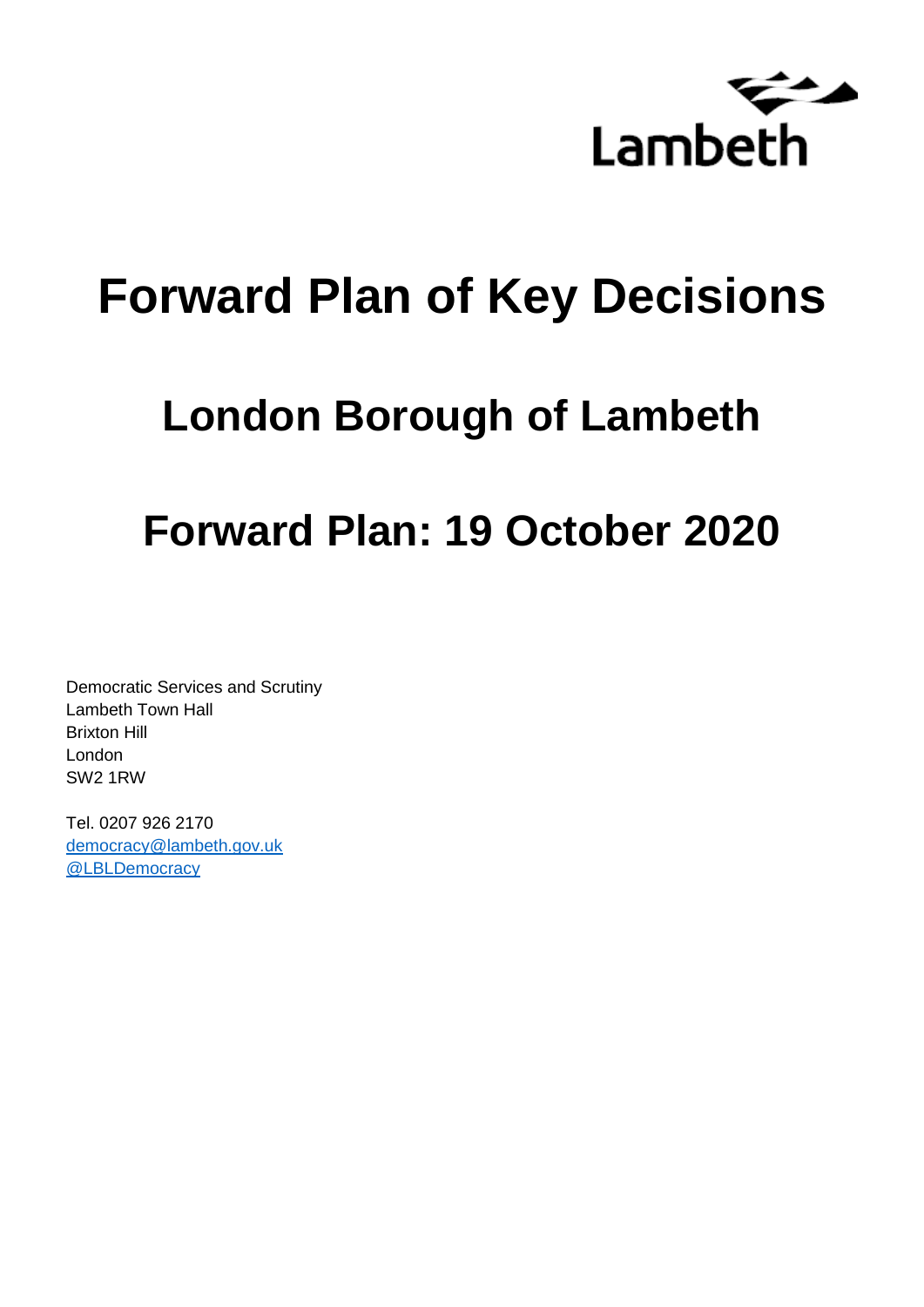# **Notice of forthcoming Key Decisions**

Local authorities are required by law to give 28 days' notice of any key decisions to be made. The Forward Plan sets out information about the key decisions that Cabinet, individual Cabinet Members, the Health and Wellbeing Board and the Better Places Joint Committee intend to make in forthcoming months. It ensures public notice of all key decisions is provided at least 28 days' in advance of the decision date.

The Forward Plan contains information about each forthcoming key decision and is published to the Council website every week, usually on a Monday.

# **What is a Key Decision?**

The Lambeth Council Constitution defines a key decision as an executive decision that:

- 1) Requires an amendment to the Community Plan Outcomes Framework or requires a recommendation to Full Council to amend the Budget and Policy Framework;
- 2) Results in the local authority incurring expenditure, raising income or the making of savings in excess of £500,000; or,
- 3) Has a significant impact on:
	- a) communities living or working in an area comprising two or more wards in Lambeth;
	- b) the wellbeing of the community or the quality of service provided to a significant number of people living or working in an area; or,
	- c) Communities of interest.

The majority of key decisions are taken by the Cabinet or individual Cabinet Members (the Executive). Each Key Decision will be communicated via a comprehensive report which must be published at least five clear days before the decision is taken. Published reports can be accessed through Decisions [Online.](http://moderngov.lambeth.gov.uk/mgDelegatedDecisions.aspx?bcr=1&DM=0&DS=2&K=0&DR=&V=0) Cabinet reports will also be available in [Cabinet agenda packs,](https://moderngov.lambeth.gov.uk/ieListMeetings.aspx?CommitteeId=225) which are published five clear days before the meeting.

The Executive cannot consider key decisions that have not been included on the Forward Plan. However, the Council Constitution sets out procedures that can be used if a decision that has not been advertised on the Forward Plan must be taken immediately. Urgency procedures can only be used in exceptional circumstances. For further information on Access to Information procedure rules please see Part 3, Section 2 of the [Council Constitution](http://moderngov.lambeth.gov.uk/ieListMeetings.aspx?CId=738&info=1&MD=Constitution) or contact Democratic Services.

# **What information is included on the Forward Plan?**

The Forward Plan gives information about:

- key decisions that are likely to be considered in forthcoming months;
- the earliest date a key decision can be taken;
- who will make a decision;
- what consultation will be undertaken;
- whether the forthcoming report is likely to include exempt or confidential information;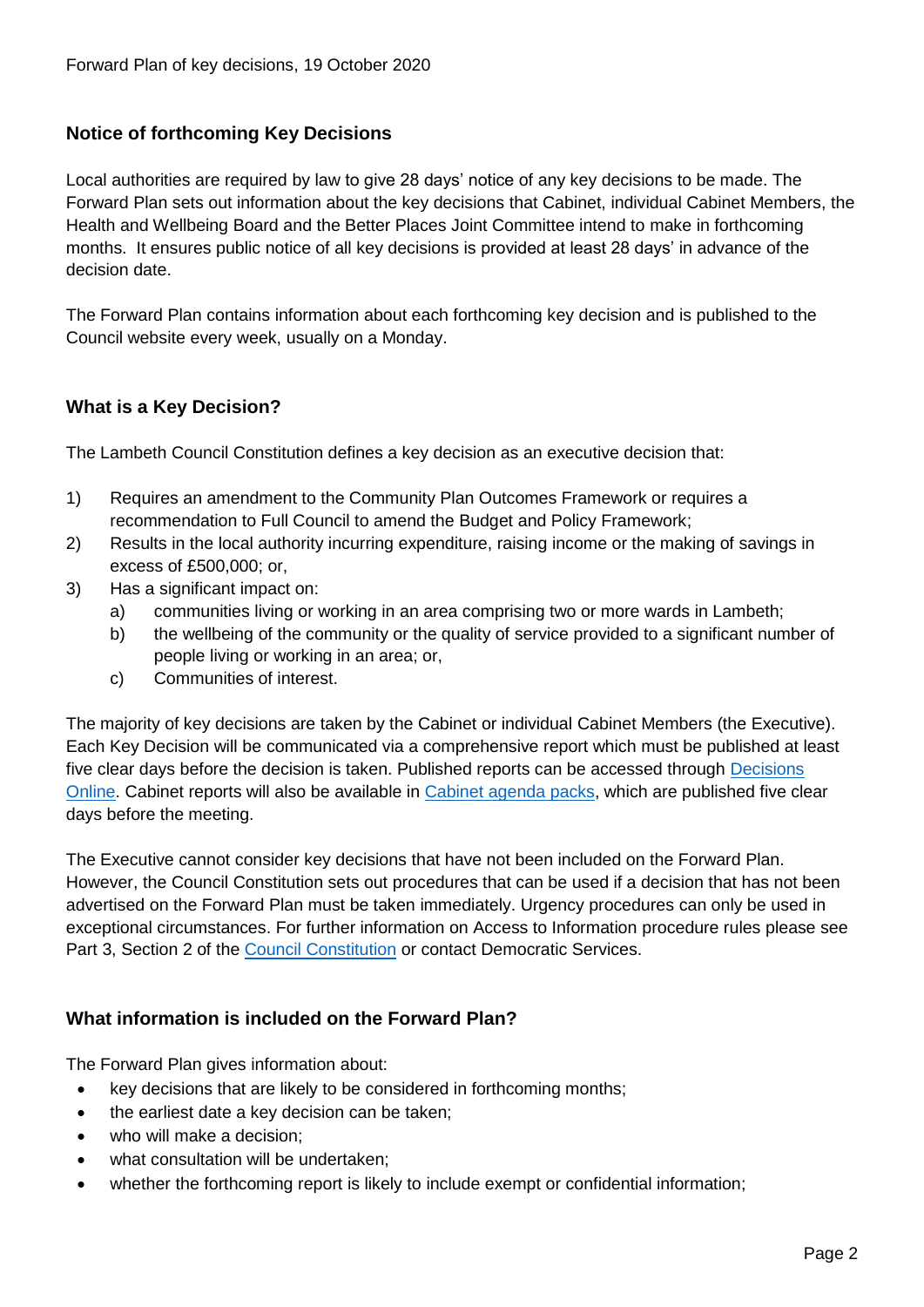- A list of background documents to be submitted to the decision maker for consideration in relation to the forthcoming decision; and,
- who you can contact for further information.

# **Public representations and further information**

Each Forward Plan entry gives the name of the relevant officer to contact about that particular decision. Where possible, a contact name, e-mail address and telephone number are provided.

Members of the public can make representations about forthcoming decisions by:

- Contacting the Lead Officer responsible for the report;
- Contacting the decision maker or relevant Cabinet Member (details can be found on the council [website\)](http://moderngov.lambeth.gov.uk/mgMemberIndex.aspx?bcr=1); and,
- Contacting Democratic Services.

Any document listed in the Forward Plan can be requested via the Lead Officer or by contacting Democratic Services. The reader is encouraged to access any such documents electronically, however copies or extracts may be made available at the following address on request: Lambeth Town Hall, Brixton Hill, SW2 1RW.

When making representations, members of the public may submit to the decision maker any further documents relevant to the decision.

All decision dates given in the Forward Plan are subject to change. Therefore, please ensure that you always consult the latest version of the Forward Plan for the most up to date information. Any further queries can be directed to Democratic Services.

# **Notice of decisions likely to contain confidential or exempt information**

Local authorities are required to specify 28 days in advance of a Cabinet meeting all the reports that are likely to contain confidential or exempt information. Should this be the case, a private 'Part 2' report will be produced to accompany the main report but will not be published. The public and press may also be asked to leave the Cabinet meeting for part of the proceedings. Any person is able to make representations if they believe the decision should instead be made in the open part of the meeting.

If you wish to make any such representation please contact Democratic Services. All representations will be documented in the relevant agenda a minimum of five clear days before the Cabinet meeting takes place. This will also include any response to the representations and a statement of the reasons why the meeting is be held in private.

For further information about exempt or confidential information please see the Access to Information Procedure Notes in Part 3, Section 2 of the [Council Constitution](http://moderngov.lambeth.gov.uk/ieListMeetings.aspx?CId=738&info=1&MD=Constitution) or contact Democratic Services.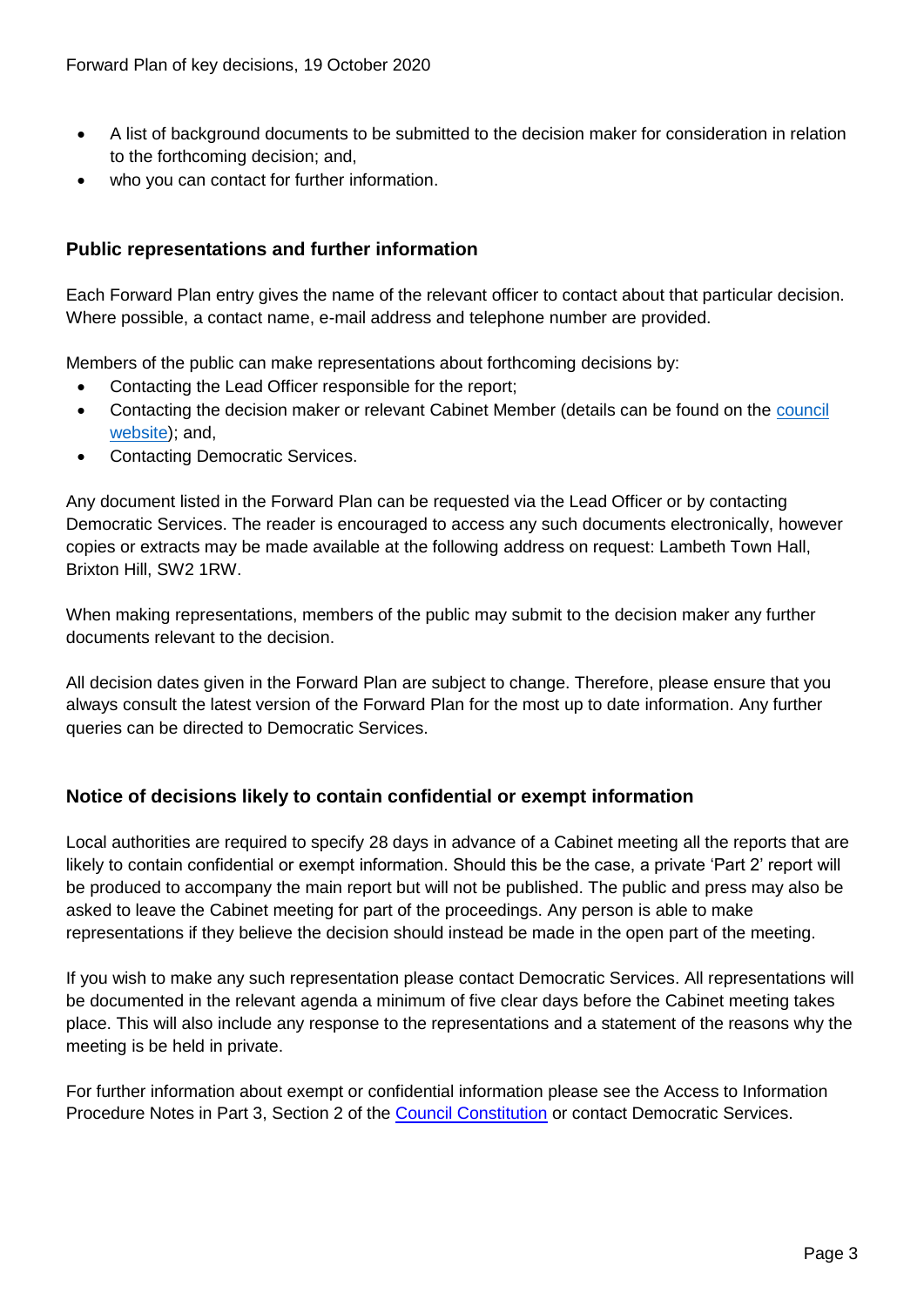| <b>Contents</b>                                                                                                                                 |                |
|-------------------------------------------------------------------------------------------------------------------------------------------------|----------------|
| Lambeth's Corporate Carbon Reduction Plan annual update                                                                                         | 6              |
| Lambeth Skills and Employment Strategy                                                                                                          | 6              |
| Direct Labour Organisation (Housing Services)                                                                                                   | $\overline{7}$ |
| Lambeth Made Safer Strategy                                                                                                                     | 8              |
| Children Looked After and Care Leavers Sufficiency Strategy 2020-2023                                                                           | 8              |
| Pupil Place Planning and resultant Capital Projects                                                                                             | 9              |
| December Finance Planning and Medium Term Strategy Report 2020 to 2025                                                                          | 9              |
| Options Appraisal for In-borough Residential Children's Home                                                                                    | 10             |
| Recycling, waste collection and street cleansing services contract                                                                              | 10             |
| Revenue and Capital Budget 2021-22                                                                                                              | 11             |
| Brixton Central Development Objectives and Development Partner Procurement<br>exercise                                                          | 11             |
| <b>Tenancy Support Service</b>                                                                                                                  | 12             |
| Fire Safety works - In Sheltered Accommodation                                                                                                  | 12             |
| Construction of Modular Units for Temporary Accommodation                                                                                       | 13             |
| Delivery of Housing Contracts after 2020                                                                                                        | 13             |
| Local Lettings Plan - Westbury Estate                                                                                                           | 14             |
| <b>PLACE Housing Scheme</b>                                                                                                                     | 14             |
| MHCLG Rough Sleeping Initiative Funding                                                                                                         | 15             |
| Vehicle Leasing for the Direct Labour Organisation                                                                                              | 15             |
| Direct Labour Organisation (DLO) - Procurement of Materials Supplier                                                                            | 16             |
| HRA Business Plan, Rent and Service Charge setting report                                                                                       | 17             |
| Scheme Approval for delivery of the Electric Vehicle Charging Strategy                                                                          | 17             |
| Award of extension of a Highways Professional Services Contract                                                                                 | 18             |
| <b>Upper Norwood Joint Library</b>                                                                                                              | 18             |
| <b>London Counter Fraud Hub</b>                                                                                                                 | 19             |
| <b>Facilities Management Procurement</b>                                                                                                        | 19             |
| ICT Laptop and Desktop Refresh 2020                                                                                                             | 20             |
| Disposal of 4 plots of land at Lambeth Palace Road, Carlisle Lane and Upper Marsh<br>and totalling 0.217 acres                                  | 20             |
| <b>Banking Services Contract</b>                                                                                                                | 21             |
| Re-opening the Customer Centre                                                                                                                  | 21             |
| <b>Unified Communications Contract Variation</b>                                                                                                | 22             |
| Capital investment for Lambeth's ICT Services - 2-year Strategy                                                                                 | 22             |
| Capital Maintenance - Cuttle Construction Ltd Contract variation and extension                                                                  | 23             |
| New contract and commissioning arrangements for Youth Services                                                                                  | 23             |
| <b>Supervised Contact Service</b>                                                                                                               | 24             |
| Local Safeguarding Arrangements: changes and key issues                                                                                         | 25             |
| Semi-independent living for care leavers                                                                                                        | 25             |
| Better Start Children's Centre delivery in the Streatham area                                                                                   | 26             |
| Capital Funding for field drainage and renovation of Stockport Road Playing fields,<br>Woodmansterne School                                     | 27             |
| Passenger Transport Services for Adult Social Care (ASC), Children's Social Care<br>(CSC) and Special Educational Needs and Disabilities (SEND) | 27             |
| The Nine Elms Vauxhall Development Business Case                                                                                                | 28             |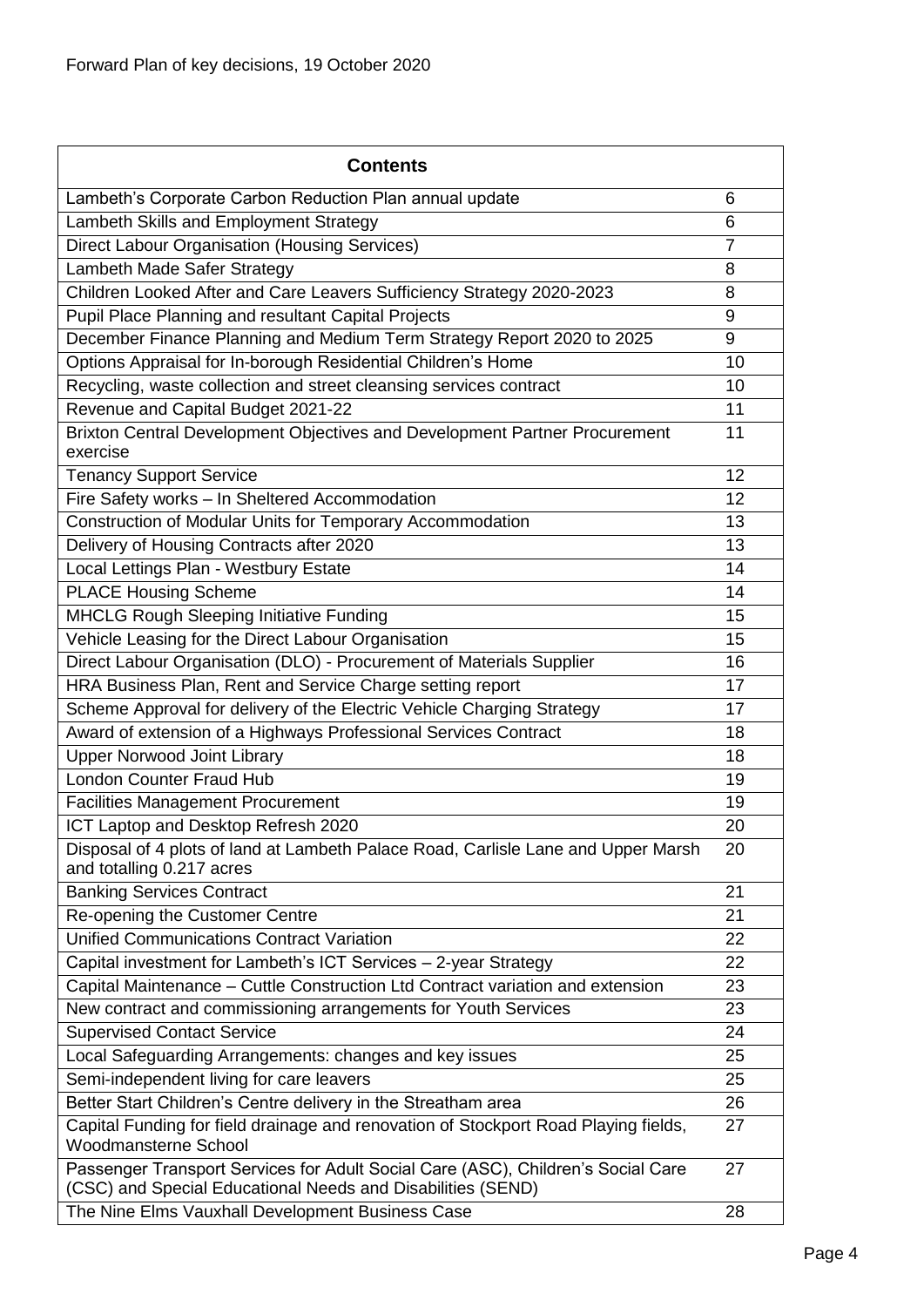| Re-procurement of community support services                                                                   | 29 |
|----------------------------------------------------------------------------------------------------------------|----|
| Conversion of Brixton Recreation Centre storage space to work space                                            | 29 |
| Oval and Prince's Co-operative Local Investment Plan                                                           | 30 |
| Carmelita Centre and Orsett Street Lead Consultant Architect                                                   | 30 |
| Draft Local Views Supplementary Planning Document (SPD)                                                        | 31 |
| Knights Walk - Phase 1, Appropriation for Planning Purposes                                                    | 31 |
| South Lambeth estate - Phase 1, Appropriation for Planning Purposes                                            | 32 |
| Knights Walk - Building Contract                                                                               | 32 |
| South Lambeth Estate - Enabling Works for the Phase 1 Development                                              | 33 |
| Fenwick Estate, Site A, Appropriation for Planning Purposes                                                    | 33 |
| Fenwick Estate, Site B, Appropriation for Planning Purposes                                                    | 34 |
| Westbury estate - Making of Compulsory Purchase Order                                                          | 34 |
| South Lambeth estate - Making of Compulsory Purchase Order                                                     | 35 |
| Somerleyton Road - Phase 1 - Appropriation for Planning Purposes                                               | 35 |
| Estate Regeneration - Early Buy Backs - Funding Request                                                        | 36 |
| Funding Allocation for Completion of LJ Works                                                                  | 36 |
| Somerleyton Road - Block D                                                                                     | 37 |
| Representations on Draft Charging Schedule 2020                                                                | 37 |
| Local Lettings Plan - Knight's Walk                                                                            | 38 |
| Local Lettings Plan - Fenwick Estate                                                                           | 38 |
| Local Lettings Plan - Westbury Estate                                                                          | 39 |
| Local Lettings Plan - South Lambeth Estate                                                                     | 39 |
| Fenwick South - Variation to the Development Agreement                                                         | 40 |
| Estate Regeneration - Buyback Programme - Dispute Resolution                                                   | 40 |
| Westbury - Phase 1 - Variation to the Development Agreement                                                    | 41 |
| Land at 53 Elliott Road - Appropriation for Planning Purposes                                                  | 41 |
| Review of the Lambeth Statement of Community Involvement                                                       | 42 |
| Re-designation of Kennington, Oval and Vauxhall Neighbourhood Forum                                            | 42 |
| Introduction of eligibility criteria and fees to Self Build Register                                           | 43 |
| Future Workspace Fund                                                                                          | 43 |
| Revised Memorandum of Understanding between LBL and Oasis Community<br>Learning                                | 44 |
| Lambeth Local Plan Review - Main Modifications                                                                 | 45 |
| Proposal regarding the site at the former Clapham Old Library                                                  | 45 |
| Transfer of the Greek Enclosure from the Greek Cathedral trust of St Stephen's<br><b>Chapel to the Council</b> | 46 |
| <b>Events Strategy Review</b>                                                                                  | 46 |
| Appointment of Consultants for Brockwell Hall Restoration                                                      | 47 |
| Approval of purchase of two new cremators                                                                      | 47 |
| ELEVATE Strategic Plan 2020-23                                                                                 | 48 |
| Expenditure Arising from London Eye Section 106 Receipts                                                       | 48 |
| Extension of FMS contract - for Lambeth's cremators                                                            | 49 |
| Lambeth Country Show 2021 - 2024 - Procurement - Various Lots                                                  | 50 |
| West Norwood Cemetery National Heritage Lottery (NLHF) Project                                                 | 50 |
| We are Waterloo Business Improvement District (BID) Renewal Ballot Proposal                                    | 51 |
| <b>Leisure Services Provision</b>                                                                              | 51 |
| We are Waterloo Business Improvement District (BID) Renewal Ballot Proposal                                    | 52 |
| Allocation of NCIL to employment and skills                                                                    | 52 |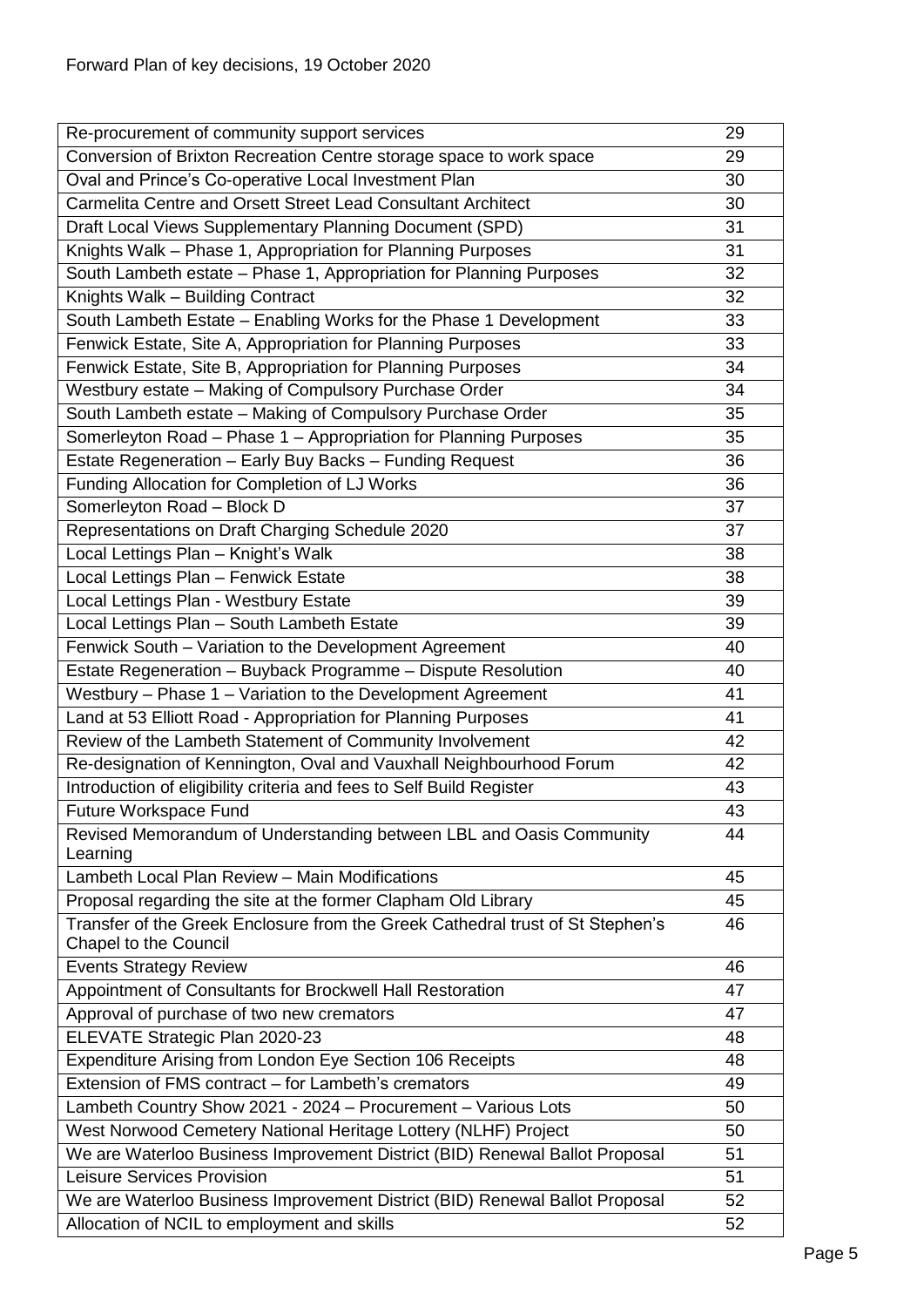<span id="page-5-1"></span><span id="page-5-0"></span>

| Lambeth Made Safer Strategy                                                                                                                                                                         | 53                           |  |
|-----------------------------------------------------------------------------------------------------------------------------------------------------------------------------------------------------|------------------------------|--|
| Lambeth (L1) Public Realm project (2020)                                                                                                                                                            | 53                           |  |
| Adult Learning Approved Provider List                                                                                                                                                               | 54                           |  |
| <b>Decision:</b> Lambeth's Corporate Carbon Reduction Plan annual update                                                                                                                            |                              |  |
| When the corporate carbon reduction plan was agreed, it was decided that an annual update would be                                                                                                  |                              |  |
| presented to cabinet.                                                                                                                                                                               |                              |  |
| Ward(s) affected:                                                                                                                                                                                   |                              |  |
| <b>Exempt or confidential information:</b>                                                                                                                                                          | <b>Consultation details:</b> |  |
|                                                                                                                                                                                                     |                              |  |
| Decision to be taken by:                                                                                                                                                                            | <b>Decision date:</b>        |  |
| Cabinet                                                                                                                                                                                             | 30 Nov 2020                  |  |
|                                                                                                                                                                                                     |                              |  |
| <b>Background documents:</b>                                                                                                                                                                        |                              |  |
| Lambeth's Corporate Carbon Reduction Plan annual update                                                                                                                                             |                              |  |
|                                                                                                                                                                                                     |                              |  |
| For further information about this key decision, please contact:<br>Hannah Jameson, Head of Policy and Partnerships<br>hjameson@lambeth.gov.uk<br>Room 113, Lambeth Town Hall<br>Tel: 020 7926 6918 |                              |  |
| <b>Decision:</b> Lambeth Skills and Employment Strategy                                                                                                                                             |                              |  |
| To agree priorities and objectives relating to skills and employment and to approve the creation of a<br>Lambeth Skills and Employment Board to oversee the strategy's implementation               |                              |  |
| Ward(s) affected: All Wards                                                                                                                                                                         |                              |  |
| <b>Exempt or confidential information:</b>                                                                                                                                                          | <b>Consultation details:</b> |  |
| <b>Decision date:</b><br>Decision to be taken by:                                                                                                                                                   |                              |  |
| Cabinet                                                                                                                                                                                             | 30 Nov 2020                  |  |
|                                                                                                                                                                                                     |                              |  |
| <b>Background documents:</b>                                                                                                                                                                        |                              |  |
| Lambeth Skills and Employment Strategy                                                                                                                                                              |                              |  |
| For further information about this key decision, please contact:                                                                                                                                    |                              |  |
| Nabeel Khan, Director: Enterprise, Jobs and Skills<br>nkhan@lambeth.gov.uk                                                                                                                          |                              |  |
|                                                                                                                                                                                                     |                              |  |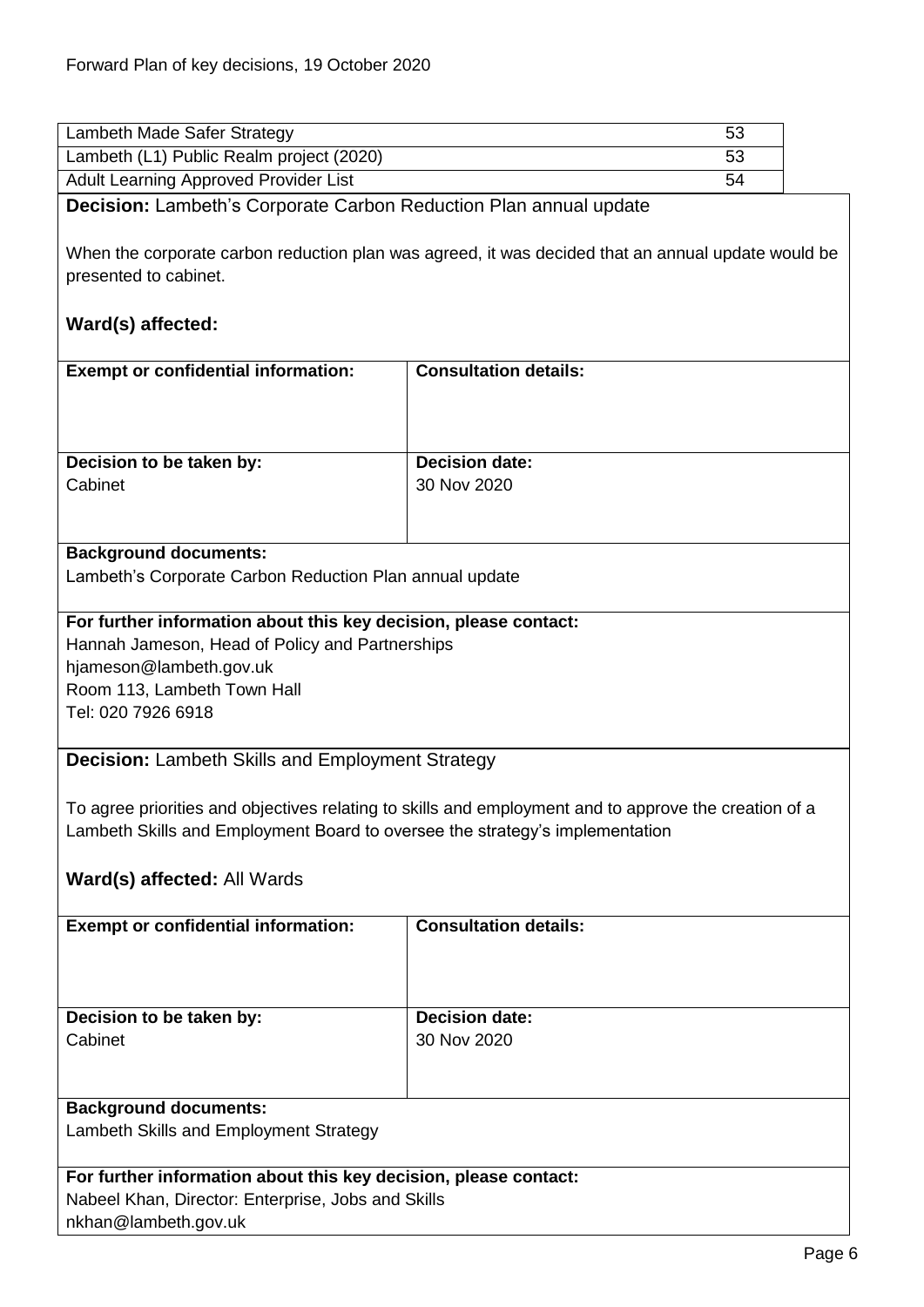### <span id="page-6-0"></span>**Decision:** Direct Labour Organisation (Housing Services)

An important decision needs to be taken agreeing to the creation of a Direct Labour Organisation ("DLO"), allowing Council's employees to undertake communal repairs in the community and carry out tailored property adaptations for some of the borough's most vulnerable residents in need of additional support and care.

Creating the DLO from scratch will offer residents efficiently managed services, which are financially viable and promote the use of digital systems to track and monitor services being delivered by the DLO.

Reaching this decision to create a bespoke internalisation and delivery of communal repairs and adaptations was in direct response to listening to residents' feedback as well as members' throughout. Our ability to proceed with the structural setting up of the DLO in terms of:

- Mobilisation
- Recruitment drive of competent staff (and apprenticeships)
- Absorption of Housing Services' technical property adaptation function into the DLO

- Lease necessary hybrid/electric vehicles and partner with digitally advanced builders' merchant and procure necessary dynamic ICT and resource management infrastructure

All the above key activity points depend upon approval of this Forward Plan decision. The decision needs to be taken by October 2020 to allow orderings and recruitment to commence. A go-live date for the DLO is January 2021.

| <b>Exempt or confidential information:</b>                       | <b>Consultation details:</b> |
|------------------------------------------------------------------|------------------------------|
|                                                                  |                              |
|                                                                  |                              |
|                                                                  |                              |
|                                                                  |                              |
| Decision to be taken by:                                         | <b>Decision date:</b>        |
| Cabinet                                                          | 30 Nov 2020                  |
|                                                                  |                              |
|                                                                  |                              |
|                                                                  |                              |
| <b>Background documents:</b>                                     |                              |
|                                                                  |                              |
|                                                                  |                              |
|                                                                  |                              |
| For further information about this key decision, please contact: |                              |
| Andrew Jacques, Head of Contract Scrutiny and Cost Management    |                              |
| AJacques@lambeth.gov.uk                                          |                              |
|                                                                  |                              |
|                                                                  |                              |
|                                                                  |                              |
|                                                                  |                              |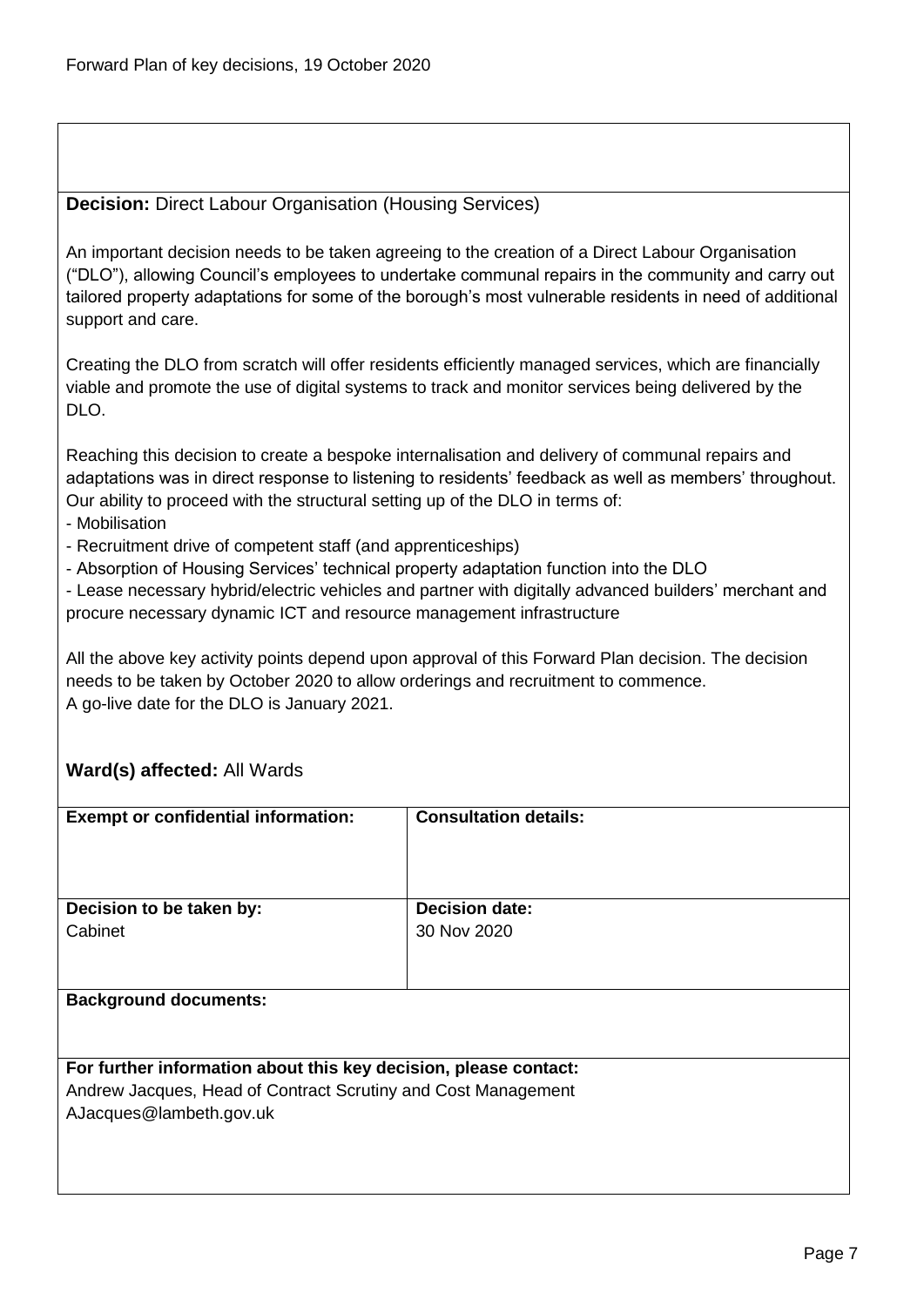<span id="page-7-1"></span><span id="page-7-0"></span>

| <b>Decision: Lambeth Made Safer Strategy</b>                                                                                                                                                                                                                                                                                                                                                                                                                                                                                               |                                                                                 |  |
|--------------------------------------------------------------------------------------------------------------------------------------------------------------------------------------------------------------------------------------------------------------------------------------------------------------------------------------------------------------------------------------------------------------------------------------------------------------------------------------------------------------------------------------------|---------------------------------------------------------------------------------|--|
| Ward(s) affected: All Wards                                                                                                                                                                                                                                                                                                                                                                                                                                                                                                                |                                                                                 |  |
| <b>Exempt or confidential information:</b>                                                                                                                                                                                                                                                                                                                                                                                                                                                                                                 | <b>Consultation details:</b>                                                    |  |
|                                                                                                                                                                                                                                                                                                                                                                                                                                                                                                                                            |                                                                                 |  |
| Decision to be taken by:                                                                                                                                                                                                                                                                                                                                                                                                                                                                                                                   | <b>Decision date:</b>                                                           |  |
| Cabinet                                                                                                                                                                                                                                                                                                                                                                                                                                                                                                                                    | 30 Nov 2020                                                                     |  |
|                                                                                                                                                                                                                                                                                                                                                                                                                                                                                                                                            |                                                                                 |  |
| <b>Background documents:</b>                                                                                                                                                                                                                                                                                                                                                                                                                                                                                                               |                                                                                 |  |
|                                                                                                                                                                                                                                                                                                                                                                                                                                                                                                                                            |                                                                                 |  |
| For further information about this key decision, please contact:                                                                                                                                                                                                                                                                                                                                                                                                                                                                           |                                                                                 |  |
| Kristian Aspinall, Strategic Lead, Crime and Disorder                                                                                                                                                                                                                                                                                                                                                                                                                                                                                      |                                                                                 |  |
| kaspinall@lambeth.gov.uk                                                                                                                                                                                                                                                                                                                                                                                                                                                                                                                   |                                                                                 |  |
|                                                                                                                                                                                                                                                                                                                                                                                                                                                                                                                                            |                                                                                 |  |
|                                                                                                                                                                                                                                                                                                                                                                                                                                                                                                                                            |                                                                                 |  |
|                                                                                                                                                                                                                                                                                                                                                                                                                                                                                                                                            | Decision: Children Looked After and Care Leavers Sufficiency Strategy 2020-2023 |  |
| Section 22G of the Children's Act (1989) requires local authorities to ensure sufficient accommodation<br>within respective boroughs that meet the needs of children that are looked after ('the sufficiency duty').<br>Lambeth's Children Looked After Sufficiency Strategy 2017-2020 was approved by Cabinet in January<br>2017.<br>This Strategy sets out how Lambeth will meet it's responsibilities to commission and provide secure,<br>safe and high quality placements and accomodation to children looked after and care leavers. |                                                                                 |  |
| Cabinet will be asked to agree to the action plan created to meet out statutory requirements.                                                                                                                                                                                                                                                                                                                                                                                                                                              |                                                                                 |  |
| Ward(s) affected: All Wards                                                                                                                                                                                                                                                                                                                                                                                                                                                                                                                |                                                                                 |  |
| <b>Exempt or confidential information:</b>                                                                                                                                                                                                                                                                                                                                                                                                                                                                                                 | <b>Consultation details:</b>                                                    |  |
|                                                                                                                                                                                                                                                                                                                                                                                                                                                                                                                                            |                                                                                 |  |
| Decision to be taken by:                                                                                                                                                                                                                                                                                                                                                                                                                                                                                                                   | <b>Decision date:</b>                                                           |  |
| Cabinet                                                                                                                                                                                                                                                                                                                                                                                                                                                                                                                                    | 14 Dec 2020                                                                     |  |
| <b>Background documents:</b>                                                                                                                                                                                                                                                                                                                                                                                                                                                                                                               |                                                                                 |  |
| Children Looked After and Care Leavers Sufficiency Strategy 2020-2023                                                                                                                                                                                                                                                                                                                                                                                                                                                                      |                                                                                 |  |
| For further information about this key decision, please contact:                                                                                                                                                                                                                                                                                                                                                                                                                                                                           |                                                                                 |  |
| Roneeta Campbell-Butler, Lead Commissioner, Children's Services<br>rcampbell-butler@lambeth.gov.uk                                                                                                                                                                                                                                                                                                                                                                                                                                         |                                                                                 |  |
|                                                                                                                                                                                                                                                                                                                                                                                                                                                                                                                                            |                                                                                 |  |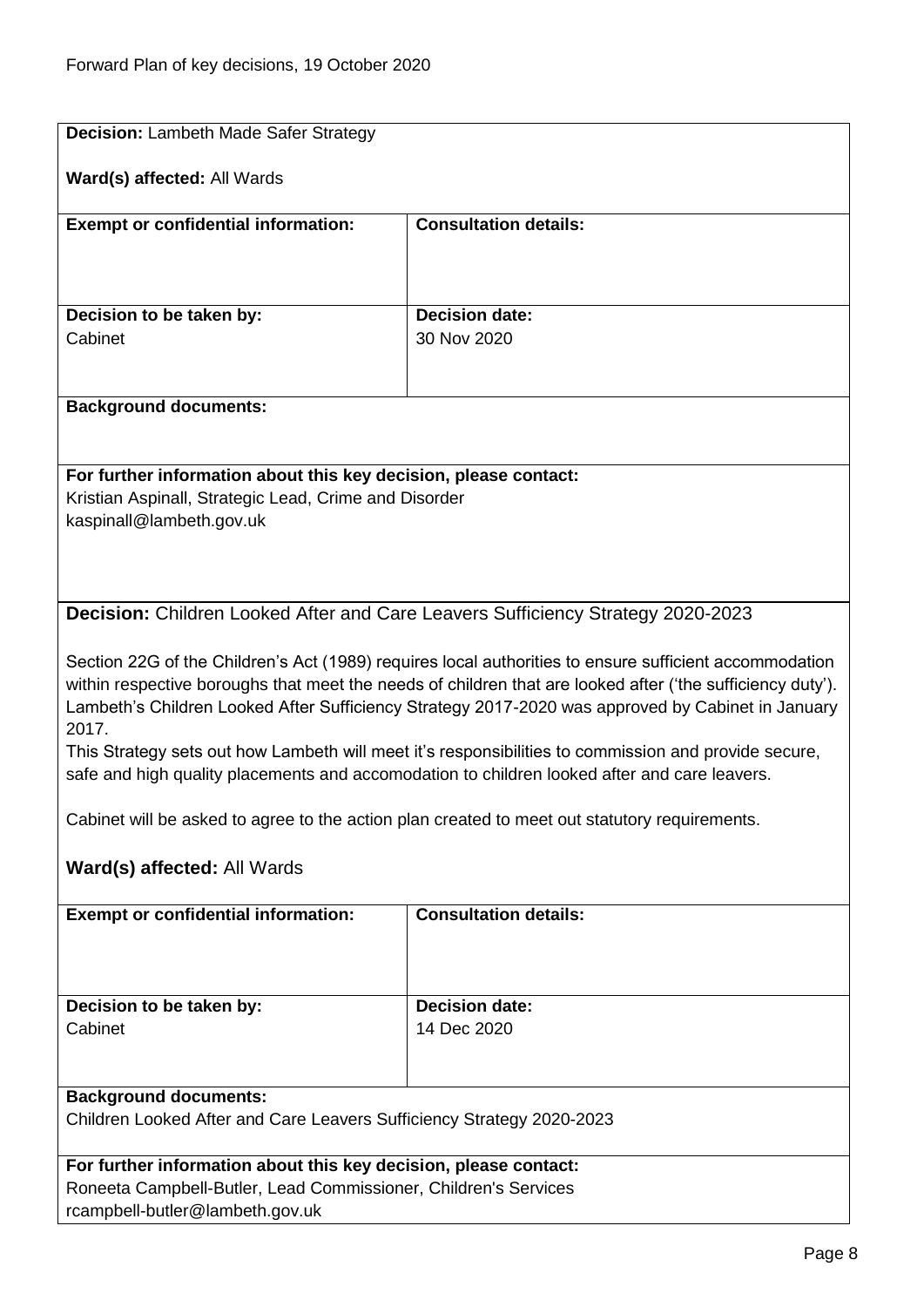205 Stockwell Road, London, SW9 9SL Tel: 020 7926 2905

#### <span id="page-8-0"></span>**Decision:** Pupil Place Planning and resultant Capital Projects

To give an update on school places projections for primary and secondary schools and the resultant impact on school capacities

#### **Ward(s) affected:** All Wards

| <b>Exempt or confidential information:</b> | <b>Consultation details:</b> |
|--------------------------------------------|------------------------------|
| Decision to be taken by:                   | <b>Decision date:</b>        |
| Cabinet                                    | 14 Dec 2020                  |

#### **Background documents:**

#### **For further information about this key decision, please contact:**

Maggie Harriott, Education Strategy Manager MHarriott@lambeth.gov.uk 10th Floor, International House, Canterbury Crescent, London, SW9 7QE Tel: 020 7926 2108

<span id="page-8-1"></span>**Decision:** December Finance Planning and Medium Term Strategy Report 2020 to 2025

The December Financial Planning and Medium Term Strategy Report will provide an update on the economic outlook, pressures, risk areas and set out the revenue funding deficit for 2020-25 together with proposals to close the funding gap.

#### **Ward(s) affected:** All Wards

| <b>Exempt or confidential information:</b>                             | <b>Consultation details:</b> |
|------------------------------------------------------------------------|------------------------------|
| Decision to be taken by:                                               | <b>Decision date:</b>        |
| Cabinet                                                                | 14 Dec 2020                  |
| <b>Background documents:</b>                                           |                              |
| December Finance Planning and Medium Term Strategy Report 2020 to 2025 |                              |

**For further information about this key decision, please contact:** Amaris Wong, Group Manager Strategic Finance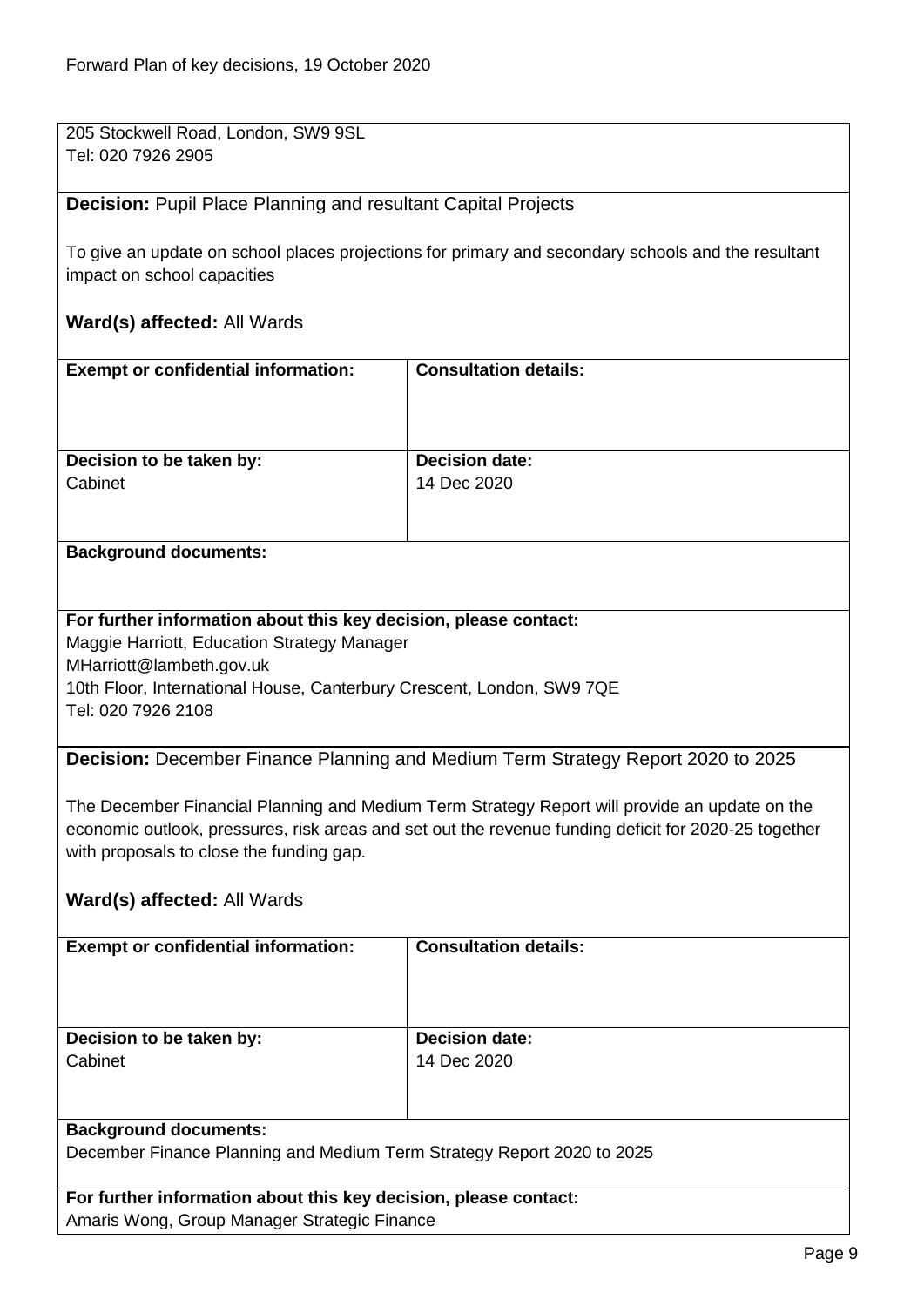awong@lambeth.gov.uk

<span id="page-9-0"></span>**Decision:** Options Appraisal for In-borough Residential Children's Home

The Children Act 1989 requires local authorities to provide sufficient accommodation that meets the needs of the borough's looked after children.

The report will consider options that aim to:

a) reduce the current spend for accommodating looked after children in residential children's homes.

b) Improve the health, education and social care outcomes for Lambeth' s looked after children,

- c) Reduce the number of children that are placed 20 miles or further away
- d) Improve in-borough sufficiency of residential care

A decision will be required as to which option, if any, Cabinet will support to provide in-borough residential care services.

Capital investment is likely to be required following identification of suitable property/properties in the housing stock that will require modifications to make them fit for purpose.

# **Ward(s) affected:** All Wards

| <b>Exempt or confidential information:</b>                       | <b>Consultation details:</b> |
|------------------------------------------------------------------|------------------------------|
|                                                                  |                              |
|                                                                  |                              |
|                                                                  |                              |
|                                                                  |                              |
| Decision to be taken by:                                         | <b>Decision date:</b>        |
| Cabinet                                                          | Not before 3 Sep 2019        |
|                                                                  |                              |
|                                                                  |                              |
|                                                                  |                              |
| <b>Background documents:</b>                                     |                              |
|                                                                  |                              |
|                                                                  |                              |
|                                                                  |                              |
| For further information about this key decision, please contact: |                              |
| Emma Selby, Placement Budget Transformation Project Manager      |                              |
| eselby@lambeth.gov.uk                                            |                              |
|                                                                  |                              |

<span id="page-9-1"></span>**Decision:** Recycling, waste collection and street cleansing services contract

The current contract comes to an end on 31 March 2021 and cannot be extended. The Council's intends to issue an OJEU Notice a procure a new contract to commence on 1 April 2021. This decision relates to the award of the contract following the procurement process that will be using the Competitive Dialogue procedure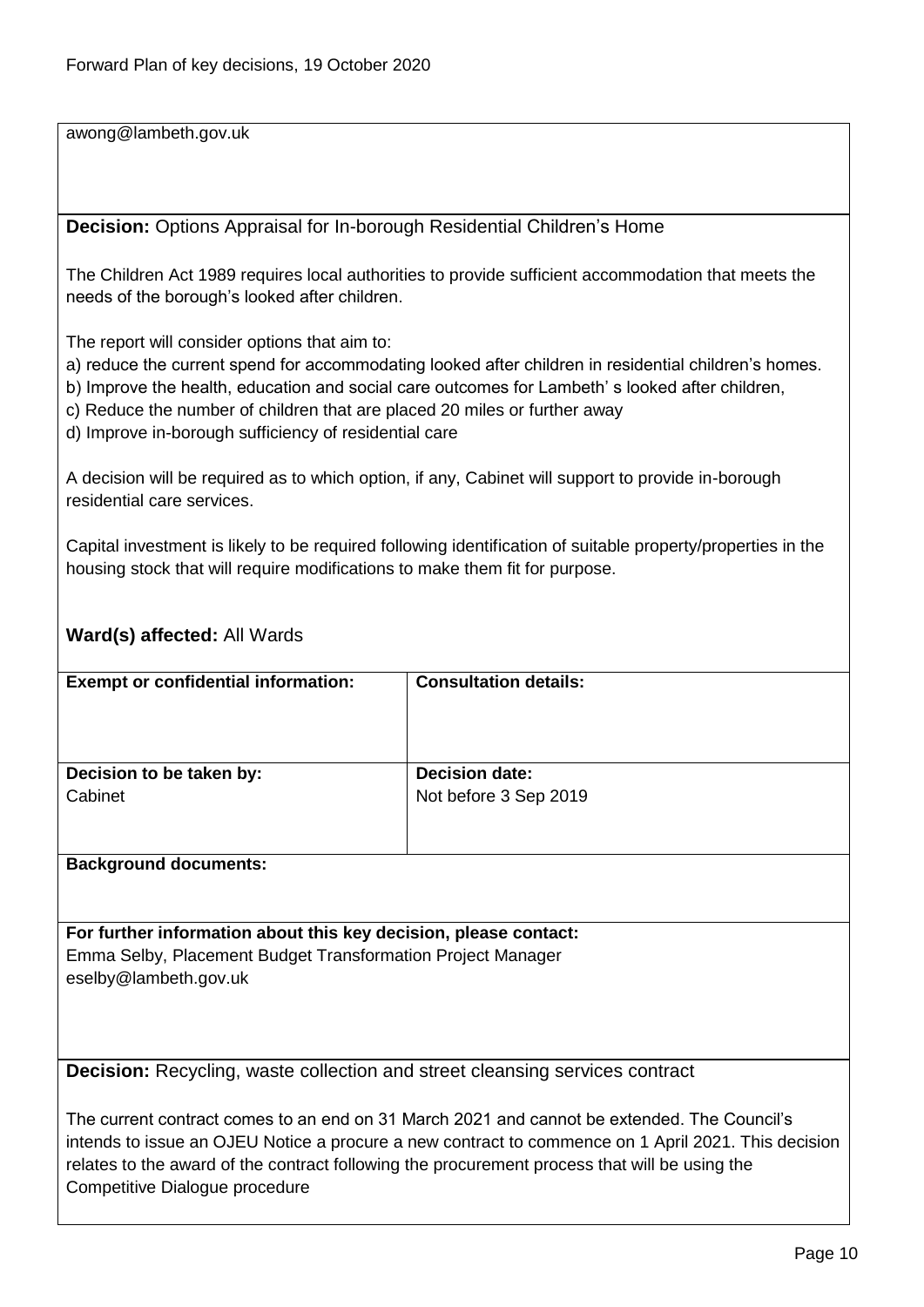<span id="page-10-0"></span>

| Ward(s) affected: All Wards                                                    |                                                                                                        |  |
|--------------------------------------------------------------------------------|--------------------------------------------------------------------------------------------------------|--|
| <b>Exempt or confidential information:</b>                                     | <b>Consultation details:</b>                                                                           |  |
|                                                                                |                                                                                                        |  |
|                                                                                |                                                                                                        |  |
| Decision to be taken by:<br>Cabinet                                            | <b>Decision date:</b><br>8 Feb 2021                                                                    |  |
|                                                                                |                                                                                                        |  |
| <b>Background documents:</b>                                                   |                                                                                                        |  |
| Recycling, waste collection and street cleansing services contract             |                                                                                                        |  |
| For further information about this key decision, please contact:               |                                                                                                        |  |
| Doug Perry, Head of Environmental Services & Highways<br>dperry@lambeth.gov.uk |                                                                                                        |  |
| Service Team House, 185-205 Shakespeare Road, LONDON, SE24 0PZ                 |                                                                                                        |  |
| Tel: 020 7926 1255                                                             |                                                                                                        |  |
| <b>Decision: Revenue and Capital Budget 2021-22</b>                            |                                                                                                        |  |
|                                                                                | The Revenue and Capital Budget report will set out the General Fund budget for 2021-22 and             |  |
|                                                                                | planning totals for the following four years together with a refreshed Medium Term Financial Strategy, |  |
| Financial Management Strategy and Treasury Management Strategy.                |                                                                                                        |  |
| Ward(s) affected: All Wards                                                    |                                                                                                        |  |
| <b>Exempt or confidential information:</b>                                     | <b>Consultation details:</b>                                                                           |  |
|                                                                                |                                                                                                        |  |
| Decision to be taken by:                                                       | <b>Decision date:</b>                                                                                  |  |
| Cabinet                                                                        | 8 Feb 2021                                                                                             |  |
|                                                                                |                                                                                                        |  |
| <b>Background documents:</b>                                                   |                                                                                                        |  |
| Revenue and Capital Budget 2021-22                                             |                                                                                                        |  |
| For further information about this key decision, please contact:               |                                                                                                        |  |
| Amaris Wong, Group Manager Strategic Finance<br>awong@lambeth.gov.uk           |                                                                                                        |  |
|                                                                                |                                                                                                        |  |
|                                                                                |                                                                                                        |  |
|                                                                                |                                                                                                        |  |

<span id="page-10-1"></span>**Decision:** Brixton Central Development Objectives and Development Partner Procurement exercise

**Ward(s) affected:** Coldharbour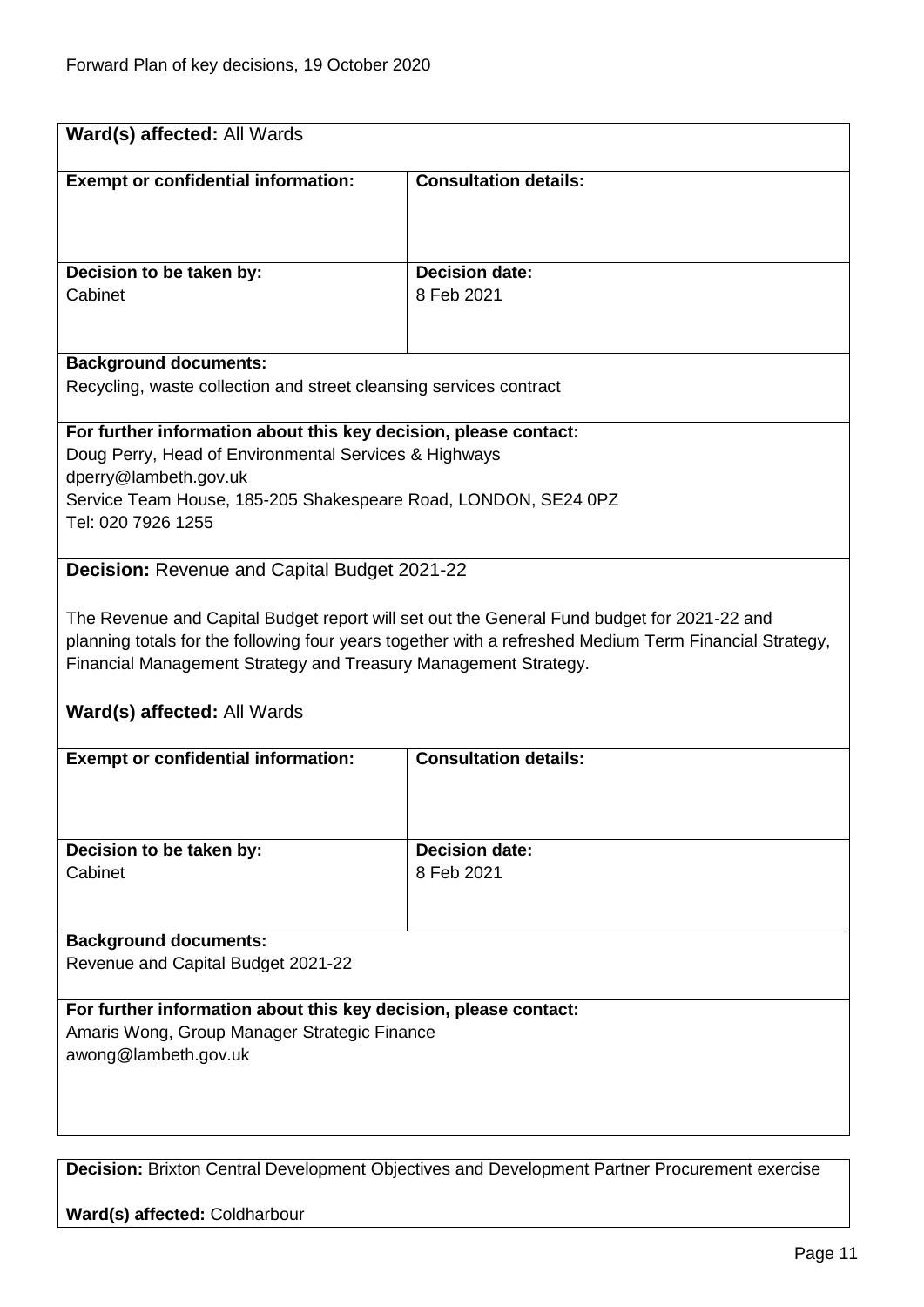<span id="page-11-1"></span><span id="page-11-0"></span>

| <b>Exempt or confidential information:</b>                                                    | <b>Consultation details:</b>                                                                       |  |
|-----------------------------------------------------------------------------------------------|----------------------------------------------------------------------------------------------------|--|
|                                                                                               |                                                                                                    |  |
| Decision to be taken by:                                                                      | <b>Decision date:</b>                                                                              |  |
| Cabinet                                                                                       | 30 Nov 2020                                                                                        |  |
|                                                                                               |                                                                                                    |  |
| <b>Background documents:</b>                                                                  |                                                                                                    |  |
| Brixton Central Development Objectives and Development Partner Procurement exercise           |                                                                                                    |  |
| For further information about this key decision, please contact:                              |                                                                                                    |  |
|                                                                                               |                                                                                                    |  |
|                                                                                               |                                                                                                    |  |
|                                                                                               |                                                                                                    |  |
| <b>Decision: Tenancy Support Service</b>                                                      |                                                                                                    |  |
|                                                                                               | The decision to extend the current contract will enable the Council to continue to provide tenancy |  |
| support to residents while Housing colleagues plan the future structure of the service.       |                                                                                                    |  |
| Ward(s) affected: All Wards                                                                   |                                                                                                    |  |
|                                                                                               |                                                                                                    |  |
| <b>Exempt or confidential information:</b>                                                    | <b>Consultation details:</b>                                                                       |  |
|                                                                                               |                                                                                                    |  |
|                                                                                               | <b>Decision date:</b>                                                                              |  |
| Decision to be taken by:<br>Deputy Leader of the Council (Housing and                         | Not before 19 Feb 2018                                                                             |  |
| Homelessness)                                                                                 |                                                                                                    |  |
| <b>Background documents:</b>                                                                  |                                                                                                    |  |
|                                                                                               |                                                                                                    |  |
| For further information about this key decision, please contact:                              |                                                                                                    |  |
| Andy Radice, Social Housing Liaison Manager                                                   |                                                                                                    |  |
| aradice@lambeth.gov.uk<br><b>Hambrook House</b>                                               |                                                                                                    |  |
| Tel: 020 7926 3611                                                                            |                                                                                                    |  |
| <b>Decision:</b> Fire Safety works - In Sheltered Accommodation                               |                                                                                                    |  |
|                                                                                               |                                                                                                    |  |
| To undertake post-Fire Risk Assessment (FRA) actions to older persons sheltered accommodation |                                                                                                    |  |
| across the borough to the sum of £1,446,241.                                                  |                                                                                                    |  |
| Ward(s) affected: All Wards                                                                   |                                                                                                    |  |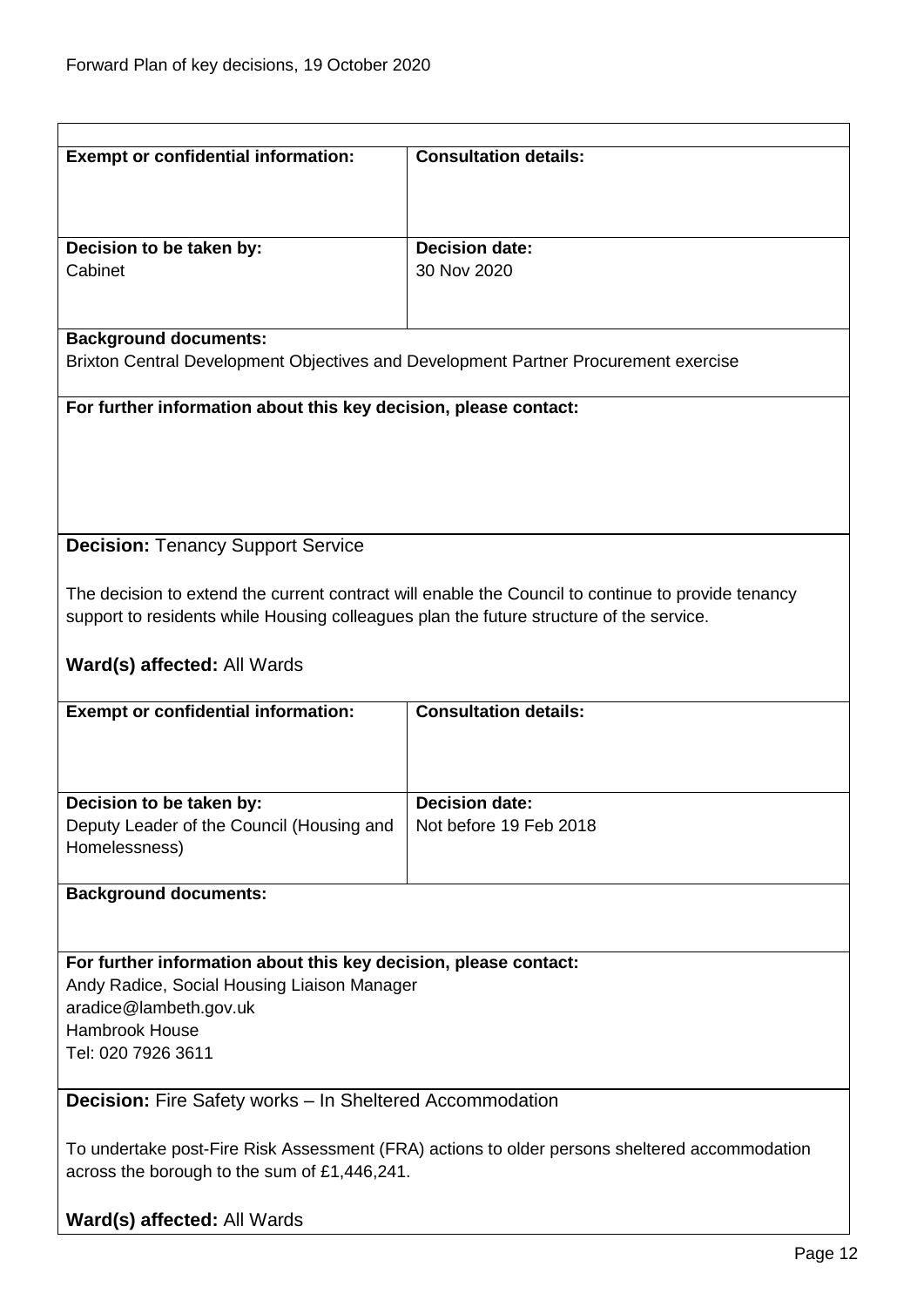<span id="page-12-1"></span><span id="page-12-0"></span>

| <b>Exempt or confidential information:</b>                                                       | <b>Consultation details:</b>                                                                        |
|--------------------------------------------------------------------------------------------------|-----------------------------------------------------------------------------------------------------|
|                                                                                                  |                                                                                                     |
|                                                                                                  |                                                                                                     |
| Decision to be taken by:                                                                         | <b>Decision date:</b>                                                                               |
| Deputy Leader of the Council (Housing and                                                        | Not before 3 Sep 2019                                                                               |
| Homelessness)                                                                                    |                                                                                                     |
|                                                                                                  |                                                                                                     |
| <b>Background documents:</b>                                                                     |                                                                                                     |
|                                                                                                  |                                                                                                     |
| For further information about this key decision, please contact:                                 |                                                                                                     |
| Paul Ingram, Capital Works Manager                                                               |                                                                                                     |
| PIngram1@lambeth.gov.uk                                                                          |                                                                                                     |
|                                                                                                  |                                                                                                     |
|                                                                                                  |                                                                                                     |
|                                                                                                  |                                                                                                     |
| <b>Decision:</b> Construction of Modular Units for Temporary Accommodation                       |                                                                                                     |
|                                                                                                  | To approve capital funding for the construction of modular units for use as Temporary Accommodation |
| for homeless households.                                                                         |                                                                                                     |
|                                                                                                  |                                                                                                     |
| Ward(s) affected: Streatham Hill                                                                 |                                                                                                     |
|                                                                                                  |                                                                                                     |
| <b>Exempt or confidential information:</b>                                                       | <b>Consultation details:</b>                                                                        |
|                                                                                                  |                                                                                                     |
|                                                                                                  |                                                                                                     |
|                                                                                                  |                                                                                                     |
| Decision to be taken by:                                                                         | <b>Decision date:</b>                                                                               |
| Deputy Leader of the Council (Housing and<br>Homelessness)                                       | Not before 12 Nov 2019                                                                              |
|                                                                                                  |                                                                                                     |
| <b>Background documents:</b>                                                                     |                                                                                                     |
|                                                                                                  |                                                                                                     |
|                                                                                                  |                                                                                                     |
| For further information about this key decision, please contact:                                 |                                                                                                     |
| Andy Radice, Social Housing Liaison Manager                                                      |                                                                                                     |
| aradice@lambeth.gov.uk                                                                           |                                                                                                     |
| <b>Hambrook House</b>                                                                            |                                                                                                     |
| Tel: 020 7926 3611                                                                               |                                                                                                     |
| <b>Decision: Delivery of Housing Contracts after 2020</b>                                        |                                                                                                     |
|                                                                                                  |                                                                                                     |
| To commence the redesign and reprocurement of all of the current housing repair, maintenance and |                                                                                                     |
| capital work contracts which all expire towards the end of 2020.                                 |                                                                                                     |
|                                                                                                  |                                                                                                     |
| These soon-to-expire contracts include: major works, housing repairs, estate and grounds         |                                                                                                     |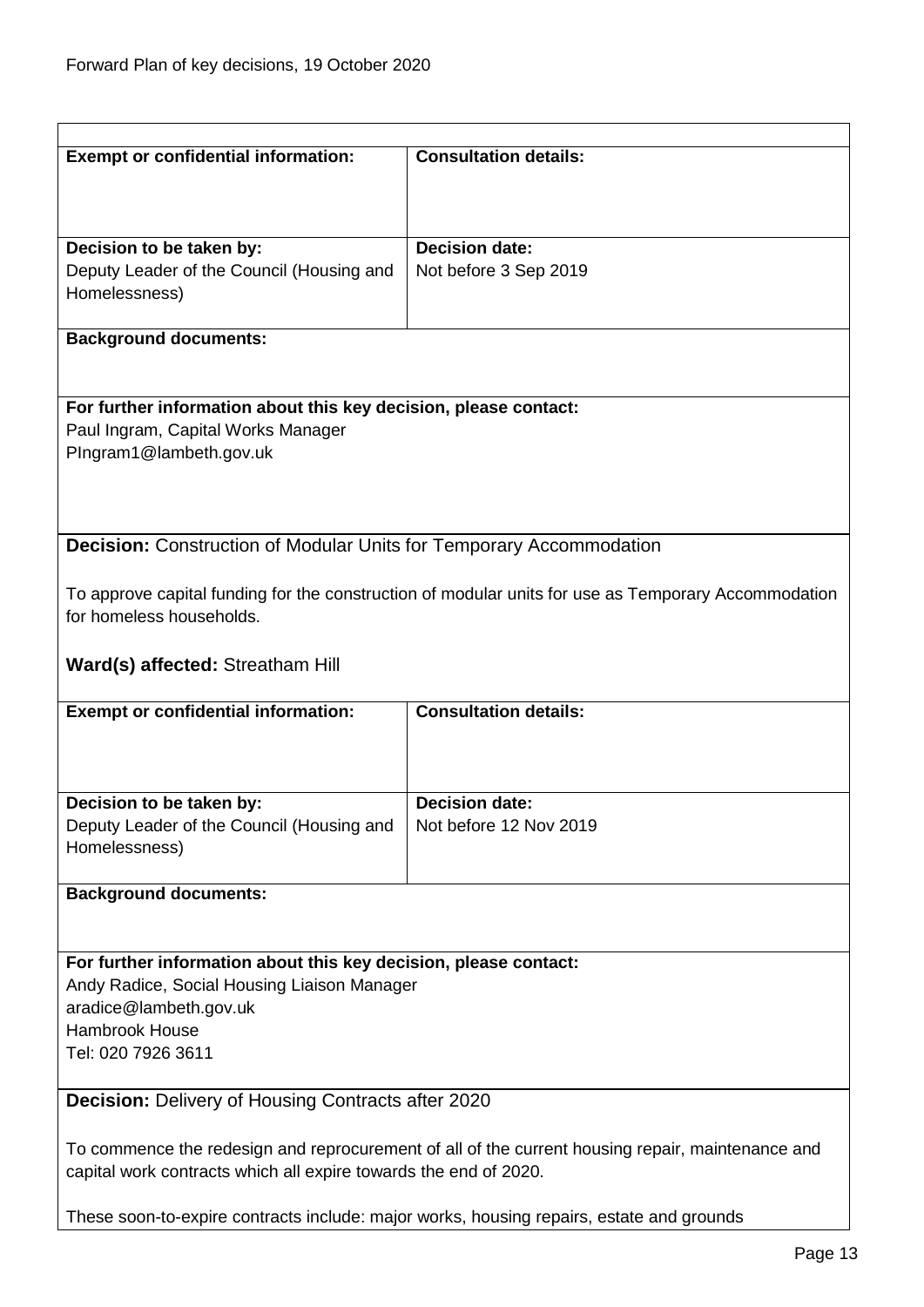maintenance, estate block cleaning, voids, gas servicing, electrical/water supplies, door entry systems and other housing based services.

### **Ward(s) affected:** All Wards

| <b>Exempt or confidential information:</b>                                             | <b>Consultation details:</b>                    |
|----------------------------------------------------------------------------------------|-------------------------------------------------|
| Decision to be taken by:<br>Deputy Leader of the Council (Housing and<br>Homelessness) | <b>Decision date:</b><br>Not before 13 Dec 2019 |
|                                                                                        |                                                 |

#### **Background documents:**

# **For further information about this key decision, please contact:**

Andrew Jacques, Head of Contract Scrutiny and Cost Management AJacques@lambeth.gov.uk

# <span id="page-13-0"></span>**Decision:** Local Lettings Plan - Westbury Estate

To approve a Local Lettings plan for the new homes that will provided at the Westbury Estate as part of the council's estate regeneration programme

#### **Ward(s) affected:** Clapham Town

<span id="page-13-1"></span>

| <b>Exempt or confidential information:</b>                       | <b>Consultation details:</b> |  |
|------------------------------------------------------------------|------------------------------|--|
|                                                                  |                              |  |
|                                                                  |                              |  |
|                                                                  |                              |  |
| Decision to be taken by:                                         | <b>Decision date:</b>        |  |
| Deputy Leader of the Council (Housing and                        | Not before 1 Dec 2019        |  |
| Homelessness)                                                    |                              |  |
|                                                                  |                              |  |
| <b>Background documents:</b>                                     |                              |  |
|                                                                  |                              |  |
|                                                                  |                              |  |
| For further information about this key decision, please contact: |                              |  |
| <b>Bruce McRobie</b>                                             |                              |  |
| bmcrobie@lambeth.gov.uk                                          |                              |  |
|                                                                  |                              |  |
|                                                                  |                              |  |
|                                                                  |                              |  |
| <b>Decision: PLACE Housing Scheme</b>                            |                              |  |
|                                                                  |                              |  |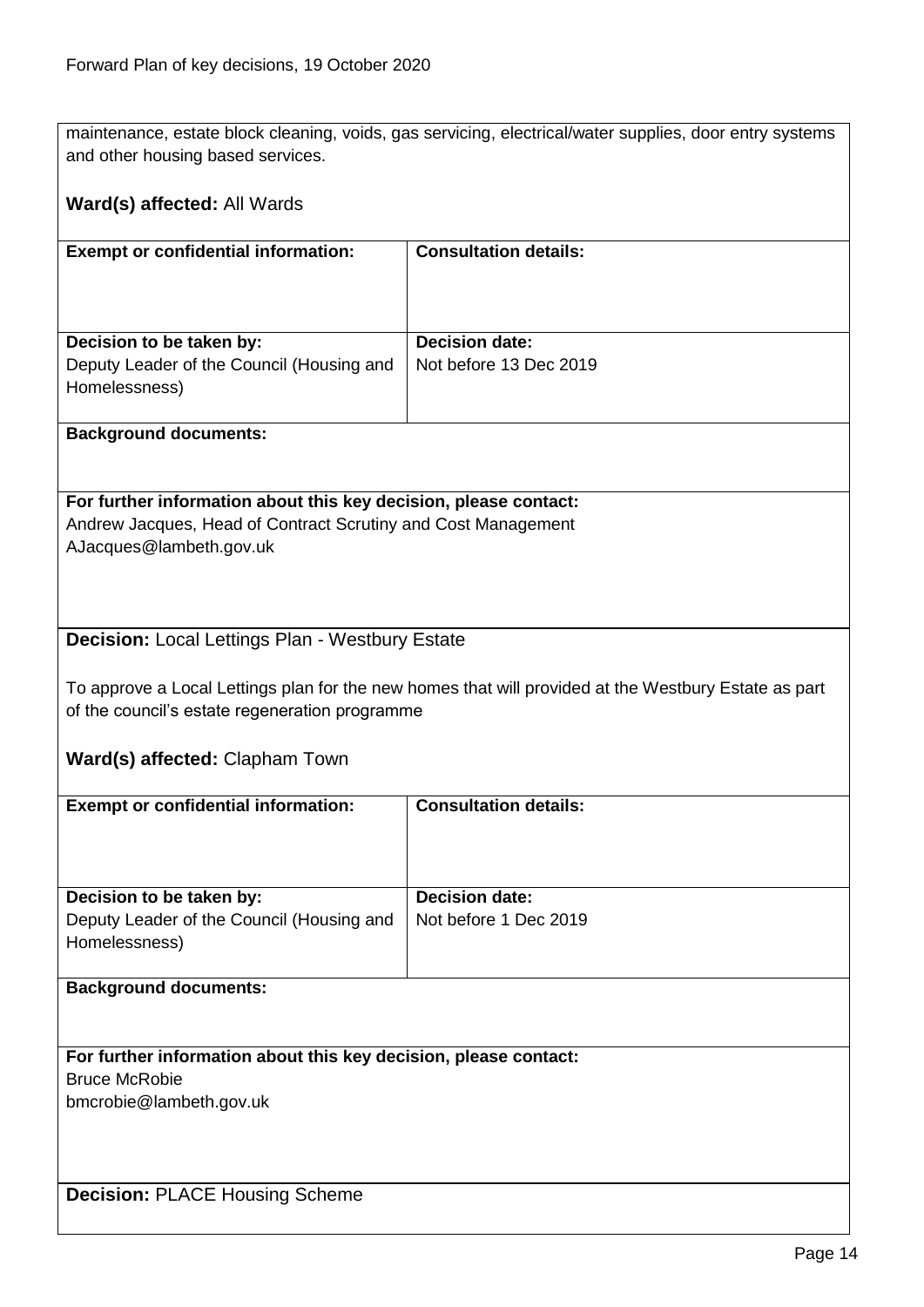<span id="page-14-1"></span><span id="page-14-0"></span>

| To seek approval for the Capital Delivery of the PLACE Housing Scheme.     |                                                                                                   |
|----------------------------------------------------------------------------|---------------------------------------------------------------------------------------------------|
| To seek approval for submitting the planning application for this project. |                                                                                                   |
|                                                                            |                                                                                                   |
|                                                                            |                                                                                                   |
| Ward(s) affected: Streatham Hill                                           |                                                                                                   |
|                                                                            |                                                                                                   |
|                                                                            | <b>Consultation details:</b>                                                                      |
| <b>Exempt or confidential information:</b>                                 |                                                                                                   |
|                                                                            |                                                                                                   |
|                                                                            |                                                                                                   |
|                                                                            |                                                                                                   |
| Decision to be taken by:                                                   | <b>Decision date:</b>                                                                             |
| Deputy Leader of the Council (Housing and                                  | Not before 17 Mar 2020                                                                            |
| Homelessness)                                                              |                                                                                                   |
|                                                                            |                                                                                                   |
| <b>Background documents:</b>                                               |                                                                                                   |
|                                                                            |                                                                                                   |
|                                                                            |                                                                                                   |
| For further information about this key decision, please contact:           |                                                                                                   |
| Preeti Chatwal Kauffman, Senior Capital Project Manager                    |                                                                                                   |
| PChatwalKauffman@lambeth.gov.uk                                            |                                                                                                   |
|                                                                            |                                                                                                   |
|                                                                            |                                                                                                   |
|                                                                            |                                                                                                   |
| <b>Decision: MHCLG Rough Sleeping Initiative Funding</b>                   |                                                                                                   |
|                                                                            |                                                                                                   |
|                                                                            | To award contacts to Thames Reach and Single Homeless Project to deliver interventions as part of |
| the Rough Sleeping Initiative.                                             |                                                                                                   |
|                                                                            |                                                                                                   |
| Ward(s) affected: All Wards                                                |                                                                                                   |
|                                                                            |                                                                                                   |
| <b>Exempt or confidential information:</b>                                 | <b>Consultation details:</b>                                                                      |
|                                                                            |                                                                                                   |
|                                                                            |                                                                                                   |
|                                                                            |                                                                                                   |
| Decision to be taken by:                                                   | <b>Decision date:</b>                                                                             |
| Deputy Leader of the Council (Housing and                                  | Not before 25 Aug 2020                                                                            |
| Homelessness)                                                              |                                                                                                   |
|                                                                            |                                                                                                   |
| <b>Background documents:</b>                                               |                                                                                                   |
|                                                                            |                                                                                                   |
|                                                                            |                                                                                                   |
|                                                                            |                                                                                                   |
| For further information about this key decision, please contact:           |                                                                                                   |
| Emma Casey, Commissioning Officer                                          |                                                                                                   |
| ecasey@lambeth.gov.uk                                                      |                                                                                                   |
|                                                                            |                                                                                                   |
| Tel: 0207 9267539                                                          |                                                                                                   |
|                                                                            |                                                                                                   |
| <b>Decision:</b> Vehicle Leasing for the Direct Labour Organisation        |                                                                                                   |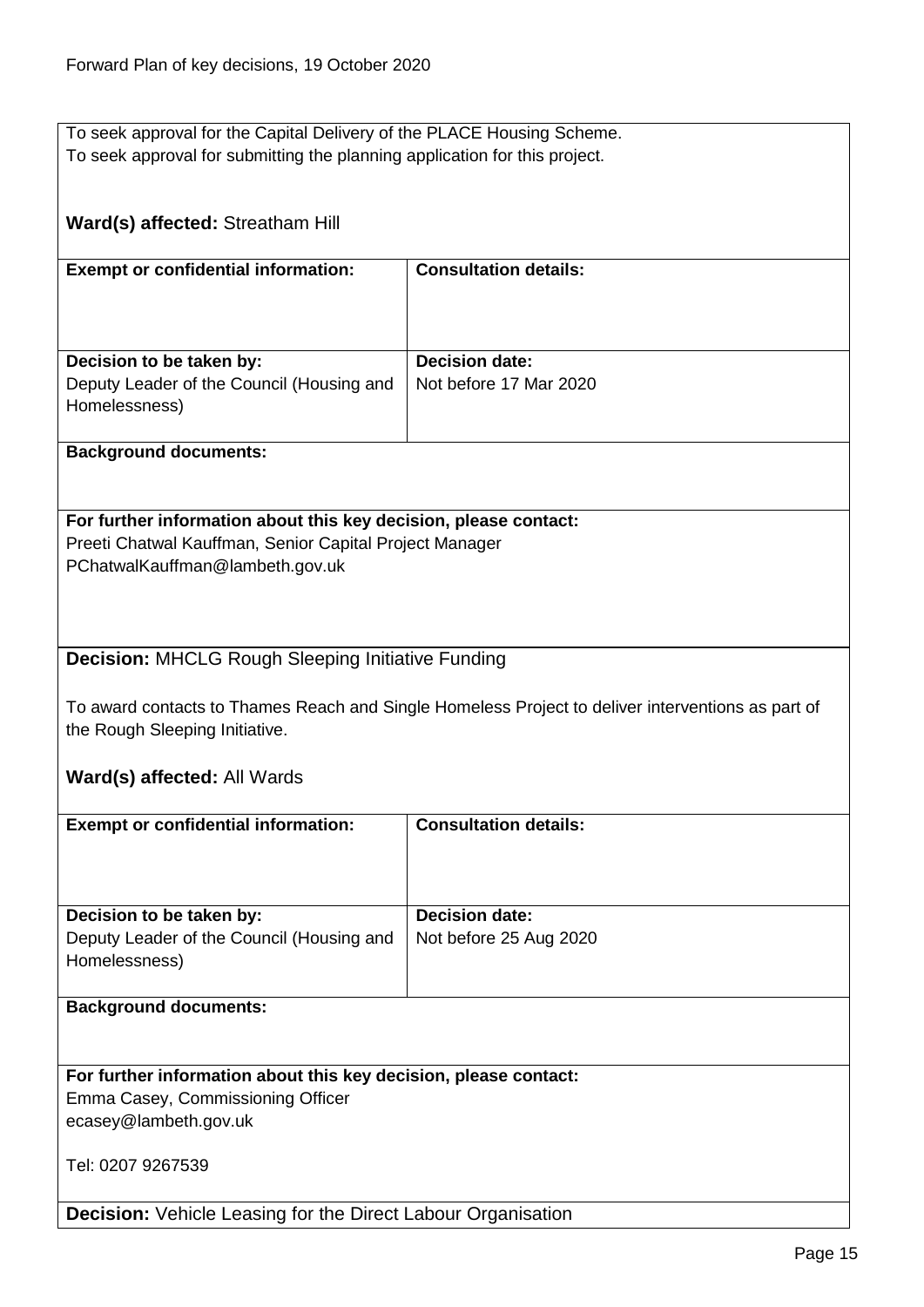Agree to the procurement of the vehicle leasing of 35 vehicles via the councils existing Fleet Management Framework for the necessary hybrid/electric vehicles

DLO staff will require vehicles to move around the borough to transport materials and tools to carry out their repairing or inspecting duties. The vehicles will be consistent with the Council's commitment to being Zero Carbon by 2030. All vehicles leased from the leasing company will be Cat 6 compliant(EU Standard) the hybrid vehicles will emit less than 75g/km CO2, or will be ultra-low emission. This is ensuring the DLO only leases vehicle which are meeting the Lambeth carbon reduction standard.

<span id="page-15-0"></span>

| <b>Exempt or confidential information:</b>                                                                                          | <b>Consultation details:</b>                                                                      |  |
|-------------------------------------------------------------------------------------------------------------------------------------|---------------------------------------------------------------------------------------------------|--|
|                                                                                                                                     |                                                                                                   |  |
|                                                                                                                                     |                                                                                                   |  |
| Decision to be taken by:                                                                                                            | <b>Decision date:</b>                                                                             |  |
| Deputy Leader of the Council (Housing and                                                                                           | Not before 1 Sep 2020                                                                             |  |
| Homelessness)                                                                                                                       |                                                                                                   |  |
| <b>Background documents:</b>                                                                                                        |                                                                                                   |  |
|                                                                                                                                     |                                                                                                   |  |
| For further information about this key decision, please contact:                                                                    |                                                                                                   |  |
| Andrew Jacques, Head of Contract Scrutiny and Cost Management                                                                       |                                                                                                   |  |
| AJacques@lambeth.gov.uk                                                                                                             |                                                                                                   |  |
|                                                                                                                                     |                                                                                                   |  |
|                                                                                                                                     |                                                                                                   |  |
| Decision: Direct Labour Organisation (DLO) - Procurement of Materials Supplier                                                      |                                                                                                   |  |
|                                                                                                                                     |                                                                                                   |  |
|                                                                                                                                     | Decision to allow the DLO to call-off from the Procurement for Housing Framework by Direct Award, |  |
| an established builders merchant (Travis Perkins) for the supply and management of materials for the<br>DLO.                        |                                                                                                   |  |
| A new scheduling system, which is being implemented separate to this procurement will enable the                                    |                                                                                                   |  |
| DLO to provide levels of service that our customers demand and expect. We can deliver 'right first                                  |                                                                                                   |  |
| time' fixes leading to a more streamlined operation. Materials usage will be tracked and delivery will be                           |                                                                                                   |  |
| directly to the operatives van, or other agreed location this also eliminates the need for a depot and or<br>a large storage space. |                                                                                                   |  |
|                                                                                                                                     |                                                                                                   |  |
|                                                                                                                                     |                                                                                                   |  |
| Ward(s) affected: All Wards                                                                                                         |                                                                                                   |  |
| <b>Exempt or confidential information:</b>                                                                                          | <b>Consultation details:</b>                                                                      |  |
|                                                                                                                                     |                                                                                                   |  |
|                                                                                                                                     |                                                                                                   |  |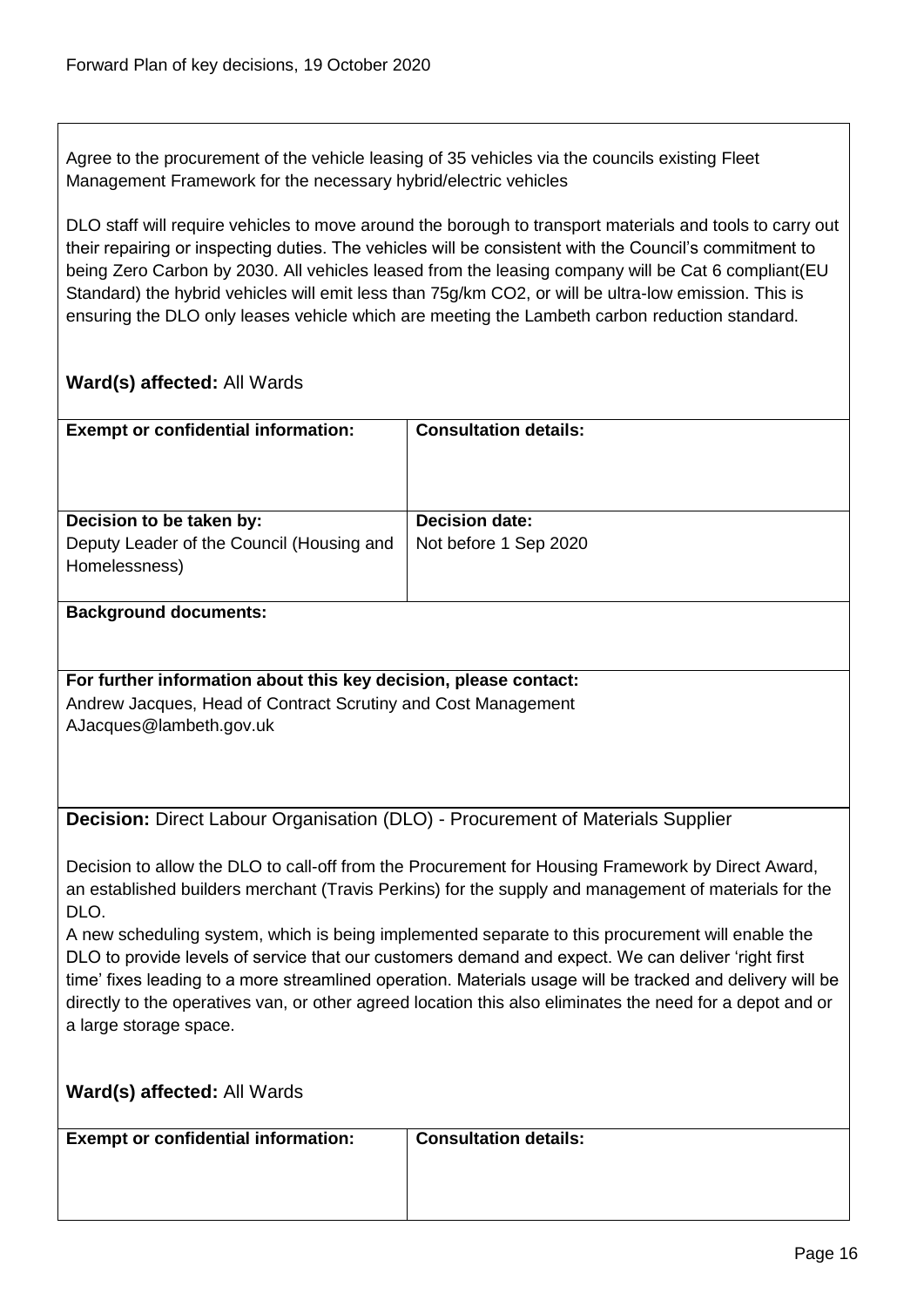<span id="page-16-1"></span><span id="page-16-0"></span>

| Decision to be taken by:                                                                           | Decision date:                                                                                  |
|----------------------------------------------------------------------------------------------------|-------------------------------------------------------------------------------------------------|
| Deputy Leader of the Council (Housing and                                                          | Not before 1 Sep 2020                                                                           |
| Homelessness)                                                                                      |                                                                                                 |
|                                                                                                    |                                                                                                 |
| <b>Background documents:</b>                                                                       |                                                                                                 |
|                                                                                                    |                                                                                                 |
|                                                                                                    |                                                                                                 |
| For further information about this key decision, please contact:                                   |                                                                                                 |
| Andrew Jacques, Head of Contract Scrutiny and Cost Management                                      |                                                                                                 |
| AJacques@lambeth.gov.uk                                                                            |                                                                                                 |
|                                                                                                    |                                                                                                 |
|                                                                                                    |                                                                                                 |
|                                                                                                    |                                                                                                 |
| <b>Decision: HRA Business Plan, Rent and Service Charge setting report</b>                         |                                                                                                 |
|                                                                                                    |                                                                                                 |
|                                                                                                    | Decision will be based on the proposals for the Housing Revenue Account (HRA) budget, rents and |
| service charges for the 2021-22 year                                                               |                                                                                                 |
|                                                                                                    |                                                                                                 |
|                                                                                                    |                                                                                                 |
| Ward(s) affected: All Wards                                                                        |                                                                                                 |
|                                                                                                    | <b>Consultation details:</b>                                                                    |
| <b>Exempt or confidential information:</b>                                                         |                                                                                                 |
|                                                                                                    |                                                                                                 |
|                                                                                                    |                                                                                                 |
|                                                                                                    | <b>Decision date:</b>                                                                           |
| Decision to be taken by:                                                                           |                                                                                                 |
| Deputy Leader of the Council (Housing and                                                          | Not before 3 Nov 2020                                                                           |
| Homelessness)                                                                                      |                                                                                                 |
|                                                                                                    |                                                                                                 |
| <b>Background documents:</b>                                                                       |                                                                                                 |
|                                                                                                    |                                                                                                 |
|                                                                                                    |                                                                                                 |
| For further information about this key decision, please contact:                                   |                                                                                                 |
| Shankar Siva Ananthan, Group Manager, Finance and Property                                         |                                                                                                 |
| ssivaananthan@lambeth.gov.uk                                                                       |                                                                                                 |
|                                                                                                    |                                                                                                 |
|                                                                                                    |                                                                                                 |
|                                                                                                    |                                                                                                 |
| <b>Decision:</b> Scheme Approval for delivery of the Electric Vehicle Charging Strategy            |                                                                                                 |
|                                                                                                    |                                                                                                 |
| Approval to deliver Electric Vehicle Infrastructure to meet Council commitments to Air Quality and |                                                                                                 |
| <b>Transport polices</b>                                                                           |                                                                                                 |
|                                                                                                    |                                                                                                 |
| <b>Ward(s) affected: All Wards</b>                                                                 |                                                                                                 |
|                                                                                                    |                                                                                                 |
| <b>Exempt or confidential information:</b>                                                         | <b>Consultation details:</b>                                                                    |
|                                                                                                    |                                                                                                 |
|                                                                                                    |                                                                                                 |
|                                                                                                    |                                                                                                 |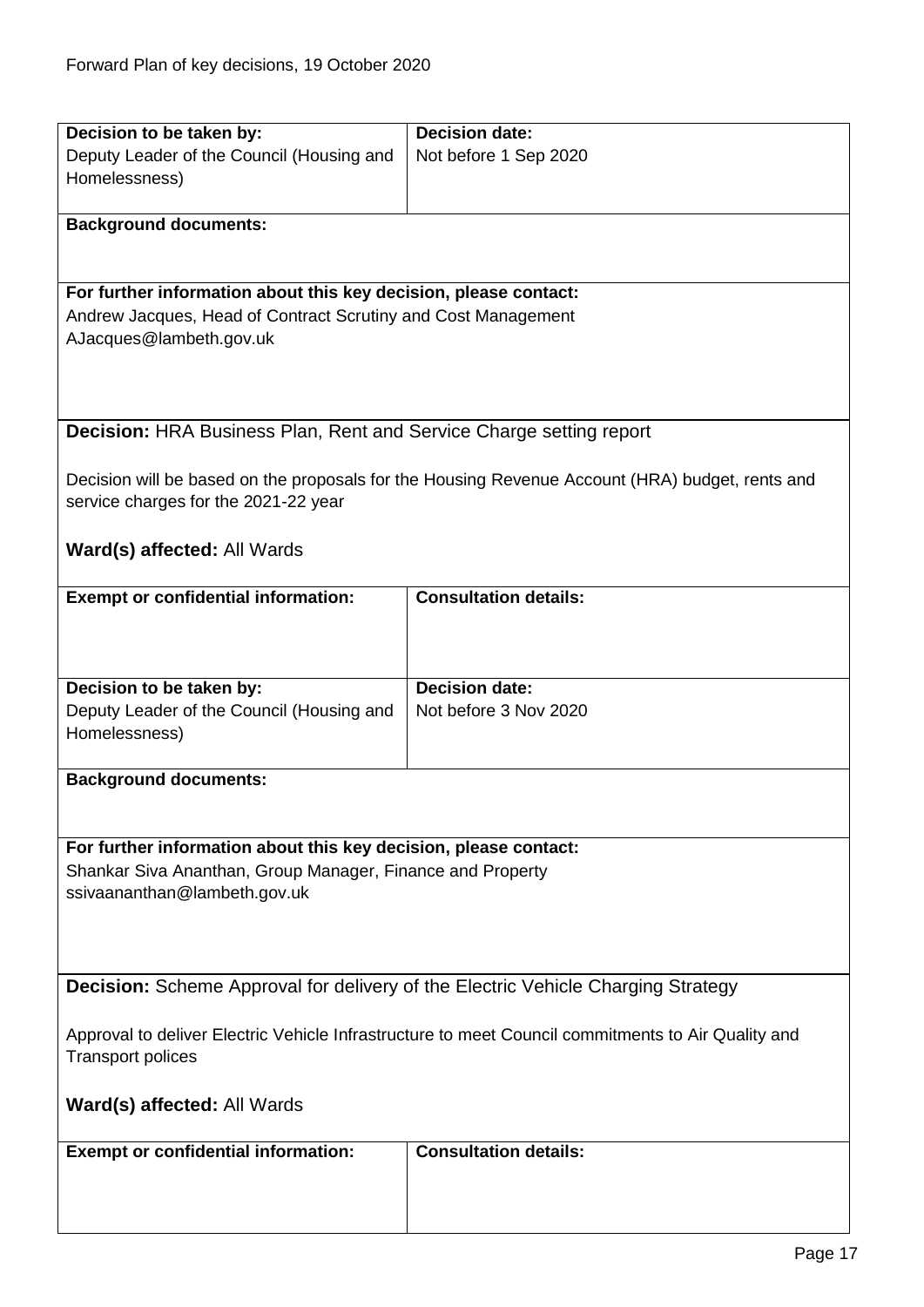<span id="page-17-1"></span><span id="page-17-0"></span>

| Decision to be taken by:                                                         | <b>Decision date:</b>                                                                                 |
|----------------------------------------------------------------------------------|-------------------------------------------------------------------------------------------------------|
| Deputy Leader of the Council (Sustainable                                        | Not before 28 Jan 2019                                                                                |
| Transport, Environment and Clean Air)                                            |                                                                                                       |
|                                                                                  |                                                                                                       |
| <b>Background documents:</b>                                                     |                                                                                                       |
|                                                                                  |                                                                                                       |
|                                                                                  |                                                                                                       |
| For further information about this key decision, please contact:                 |                                                                                                       |
| Dan Thomas, Programme Manager (Parks & Special Projects)                         |                                                                                                       |
| dthomas4@lambeth.gov.uk                                                          |                                                                                                       |
|                                                                                  |                                                                                                       |
|                                                                                  |                                                                                                       |
|                                                                                  |                                                                                                       |
| <b>Decision:</b> Award of extension of a Highways Professional Services Contract |                                                                                                       |
|                                                                                  |                                                                                                       |
|                                                                                  | In February 2020 a call-off contract, through the Ealing Framework, was awarded to Project Centre     |
|                                                                                  | Limited to cover programmed project work. This contract had a threshold of £450,000 which             |
|                                                                                  | represented the maximum value of work to cover the service until November 2020. Since this contract   |
|                                                                                  | was awarded further requirements have become apparent to respond to the Covid epidemic. This          |
|                                                                                  | contract covers an additional requirement of £475,000 of professional services capacity, based on the |
| maximum value of grant funding which may be made available to the Council.       |                                                                                                       |
|                                                                                  |                                                                                                       |
| Ward(s) affected: All Wards                                                      |                                                                                                       |
|                                                                                  |                                                                                                       |
| <b>Exempt or confidential information:</b>                                       | <b>Consultation details:</b>                                                                          |
|                                                                                  |                                                                                                       |
|                                                                                  |                                                                                                       |
|                                                                                  |                                                                                                       |
| Decision to be taken by:                                                         | <b>Decision date:</b>                                                                                 |
| Deputy Leader of the Council (Sustainable                                        | Not before 22 Sep 2020                                                                                |
| Transport, Environment and Clean Air)                                            |                                                                                                       |
|                                                                                  |                                                                                                       |
| <b>Background documents:</b>                                                     |                                                                                                       |
|                                                                                  |                                                                                                       |
|                                                                                  |                                                                                                       |
| For further information about this key decision, please contact:                 |                                                                                                       |
| Dan Thomas, Programme Manager (Parks & Special Projects)                         |                                                                                                       |
| dthomas4@lambeth.gov.uk                                                          |                                                                                                       |
|                                                                                  |                                                                                                       |
|                                                                                  |                                                                                                       |
|                                                                                  |                                                                                                       |
| <b>Decision: Upper Norwood Joint Library</b>                                     |                                                                                                       |
|                                                                                  |                                                                                                       |
| To grant a 25 year lease to Upper Norwood Library Trust at a peppercorn rent     |                                                                                                       |
|                                                                                  |                                                                                                       |
| Ward(s) affected: Gipsy Hill                                                     |                                                                                                       |
|                                                                                  |                                                                                                       |
| <b>Exempt or confidential information:</b>                                       | <b>Consultation details:</b>                                                                          |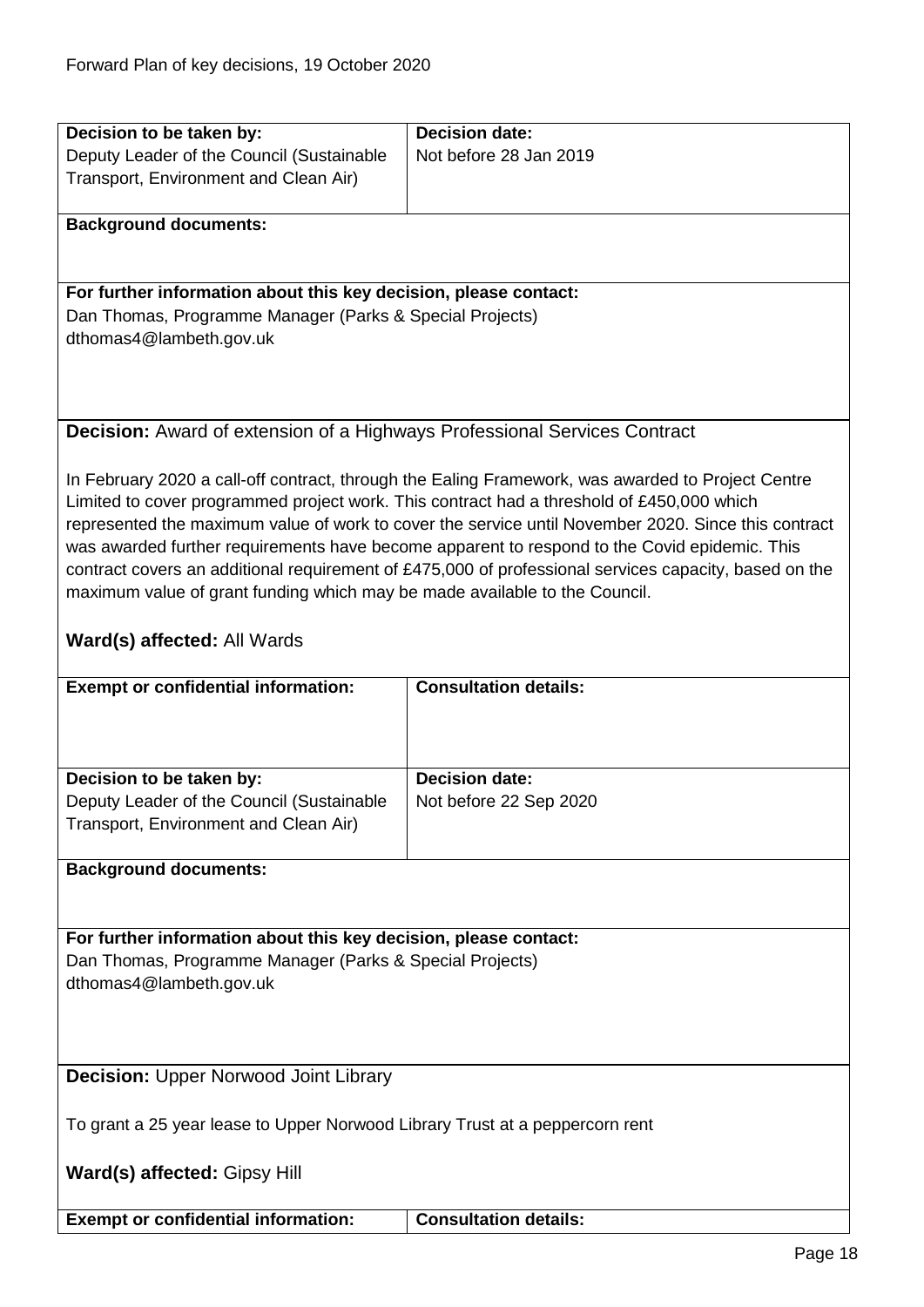<span id="page-18-1"></span><span id="page-18-0"></span>

| Decision to be taken by:<br>Cabinet Member for Finance and                                           | <b>Decision date:</b><br>Not before 17 Jul 2017                                                 |
|------------------------------------------------------------------------------------------------------|-------------------------------------------------------------------------------------------------|
| Performance                                                                                          |                                                                                                 |
|                                                                                                      |                                                                                                 |
| <b>Background documents:</b>                                                                         |                                                                                                 |
|                                                                                                      |                                                                                                 |
|                                                                                                      |                                                                                                 |
| For further information about this key decision, please contact:                                     |                                                                                                 |
| Yvonne Hardy, Assistant Head - Directorates, Valuation and Strategic Assets<br>yhardy@lambeth.gov.uk |                                                                                                 |
|                                                                                                      |                                                                                                 |
| Tel: 0207 926 2984                                                                                   |                                                                                                 |
|                                                                                                      |                                                                                                 |
| <b>Decision: London Counter Fraud Hub</b>                                                            |                                                                                                 |
|                                                                                                      |                                                                                                 |
|                                                                                                      | To procure the services of the London Counter Fraud Hub which allows the sharing of data across |
| London in order to find fraud.                                                                       |                                                                                                 |
|                                                                                                      |                                                                                                 |
| Ward(s) affected: All Wards                                                                          |                                                                                                 |
| <b>Exempt or confidential information:</b>                                                           | <b>Consultation details:</b>                                                                    |
|                                                                                                      |                                                                                                 |
|                                                                                                      |                                                                                                 |
|                                                                                                      |                                                                                                 |
| Decision to be taken by:                                                                             | <b>Decision date:</b>                                                                           |
| Cabinet Member for Finance and                                                                       | Not before 2 Jul 2019                                                                           |
| Performance                                                                                          |                                                                                                 |
| <b>Background documents:</b>                                                                         |                                                                                                 |
|                                                                                                      |                                                                                                 |
|                                                                                                      |                                                                                                 |
| For further information about this key decision, please contact:                                     |                                                                                                 |
| Michael O'Reilly                                                                                     |                                                                                                 |
| moreilly2@lambeth.gov.uk                                                                             |                                                                                                 |
|                                                                                                      |                                                                                                 |
|                                                                                                      |                                                                                                 |
| <b>Decision: Facilities Management Procurement</b>                                                   |                                                                                                 |
|                                                                                                      |                                                                                                 |
| To procure 2 new Facilities Management contracts for Project Management and Technical Services       |                                                                                                 |
| and Fire Safety Services using the NHS Shared Business Services Framework                            |                                                                                                 |
|                                                                                                      |                                                                                                 |
| Ward(s) affected: All Wards                                                                          |                                                                                                 |
|                                                                                                      |                                                                                                 |
| <b>Exempt or confidential information:</b>                                                           | <b>Consultation details:</b>                                                                    |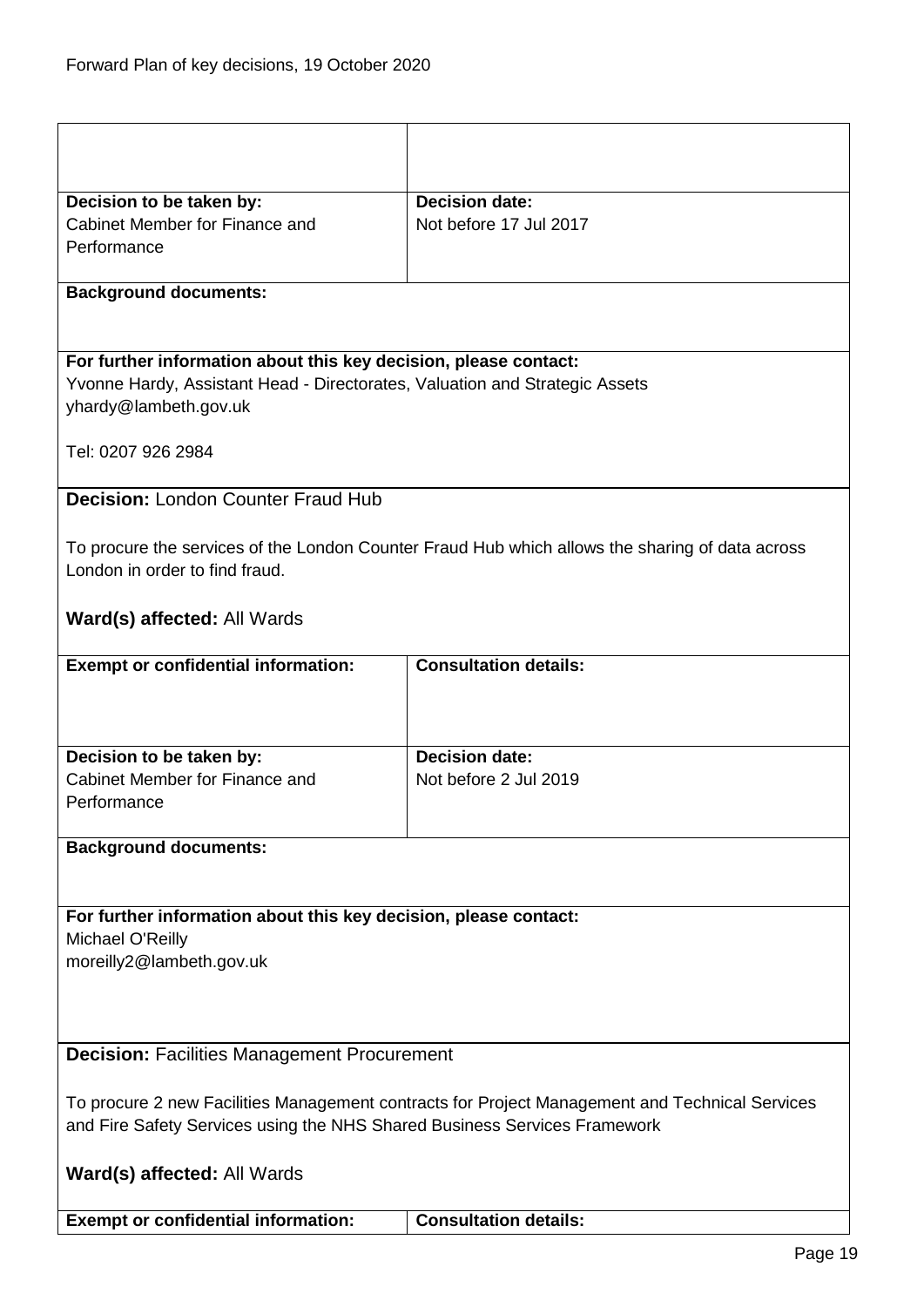<span id="page-19-1"></span><span id="page-19-0"></span>

| Decision to be taken by:                                                                             | <b>Decision date:</b>                                                                                                                                                                                            |  |
|------------------------------------------------------------------------------------------------------|------------------------------------------------------------------------------------------------------------------------------------------------------------------------------------------------------------------|--|
| Cabinet Member for Finance and                                                                       | Not before 3 Mar 2020                                                                                                                                                                                            |  |
| Performance                                                                                          |                                                                                                                                                                                                                  |  |
| <b>Background documents:</b>                                                                         |                                                                                                                                                                                                                  |  |
|                                                                                                      |                                                                                                                                                                                                                  |  |
| For further information about this key decision, please contact:                                     |                                                                                                                                                                                                                  |  |
| Patricia Anamoah, Head of Property & Finance Transaction Services                                    |                                                                                                                                                                                                                  |  |
| PAnamoah@lambeth.gov.uk                                                                              |                                                                                                                                                                                                                  |  |
| 1st Floor, Olive Morris House, 18 Brixton Hill, London, SW2 1RL                                      |                                                                                                                                                                                                                  |  |
|                                                                                                      |                                                                                                                                                                                                                  |  |
| Decision: ICT Laptop and Desktop Refresh 2020                                                        |                                                                                                                                                                                                                  |  |
|                                                                                                      | This decision is about the proposed additional spend of £1m on an existing procurement contract to                                                                                                               |  |
|                                                                                                      | procure Laptops and associated products and services. There is a huge demand in the world for                                                                                                                    |  |
|                                                                                                      | laptops as organisations prepare for staff working from home due to COVID 19. This exposes the                                                                                                                   |  |
|                                                                                                      | council to multiple risks of availability and pricing in the supply chain. This is being proposed as current<br>COVID 19 situation is not ideal for getting good value through a new procurement due to economic |  |
| and supply chain uncertainty.                                                                        |                                                                                                                                                                                                                  |  |
|                                                                                                      |                                                                                                                                                                                                                  |  |
| Ward(s) affected: All Wards                                                                          |                                                                                                                                                                                                                  |  |
|                                                                                                      |                                                                                                                                                                                                                  |  |
| <b>Exempt or confidential information:</b>                                                           | <b>Consultation details:</b>                                                                                                                                                                                     |  |
|                                                                                                      |                                                                                                                                                                                                                  |  |
|                                                                                                      |                                                                                                                                                                                                                  |  |
| Decision to be taken by:                                                                             | <b>Decision date:</b>                                                                                                                                                                                            |  |
| Cabinet Member for Finance and                                                                       | Not before 2 Jun 2020                                                                                                                                                                                            |  |
| Performance                                                                                          |                                                                                                                                                                                                                  |  |
| <b>Background documents:</b>                                                                         |                                                                                                                                                                                                                  |  |
|                                                                                                      |                                                                                                                                                                                                                  |  |
| For further information about this key decision, please contact:                                     |                                                                                                                                                                                                                  |  |
| Neeraj Mittra, Senior ICT Officer Contract Management, Business Transformation                       |                                                                                                                                                                                                                  |  |
| NMittra@lambeth.gov.uk                                                                               |                                                                                                                                                                                                                  |  |
| Tel: 020 7926 9274                                                                                   |                                                                                                                                                                                                                  |  |
|                                                                                                      |                                                                                                                                                                                                                  |  |
| Decision: Disposal of 4 plots of land at Lambeth Palace Road, Carlisle Lane and Upper                |                                                                                                                                                                                                                  |  |
| Marsh and totalling 0.217 acres                                                                      |                                                                                                                                                                                                                  |  |
| Approval to dispose, to the Guys and St Thomas's Charity, land, for the purpose of enabling the site |                                                                                                                                                                                                                  |  |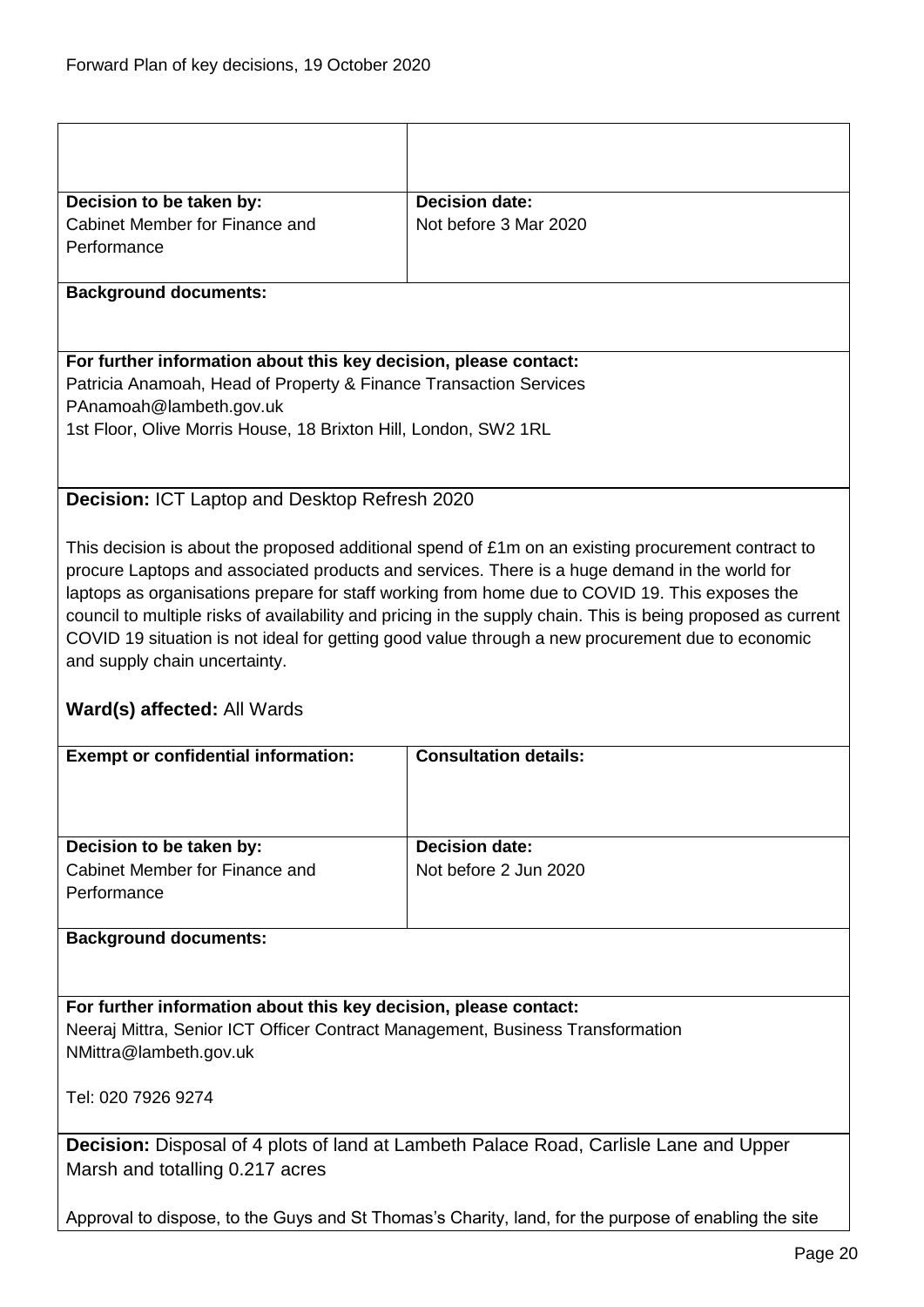<span id="page-20-1"></span><span id="page-20-0"></span>

| assembly for the Royal Street Development. Est disposal value Circa £7.7m.                            |                                                |  |
|-------------------------------------------------------------------------------------------------------|------------------------------------------------|--|
| Ward(s) affected: Bishop's                                                                            |                                                |  |
| <b>Exempt or confidential information:</b>                                                            | <b>Consultation details:</b>                   |  |
|                                                                                                       |                                                |  |
|                                                                                                       |                                                |  |
| Decision to be taken by:<br>Cabinet Member for Finance and                                            | <b>Decision date:</b><br>27 Oct 2020           |  |
| Performance                                                                                           |                                                |  |
|                                                                                                       |                                                |  |
| <b>Background documents:</b>                                                                          |                                                |  |
|                                                                                                       |                                                |  |
| For further information about this key decision, please contact:                                      |                                                |  |
| Yvonne Hardy, Assistant Head - Directorates, Valuation and Strategic Assets<br>yhardy@lambeth.gov.uk  |                                                |  |
|                                                                                                       |                                                |  |
| Tel: 0207 926 2984                                                                                    |                                                |  |
| <b>Decision: Banking Services Contract</b>                                                            |                                                |  |
|                                                                                                       |                                                |  |
| Contractual arrangements for Corporate Banking Services                                               |                                                |  |
| Ward(s) affected: All Wards                                                                           |                                                |  |
|                                                                                                       |                                                |  |
| <b>Exempt or confidential information:</b>                                                            | <b>Consultation details:</b>                   |  |
|                                                                                                       |                                                |  |
|                                                                                                       |                                                |  |
| Decision to be taken by:<br>Cabinet Member for Finance and                                            | <b>Decision date:</b><br>Not before 8 Sep 2020 |  |
| Performance                                                                                           |                                                |  |
|                                                                                                       |                                                |  |
| <b>Background documents:</b>                                                                          |                                                |  |
|                                                                                                       |                                                |  |
| For further information about this key decision, please contact:                                      |                                                |  |
| Nisar Visram, Assistant Director - Corporate Finance<br>NVisram@lambeth.gov.uk                        |                                                |  |
| 9th Floor, Phoenix House, 10 Wandsworth Road, Vauxhall, SW8 2LL                                       |                                                |  |
|                                                                                                       |                                                |  |
| <b>Decision: Re-opening the Customer Centre</b>                                                       |                                                |  |
|                                                                                                       |                                                |  |
| To agree the re-opening of the customer centre taking into account the Covid 19 special requirements. |                                                |  |
|                                                                                                       |                                                |  |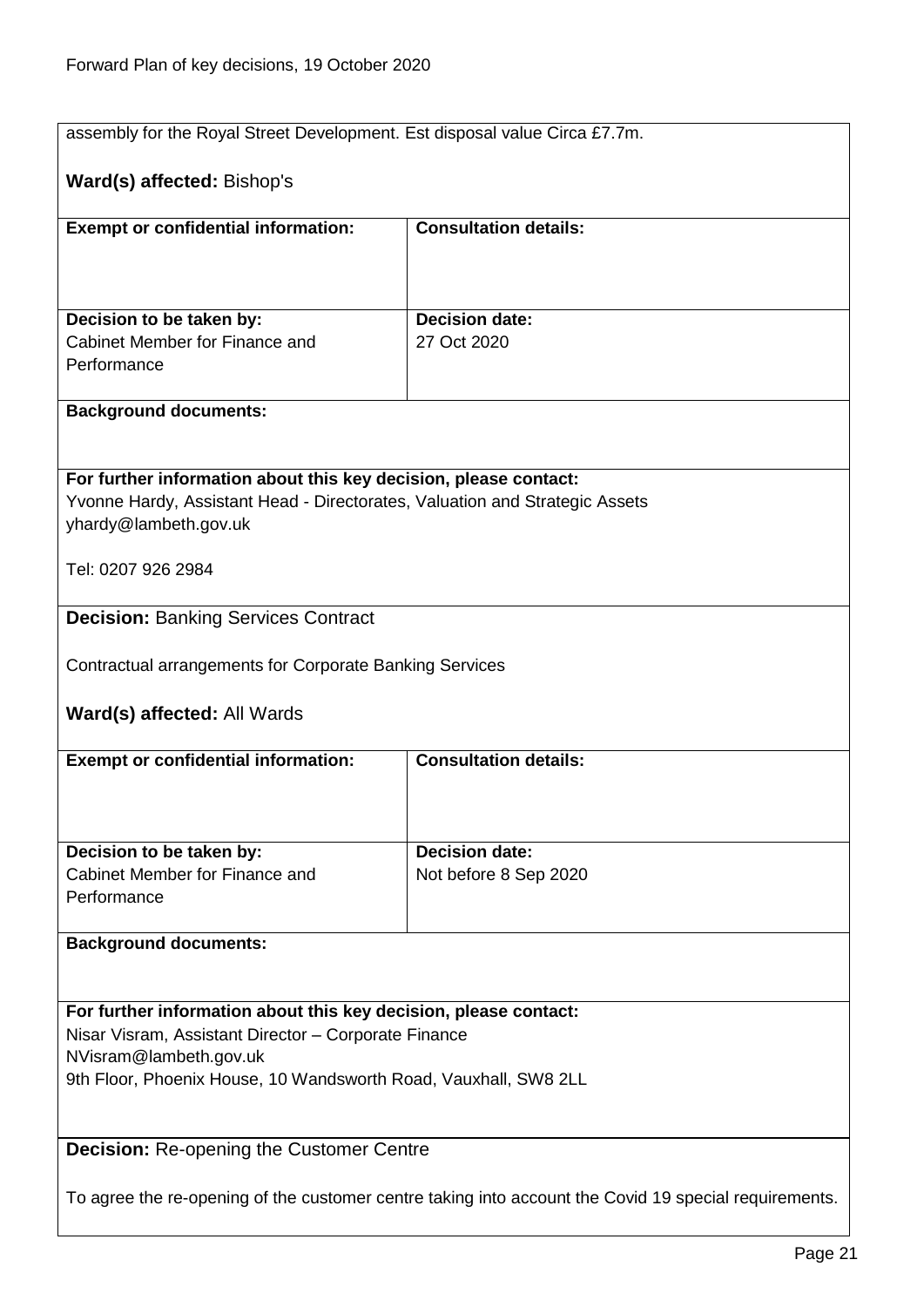<span id="page-21-1"></span><span id="page-21-0"></span>

| Ward(s) affected: All Wards                                                            |                                                                                                        |  |  |
|----------------------------------------------------------------------------------------|--------------------------------------------------------------------------------------------------------|--|--|
| <b>Exempt or confidential information:</b>                                             | <b>Consultation details:</b>                                                                           |  |  |
|                                                                                        |                                                                                                        |  |  |
|                                                                                        |                                                                                                        |  |  |
| Decision to be taken by:                                                               | <b>Decision date:</b>                                                                                  |  |  |
| Cabinet Member for Finance and<br>Performance                                          | 27 Oct 2020                                                                                            |  |  |
|                                                                                        |                                                                                                        |  |  |
| <b>Background documents:</b>                                                           |                                                                                                        |  |  |
| For further information about this key decision, please contact:                       |                                                                                                        |  |  |
| Sara Hagley, Head of Assessments and Customer Centre                                   |                                                                                                        |  |  |
| shagley@lambeth.gov.uk                                                                 |                                                                                                        |  |  |
|                                                                                        |                                                                                                        |  |  |
|                                                                                        |                                                                                                        |  |  |
| <b>Decision:</b> Unified Communications Contract Variation                             |                                                                                                        |  |  |
|                                                                                        |                                                                                                        |  |  |
|                                                                                        | Approval is being sought to increase the estimated contract value for the council's telephony services |  |  |
| as additional funds are required for the council to continue receiving these services. |                                                                                                        |  |  |
|                                                                                        |                                                                                                        |  |  |
| Ward(s) affected: All Wards                                                            |                                                                                                        |  |  |
| <b>Exempt or confidential information:</b>                                             | <b>Consultation details:</b>                                                                           |  |  |
|                                                                                        |                                                                                                        |  |  |
|                                                                                        |                                                                                                        |  |  |
|                                                                                        |                                                                                                        |  |  |
| Decision to be taken by:                                                               | <b>Decision date:</b>                                                                                  |  |  |
| Cabinet Member for Finance and                                                         | Not before 3 Nov 2020                                                                                  |  |  |
| Performance                                                                            |                                                                                                        |  |  |
| <b>Background documents:</b>                                                           |                                                                                                        |  |  |
|                                                                                        |                                                                                                        |  |  |
| For further information about this key decision, please contact:                       |                                                                                                        |  |  |
| <b>Andrew Butler</b>                                                                   |                                                                                                        |  |  |
| abutler@lambeth.gov.uk                                                                 |                                                                                                        |  |  |
|                                                                                        |                                                                                                        |  |  |
|                                                                                        |                                                                                                        |  |  |
|                                                                                        |                                                                                                        |  |  |
|                                                                                        |                                                                                                        |  |  |
| Decision: Capital investment for Lambeth's ICT Services - 2-year Strategy              |                                                                                                        |  |  |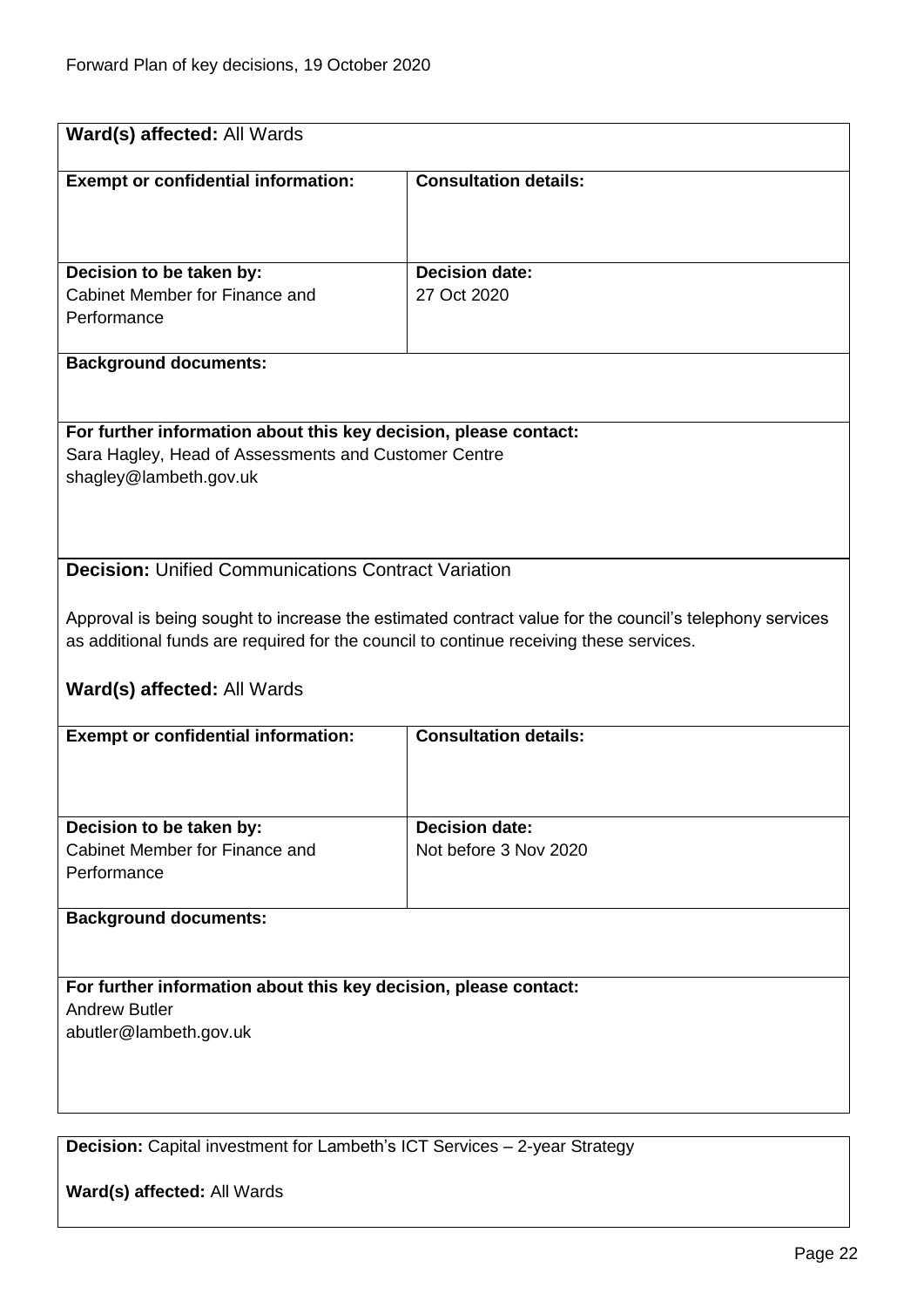<span id="page-22-1"></span><span id="page-22-0"></span>

| <b>Exempt or confidential information:</b>                                      | <b>Consultation details:</b>                                                                       |  |
|---------------------------------------------------------------------------------|----------------------------------------------------------------------------------------------------|--|
|                                                                                 |                                                                                                    |  |
|                                                                                 |                                                                                                    |  |
|                                                                                 |                                                                                                    |  |
| Decision to be taken by:                                                        | <b>Decision date:</b>                                                                              |  |
| Cabinet Member for Finance and                                                  | Not before 17 Nov 2020                                                                             |  |
| Performance                                                                     |                                                                                                    |  |
|                                                                                 |                                                                                                    |  |
| <b>Background documents:</b>                                                    |                                                                                                    |  |
| Capital investment for Lambeth's ICT Services - 2-year Strategy                 |                                                                                                    |  |
|                                                                                 |                                                                                                    |  |
| For further information about this key decision, please contact:                |                                                                                                    |  |
| Garry Jamieson                                                                  |                                                                                                    |  |
| GJamieson@lambeth.gov.uk                                                        |                                                                                                    |  |
|                                                                                 |                                                                                                    |  |
|                                                                                 |                                                                                                    |  |
|                                                                                 |                                                                                                    |  |
|                                                                                 |                                                                                                    |  |
|                                                                                 | Decision: Capital Maintenance - Cuttle Construction Ltd Contract variation and extension           |  |
|                                                                                 |                                                                                                    |  |
|                                                                                 | Variation and extension of the existing contract with Cuttle Construction Ltd to carry out further |  |
|                                                                                 | essential and urgent Capital Maintenance and Safety works to avoid potential closure of schools    |  |
|                                                                                 |                                                                                                    |  |
| Ward(s) affected: All Wards                                                     |                                                                                                    |  |
|                                                                                 |                                                                                                    |  |
| <b>Exempt or confidential information:</b>                                      | <b>Consultation details:</b>                                                                       |  |
|                                                                                 |                                                                                                    |  |
|                                                                                 |                                                                                                    |  |
|                                                                                 |                                                                                                    |  |
| Decision to be taken by:                                                        | <b>Decision date:</b>                                                                              |  |
| Cabinet Member for Children and Young                                           | Not before 31 Aug 2018                                                                             |  |
| People                                                                          |                                                                                                    |  |
|                                                                                 |                                                                                                    |  |
| <b>Background documents:</b>                                                    |                                                                                                    |  |
|                                                                                 |                                                                                                    |  |
|                                                                                 |                                                                                                    |  |
| For further information about this key decision, please contact:                |                                                                                                    |  |
| Rachel Sharpe, Commissioning Director                                           |                                                                                                    |  |
| RSharpe@lambeth.gov.uk                                                          |                                                                                                    |  |
| <b>Lambeth Town Hall</b>                                                        |                                                                                                    |  |
| Tel: 020 7926 3463                                                              |                                                                                                    |  |
|                                                                                 |                                                                                                    |  |
| <b>Decision:</b> New contract and commissioning arrangements for Youth Services |                                                                                                    |  |
|                                                                                 |                                                                                                    |  |
|                                                                                 |                                                                                                    |  |
|                                                                                 |                                                                                                    |  |
|                                                                                 | A decision is sought to change the current model for commissioning youth services in Lambeth as of |  |
|                                                                                 | September 30th 2019 and implement the new commissioning arrangements and services in line with     |  |
| Lambeth priorities and local direction.                                         |                                                                                                    |  |
| Ward(s) affected:                                                               |                                                                                                    |  |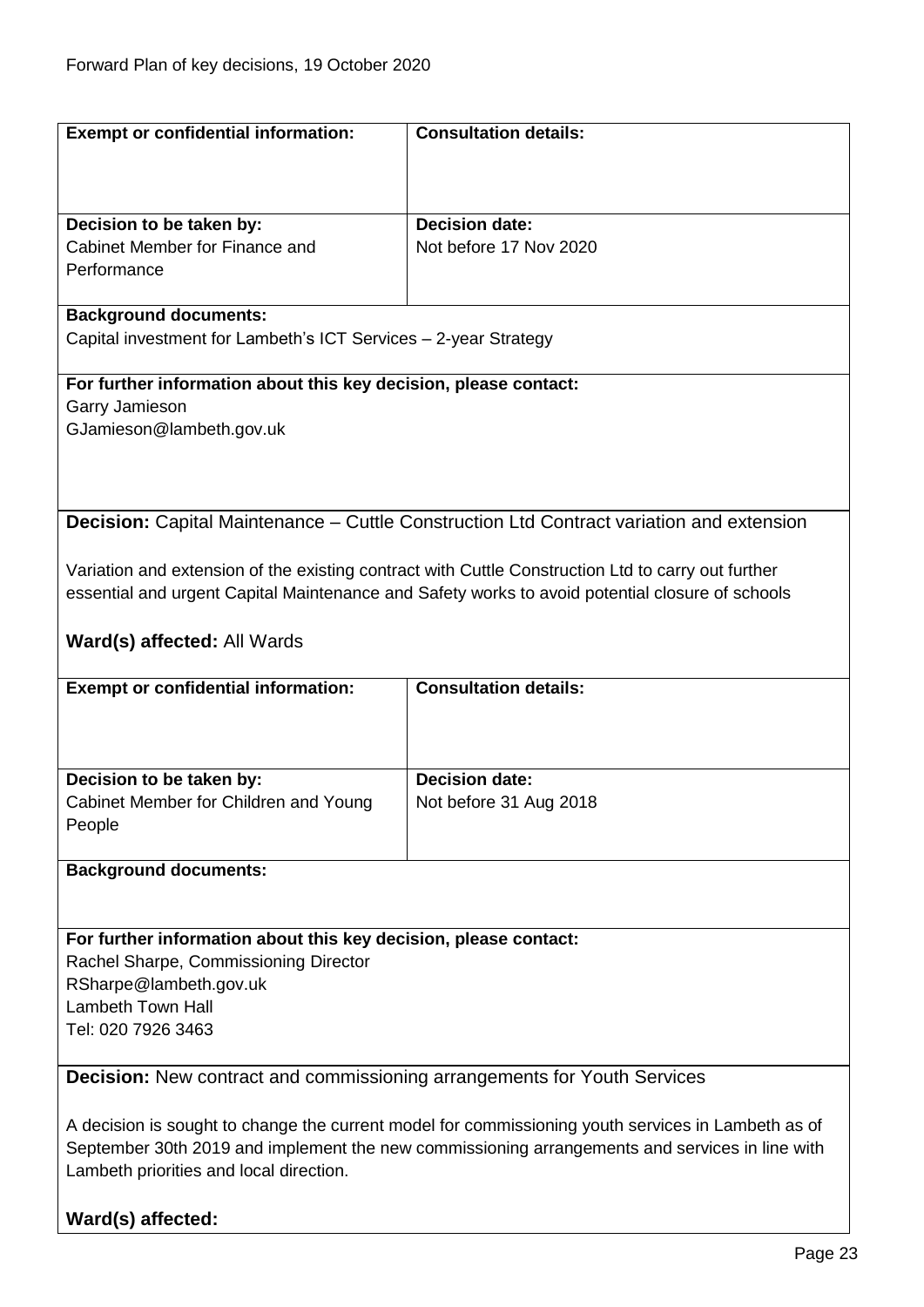<span id="page-23-0"></span>

| <b>Exempt or confidential information:</b>                                                          | <b>Consultation details:</b>                                                                                                                                                                           |  |
|-----------------------------------------------------------------------------------------------------|--------------------------------------------------------------------------------------------------------------------------------------------------------------------------------------------------------|--|
|                                                                                                     |                                                                                                                                                                                                        |  |
| Decision to be taken by:                                                                            | <b>Decision date:</b>                                                                                                                                                                                  |  |
| Cabinet Member for Children and Young                                                               | Not before 2 Jul 2019                                                                                                                                                                                  |  |
| People                                                                                              |                                                                                                                                                                                                        |  |
| <b>Background documents:</b>                                                                        |                                                                                                                                                                                                        |  |
|                                                                                                     |                                                                                                                                                                                                        |  |
| For further information about this key decision, please contact:                                    |                                                                                                                                                                                                        |  |
| Paul Davies, Strategic Commissioning Officer<br>PDavies5@lambeth.gov.uk                             |                                                                                                                                                                                                        |  |
|                                                                                                     |                                                                                                                                                                                                        |  |
| Tel: 07720 827496                                                                                   |                                                                                                                                                                                                        |  |
| <b>Decision: Supervised Contact Service</b>                                                         |                                                                                                                                                                                                        |  |
|                                                                                                     |                                                                                                                                                                                                        |  |
|                                                                                                     | Supervised Contact is a statutory service provided by the local authorities where the child/young                                                                                                      |  |
|                                                                                                     | person has been accommodated by the local authority and a need has been identified for the<br>child/young person to have contact with their birth parents and other relatives. These are usually under |  |
| orders as specified by the court (under section 8 of the Children's Act 1989).                      |                                                                                                                                                                                                        |  |
|                                                                                                     | The supervised contact service that will offer a menu of services on a part block, part spot contract                                                                                                  |  |
|                                                                                                     | basis. The contract will consist of - a block contract for Supervised Contact Service, this is the total                                                                                               |  |
| service of contact supervisors and venue combined,                                                  |                                                                                                                                                                                                        |  |
|                                                                                                     |                                                                                                                                                                                                        |  |
| This pro-forma seeks member approval to add the procurement and retender of a new Supervised        |                                                                                                                                                                                                        |  |
| Contact service to the Forward Plan for a four year term (2+1+1), which will be a two year contract |                                                                                                                                                                                                        |  |
|                                                                                                     | with an option to extend for a further two years on a one plus one basis, effective from 01 April 2020.                                                                                                |  |
|                                                                                                     |                                                                                                                                                                                                        |  |
| Ward(s) affected: All Wards                                                                         |                                                                                                                                                                                                        |  |
| <b>Exempt or confidential information:</b>                                                          | <b>Consultation details:</b>                                                                                                                                                                           |  |
|                                                                                                     |                                                                                                                                                                                                        |  |
|                                                                                                     |                                                                                                                                                                                                        |  |
| Decision to be taken by:                                                                            | <b>Decision date:</b>                                                                                                                                                                                  |  |
| Cabinet Member for Children and Young<br>People                                                     | Not before 10 Dec 2019                                                                                                                                                                                 |  |
|                                                                                                     |                                                                                                                                                                                                        |  |
| <b>Background documents:</b>                                                                        |                                                                                                                                                                                                        |  |
|                                                                                                     |                                                                                                                                                                                                        |  |
|                                                                                                     |                                                                                                                                                                                                        |  |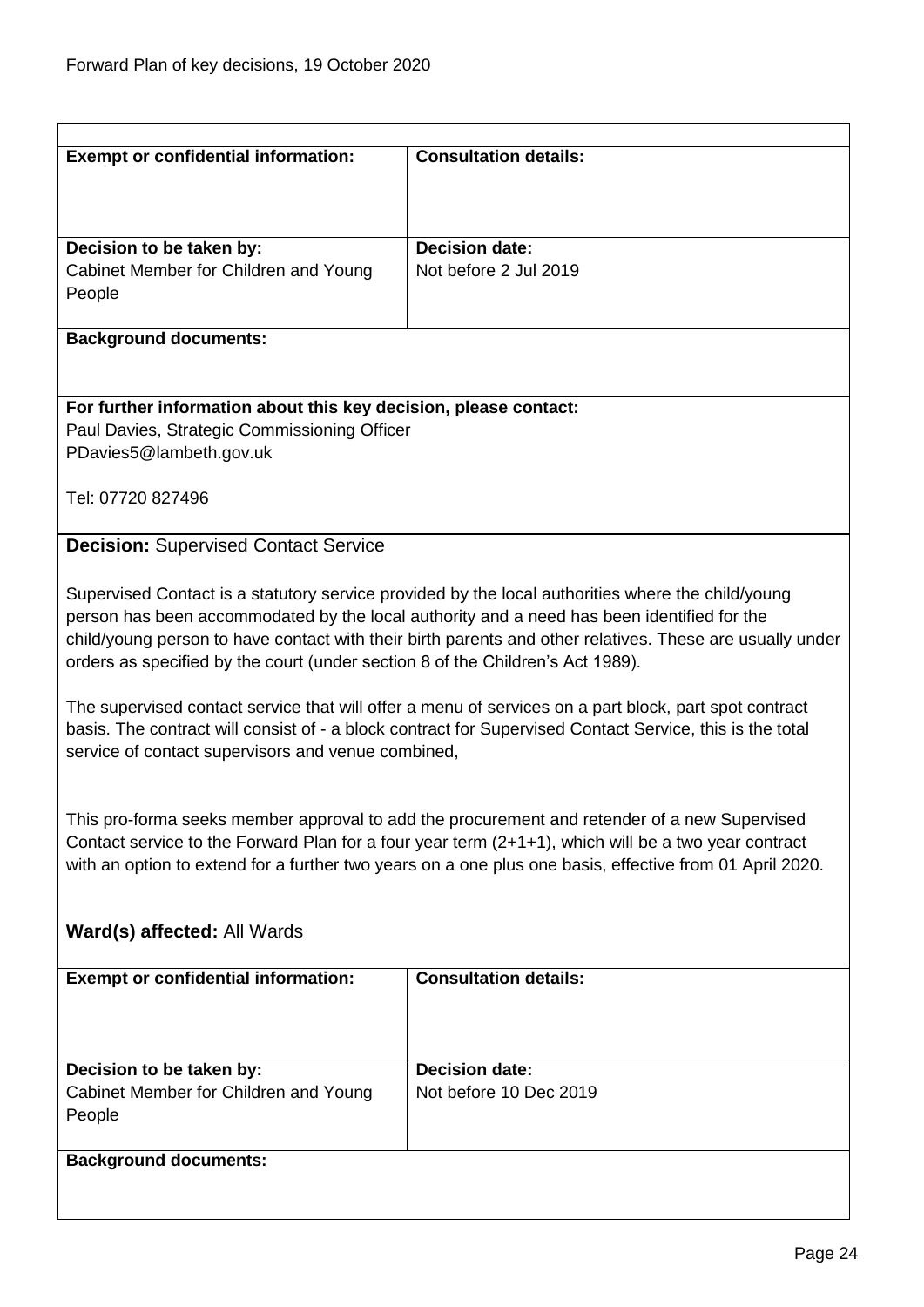# **For further information about this key decision, please contact:** Yvette Knight, Strategic Commissioning Officer yknight@lambeth.gov.uk 10th Floor, International House Tel: 020 7926 5141 **Decision:** Local Safeguarding Arrangements: changes and key issues The report will set out: - New local multi agency safeguarding arrangements – established in September 2019 - Current performance issues: strengths and areas for development - Priorities and key challenges

# <span id="page-24-0"></span>**Ward(s) affected:** All Wards

| <b>Exempt or confidential information:</b> | <b>Consultation details:</b> |
|--------------------------------------------|------------------------------|
| Decision to be taken by:                   | <b>Decision date:</b>        |
| Cabinet Member for Children and Young      | Not before 30 Mar 2020       |
| People                                     |                              |

#### **Background documents:**

Local Safeguarding Arrangements : changes and key issues

#### **For further information about this key decision, please contact:**

Naeema Sarkar

nsarkar@lambeth.gov.uk

# <span id="page-24-1"></span>**Decision:** Semi-independent living for care leavers

To waive Contract Standing Order 8.2 to award a contract to Ekaya Housing Association to provide semi-independent living (SIL) accommodation to care leavers in Lambeth. The award will allow Children's Social Care to provide twenty-two in-borough placements with a well-established local Housing Association

| <b>Exempt or confidential information:</b> | <b>Consultation details:</b> |
|--------------------------------------------|------------------------------|
|                                            |                              |
| Decision to be taken by:                   | <b>Decision date:</b>        |
| Cabinet Member for Children and Young      | Not before 31 Mar 2020       |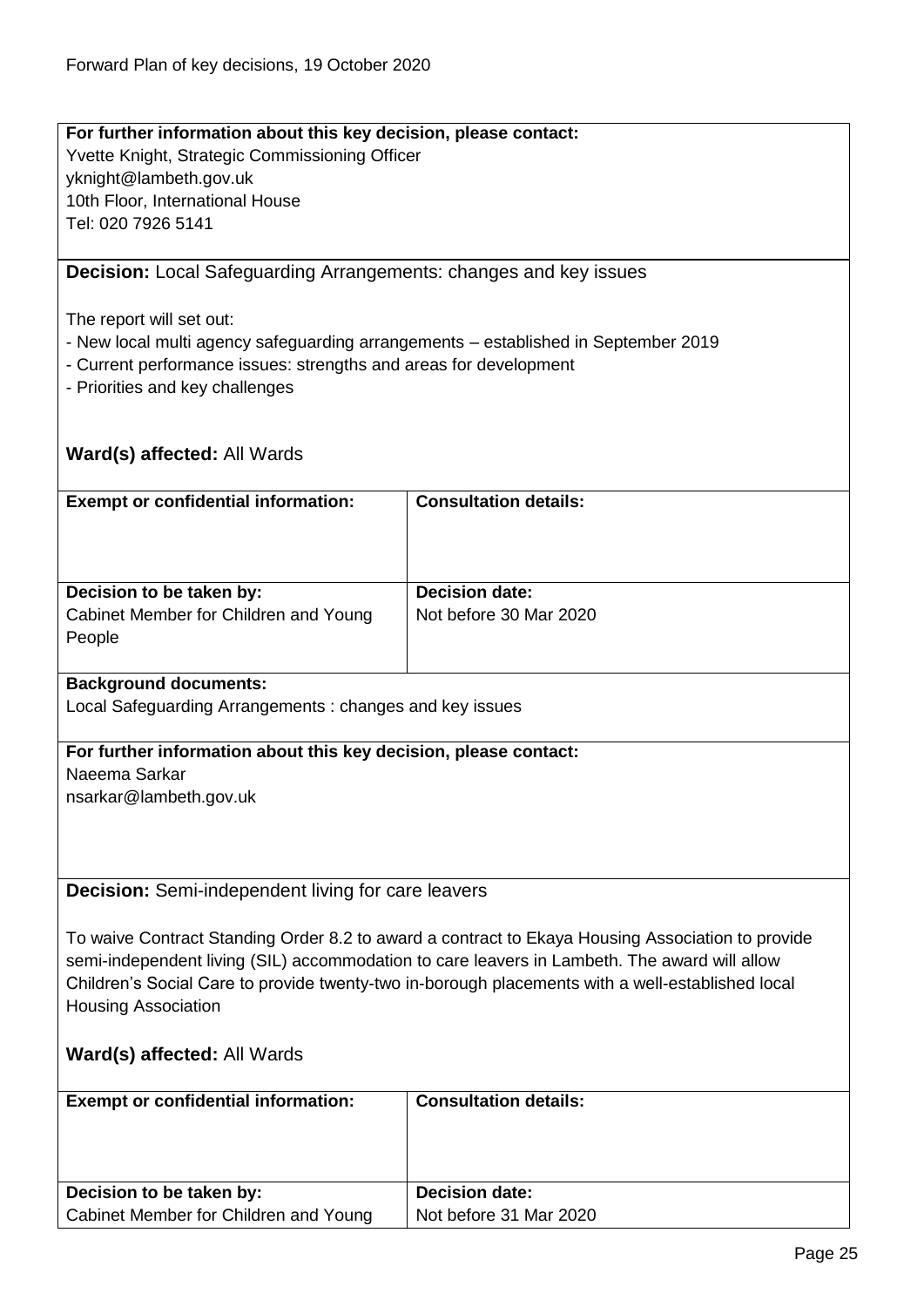<span id="page-25-0"></span>

| People                                                                                                                                                                                                                                                                                                                                         |                                                                                               |  |
|------------------------------------------------------------------------------------------------------------------------------------------------------------------------------------------------------------------------------------------------------------------------------------------------------------------------------------------------|-----------------------------------------------------------------------------------------------|--|
| <b>Background documents:</b>                                                                                                                                                                                                                                                                                                                   |                                                                                               |  |
|                                                                                                                                                                                                                                                                                                                                                |                                                                                               |  |
| For further information about this key decision, please contact:<br>Sophie Konradsen, Strategic Commissioning Manager                                                                                                                                                                                                                          |                                                                                               |  |
| SKonradsen@lambeth.gov.uk                                                                                                                                                                                                                                                                                                                      |                                                                                               |  |
|                                                                                                                                                                                                                                                                                                                                                |                                                                                               |  |
| <b>Decision: Better Start Children's Centre delivery in the Streatham area</b>                                                                                                                                                                                                                                                                 |                                                                                               |  |
|                                                                                                                                                                                                                                                                                                                                                |                                                                                               |  |
| The decision outlines the additional consultation carried out around the delivery sites for Better Start<br>children's centre services in the Streatham area, and makes recommendations for future delivery in<br>view of that consultation as well as the available funding and children's centre buildings.                                  |                                                                                               |  |
| The Streatham Better Start area covers Streatham Hill, Streatham South, Streatham Wells and St<br>Leonards Wards. The allocated budget for Better Start children's centre delivery in this area is<br>£432,000 per annum. This budget is transferred to Hitherfield Primary School as lead provider under a<br>service level agreement.        |                                                                                               |  |
| Subject to recommendations being implemented, additional funding of £11,020 per annum within the<br>Early Years Commissioning Budget will fund a direct commissioning arrangement with Streatham<br>Youth and Community Trust for the delivery of Better Start children's centre services at Streatham<br>Vale Stay and Play One O'clock Club. |                                                                                               |  |
| Ward(s) affected: St Leonards; Streatham Hill; Streatham South; Streatham Wells                                                                                                                                                                                                                                                                |                                                                                               |  |
| <b>Exempt or confidential information:</b>                                                                                                                                                                                                                                                                                                     | <b>Consultation details:</b>                                                                  |  |
|                                                                                                                                                                                                                                                                                                                                                |                                                                                               |  |
| Decision to be taken by:                                                                                                                                                                                                                                                                                                                       | <b>Decision date:</b>                                                                         |  |
| Cabinet Member for Children and Young<br>People                                                                                                                                                                                                                                                                                                | Not before 20 Oct 2020                                                                        |  |
| <b>Background documents:</b>                                                                                                                                                                                                                                                                                                                   |                                                                                               |  |
|                                                                                                                                                                                                                                                                                                                                                |                                                                                               |  |
| For further information about this key decision, please contact:                                                                                                                                                                                                                                                                               |                                                                                               |  |
| Laura Griffin, Interim Lead Commissioner<br>LMGriffin@lambeth.gov.uk                                                                                                                                                                                                                                                                           |                                                                                               |  |
| Tel: 020 7926 9565                                                                                                                                                                                                                                                                                                                             |                                                                                               |  |
|                                                                                                                                                                                                                                                                                                                                                | Decision: Capital Funding for field drainage and renovation of Stockport Road Playing fields, |  |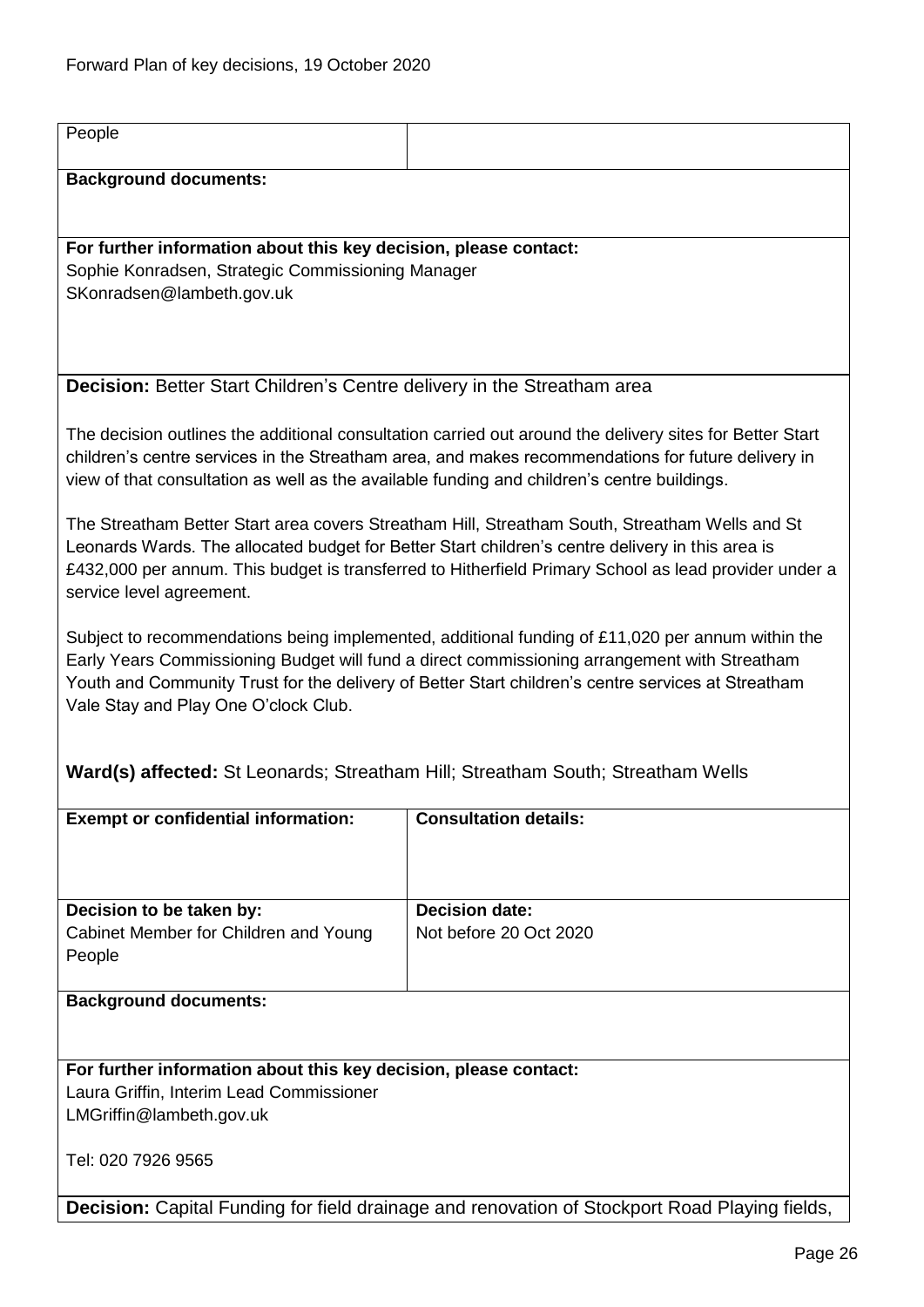# <span id="page-26-0"></span>Woodmansterne School

The Council is the asset owner of the Stockport Road playing fields. As part of the of the planning permission for Woodmansterne School development, the Council and Woodmansterne School agrees to provision of community access to the Sports Facilities and playing fields making them available for Community Use in accordance with the hours noted in the Community Use Management Plan.

The School will manage and operate the Facility and playing fields on behalf of the Council. The playing fields have historic drainage issues and this Cabinet Member delegated decision report (CMDDR) is being written to arrange the necessary funds and procure the suppliers to improve the field drainage and renovation of the Playing fields.

# **Ward(s) affected:** Streatham South

| <b>Exempt or confidential information:</b> | <b>Consultation details:</b> |
|--------------------------------------------|------------------------------|
| Decision to be taken by:                   | <b>Decision date:</b>        |
| Cabinet Member for Children and Young      | Not before 27 Oct 2020       |
| People                                     |                              |
|                                            |                              |

#### **Background documents:**

**For further information about this key decision, please contact:** Preeti Chatwal Kauffman, Senior Capital Project Manager PChatwalKauffman@lambeth.gov.uk

<span id="page-26-1"></span>**Decision:** Passenger Transport Services for Adult Social Care (ASC), Children's Social Care (CSC) and Special Educational Needs and Disabilities (SEND)

Lambeth Council provides passenger transport services to a wide range of Lambeth residents, across services within adult social care, children's social care and Special Educational Needs and Disabilities (SEND). The Council has a duty under the Education Act 1996 Chronically Sick and Disabled Persons Act 1970?(in respect of children) and the Care Act 2014 (in respect of adults) to provide transport to those assessed in need. Provision may be made by taxi, among other means.

Lambeth Council currently administers a framework for Passenger Transport Services, which is due to expire on 30 November 2020.

The proposal is to:

1) Vary the Passenger Transport Services (Taxi) Framework Agreement to increase the Framework value by £4.728m in to cover overspend as of 29 April 2020 of £2.228m and request an additional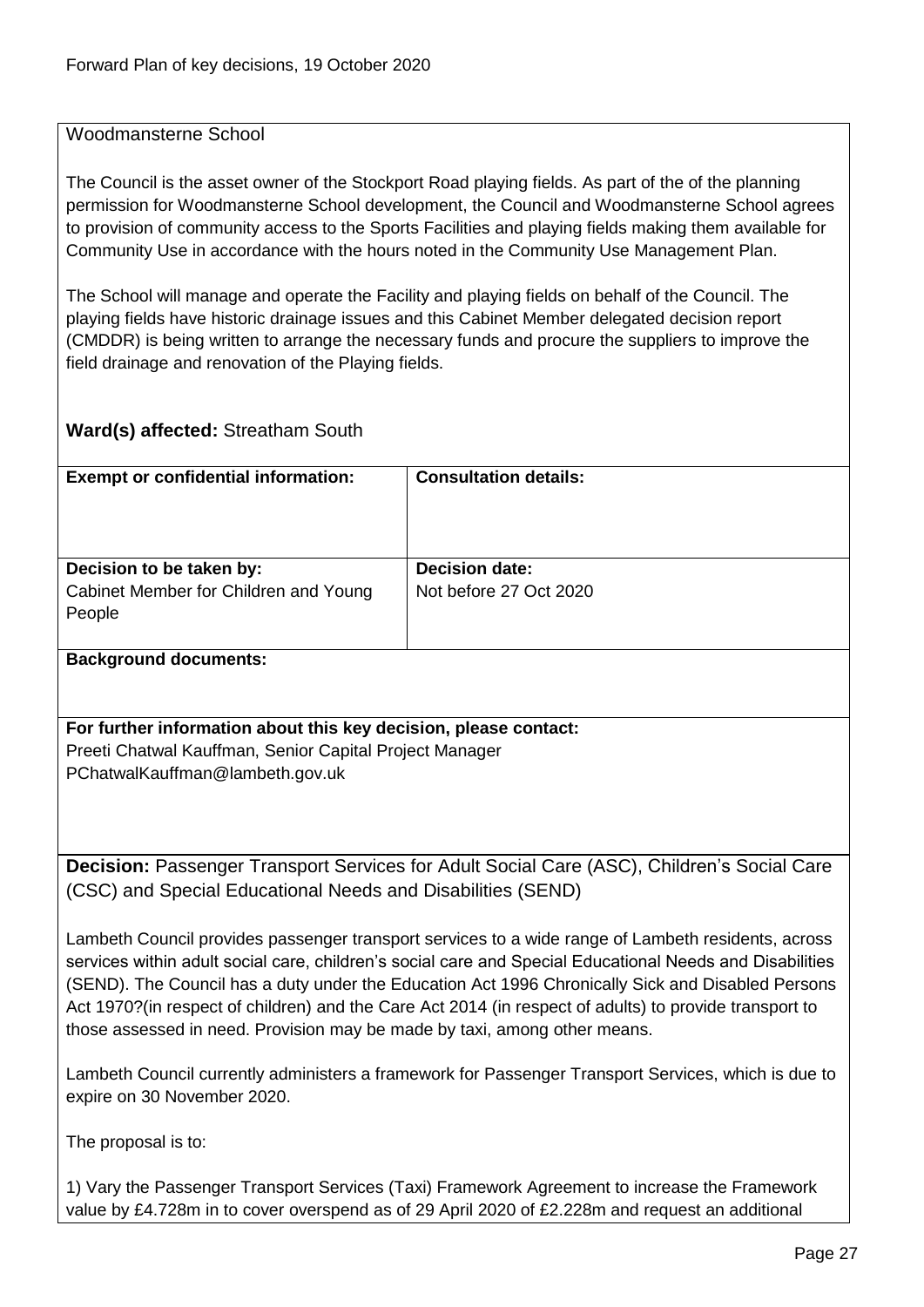£2.500m to cover potential increase spend for the duration of the contract.

2) Award contracts to nine active providers for a period of eight months from 1 December 2020 to 31 July 2021. The direct award of contracts will support continuity of services and provider sustainability, whilst enabling the council sufficient time for service redesign and to undertake a full competitive tender for a new Approved Provider List contract, set to commence 1 August 2020. 3) Retender the Passenger Transport Services contract. The proposed model is an Approved Provider

List for a four-year term (1 August 2020 to 31 July 2024) with an option to extend twice for one year (1+1) up to 31 July 2026.

<span id="page-27-0"></span>

| <b>Exempt or confidential information:</b>                                                               | <b>Consultation details:</b>                                                                       |
|----------------------------------------------------------------------------------------------------------|----------------------------------------------------------------------------------------------------|
|                                                                                                          |                                                                                                    |
|                                                                                                          |                                                                                                    |
| Decision to be taken by:                                                                                 | <b>Decision date:</b>                                                                              |
| Cabinet Member for Children and Young                                                                    | Not before 3 Nov 2020                                                                              |
| People                                                                                                   |                                                                                                    |
|                                                                                                          |                                                                                                    |
| <b>Background documents:</b>                                                                             |                                                                                                    |
|                                                                                                          |                                                                                                    |
|                                                                                                          |                                                                                                    |
| For further information about this key decision, please contact:<br>Asha Winifred, Commissioning Officer |                                                                                                    |
| awinifred@lambeth.gov.uk                                                                                 |                                                                                                    |
|                                                                                                          |                                                                                                    |
|                                                                                                          |                                                                                                    |
|                                                                                                          |                                                                                                    |
| <b>Decision:</b> The Nine Elms Vauxhall Development Business Case                                        |                                                                                                    |
|                                                                                                          |                                                                                                    |
|                                                                                                          | The approval of £1.986m from s106/Community Infrastructure Levy in Nine Elms Vauxhall for 2017/18. |
| Ward(s) affected: Oval; Stockwell                                                                        |                                                                                                    |
|                                                                                                          |                                                                                                    |
| <b>Exempt or confidential information:</b>                                                               | <b>Consultation details:</b>                                                                       |
|                                                                                                          |                                                                                                    |
|                                                                                                          |                                                                                                    |
|                                                                                                          |                                                                                                    |
| Decision to be taken by:<br>Cabinet Member for Health and Social Care                                    | <b>Decision date:</b><br>Not before 12 Dec 2016                                                    |
| (job-share)                                                                                              |                                                                                                    |
|                                                                                                          |                                                                                                    |
| <b>Background documents:</b>                                                                             |                                                                                                    |
|                                                                                                          |                                                                                                    |
|                                                                                                          |                                                                                                    |
| For further information about this key decision, please contact:                                         |                                                                                                    |
| Moira McGrath, Director of Strategy and Commissioning Adults                                             |                                                                                                    |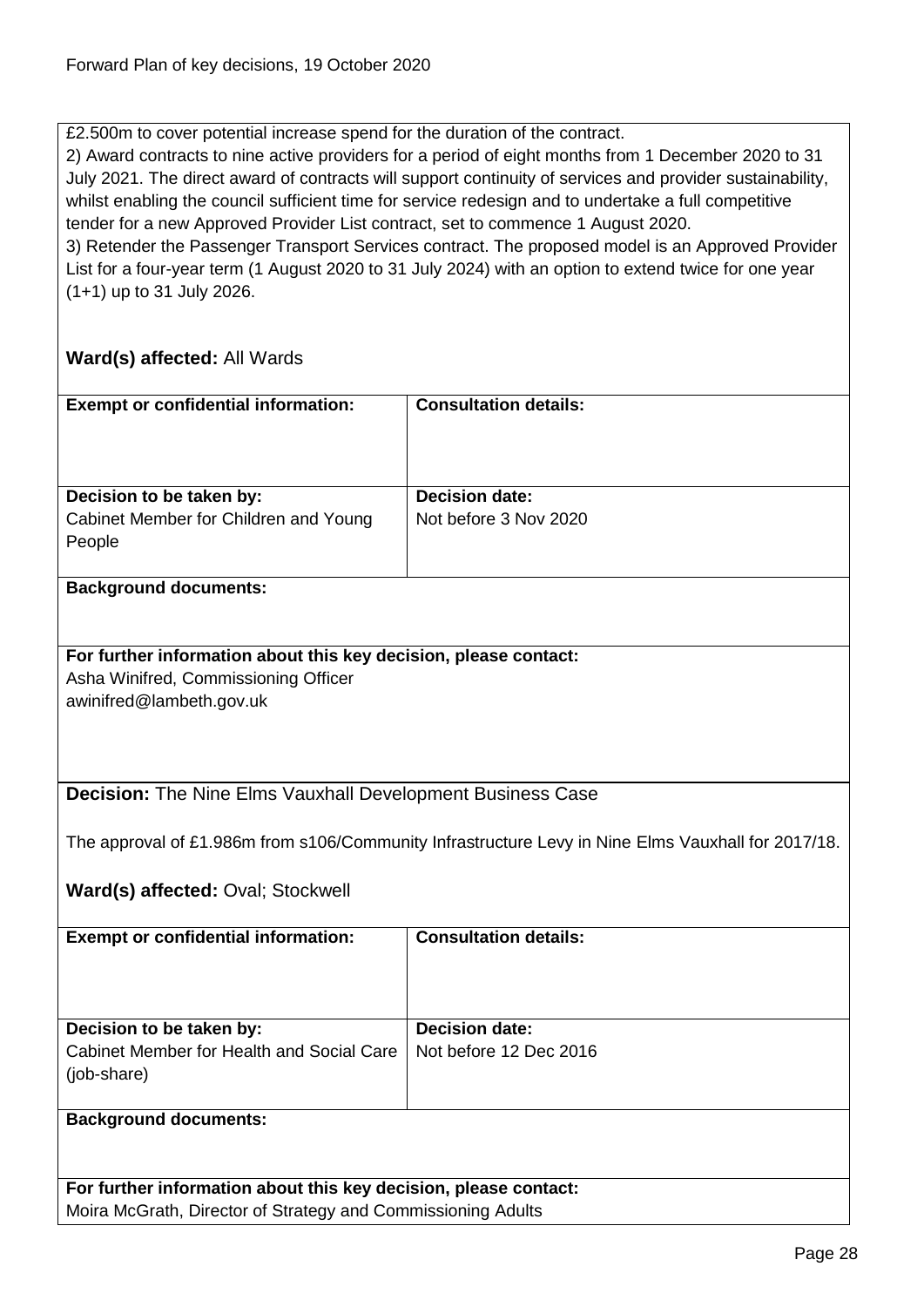#### moira.mcgrath@nhs.net

Tel: 0203 049 4481

#### <span id="page-28-0"></span>**Decision:** Re-procurement of community support services

The current approved provider framework agreement for the provision of community support (homecare) services will end in January 2020. The council will be re-procuring these services aligning to the development of local neighbourhoods. https://lambethtogether.net

#### **Ward(s) affected:** All Wards

| <b>Exempt or confidential information:</b>               | <b>Consultation details:</b> |
|----------------------------------------------------------|------------------------------|
| Decision to be taken by:                                 | <b>Decision date:</b>        |
| Cabinet Member for Health and Social Care<br>(job-share) | Not before 13 Aug 2019       |

#### **Background documents:**

#### **For further information about this key decision, please contact:**

Ginny Hume, Commissioning Lead- Domiciliary Care GHume@lambeth.gov.uk Phoenix House Tel: 020 7926 5178

<span id="page-28-1"></span>**Decision:** Conversion of Brixton Recreation Centre storage space to work space

To approve the reuse and letting of the storage space at Brixton Recreation Centre (off Beehive Place) and delegate authority to the Head of Strategic Property & Valuation Services to enter into an Agreement to Lease in the best interest of the council, subject to planning and listed building being grant for change of use and physical alterations.

#### **Ward(s) affected:** Coldharbour

| <b>Exempt or confidential information:</b>                                           | <b>Consultation details:</b>            |
|--------------------------------------------------------------------------------------|-----------------------------------------|
| Decision to be taken by:<br>Cabinet Member for Planning, Investment<br>and New Homes | Decision date:<br>Not before 9 Oct 2017 |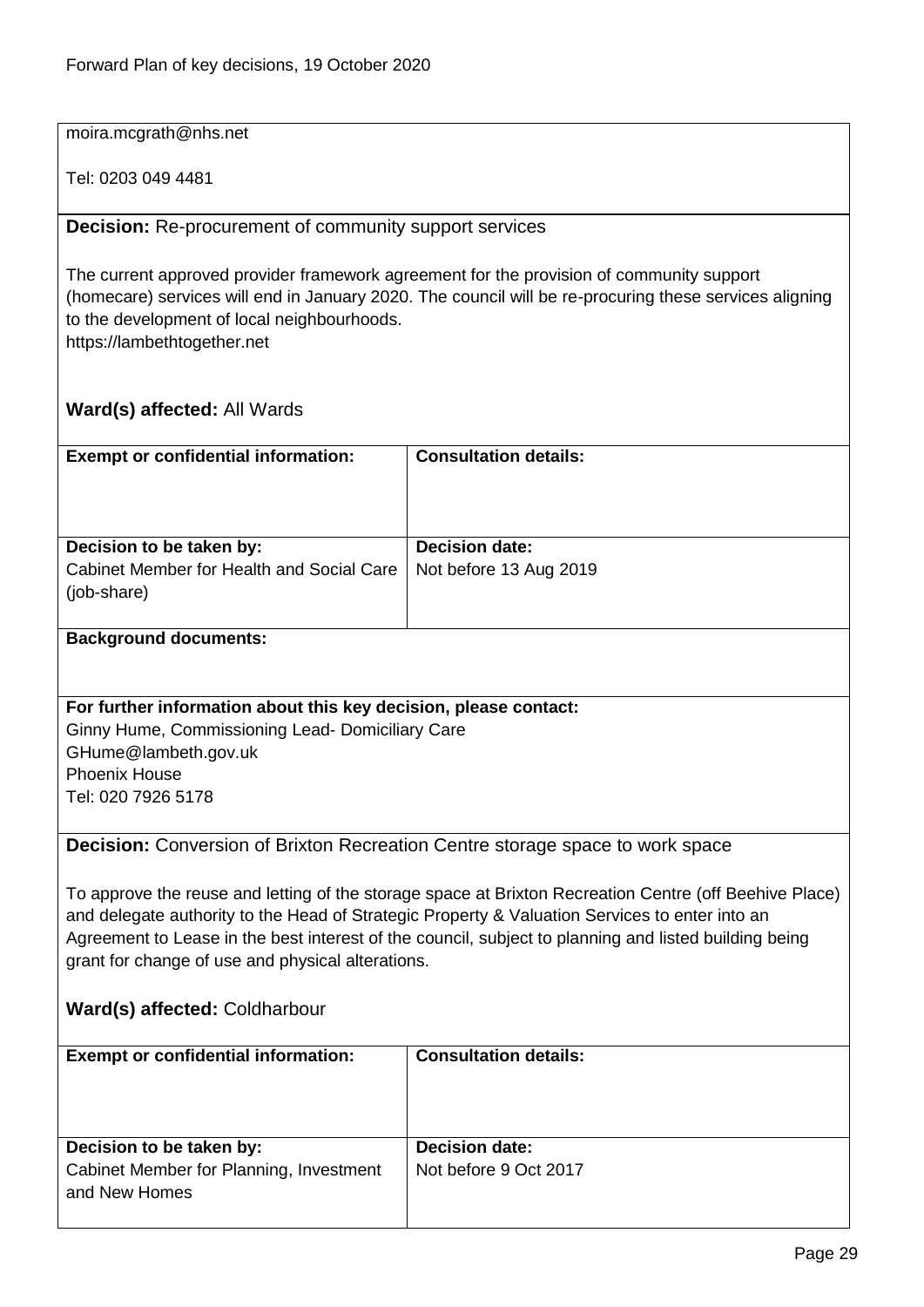#### **Background documents:**

# **For further information about this key decision, please contact:**

Tom Bridgman tbridgman@lambeth.gov.uk

<span id="page-29-0"></span>**Decision:** Oval and Prince's Co-operative Local Investment Plan

To agree priorities for infrastructure investment in Oval and Prince's wards for the next five years. Priorities have been informed by public consultation from January to March 2017.

**Ward(s) affected:** Oval; Prince's

| <b>Exempt or confidential information:</b>                                           | <b>Consultation details:</b>                   |
|--------------------------------------------------------------------------------------|------------------------------------------------|
| Decision to be taken by:<br>Cabinet Member for Planning, Investment<br>and New Homes | <b>Decision date:</b><br>Not before 9 Oct 2017 |

#### **Background documents:**

#### **For further information about this key decision, please contact:**

Conor McDonagh, Head of Area Regeneration for Vauxhall, Stockwell and Norwood cmcdonagh@lambeth.gov.uk

1st Floor, Phoenix House, 10 Wandsworth Road, London, SW8 2LL Tel: 020 7926 5980

#### <span id="page-29-1"></span>**Decision:** Carmelita Centre and Orsett Street Lead Consultant Architect

To appoint a Lead Consultant Architect for the Carmelita Centre and Orsett Street projects. This appointment will allow the progression of these projects – the architect will present several options for the developments, and after a decision is made will work on their further design.

#### **Ward(s) affected:** Prince's

| <b>Exempt or confidential information:</b> | <b>Consultation details:</b> |
|--------------------------------------------|------------------------------|
| Part exempt                                |                              |
| Information relating to the financial or   |                              |
| business affairs of any particular person  |                              |
| (including the authority holding that)     |                              |
| information)                               |                              |
|                                            |                              |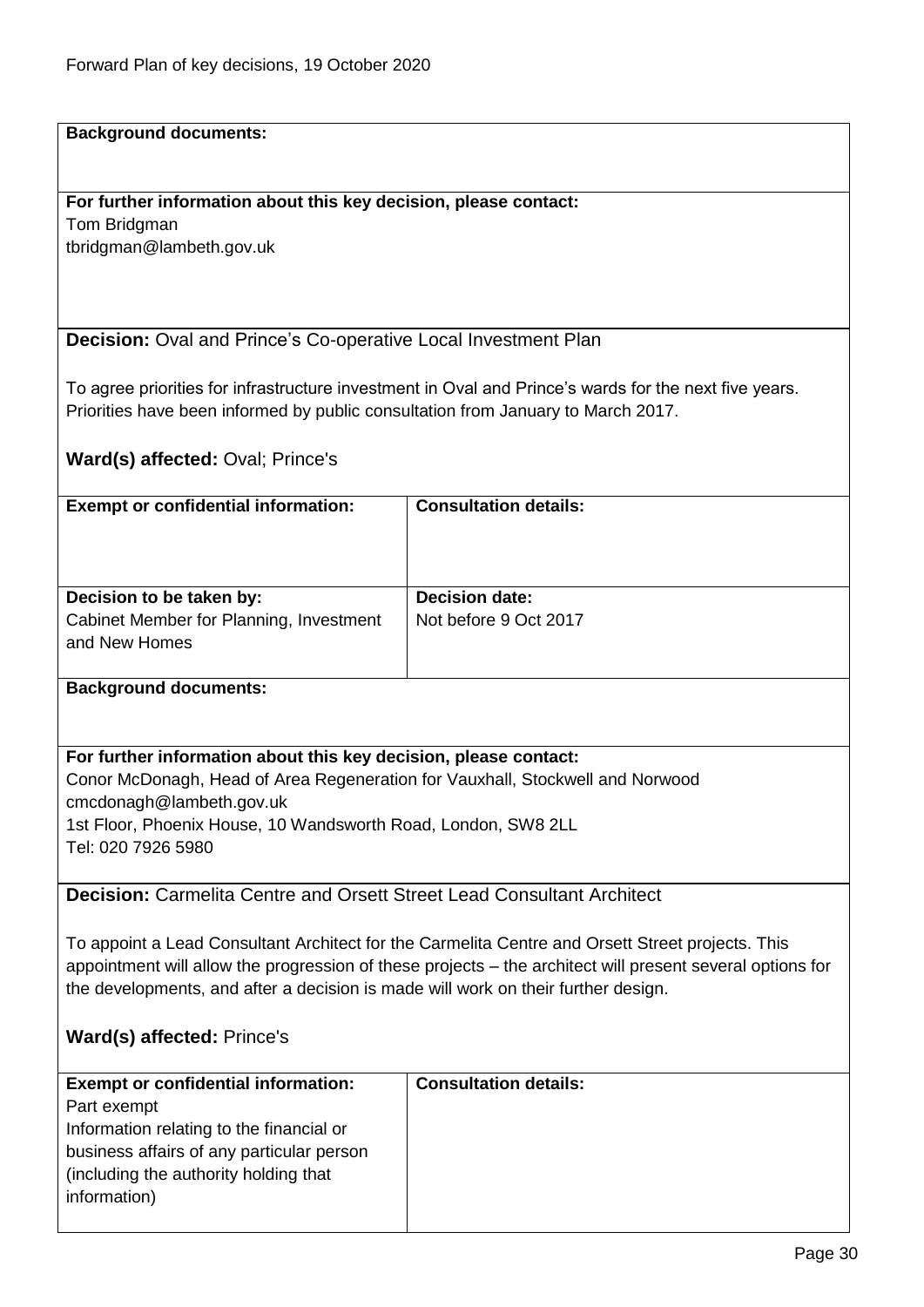<span id="page-30-1"></span><span id="page-30-0"></span>

| Decision to be taken by:                                                                      | <b>Decision date:</b>        |  |
|-----------------------------------------------------------------------------------------------|------------------------------|--|
| Cabinet Member for Planning, Investment                                                       | Not before 15 Jan 2018       |  |
| and New Homes                                                                                 |                              |  |
|                                                                                               |                              |  |
| <b>Background documents:</b>                                                                  |                              |  |
|                                                                                               |                              |  |
|                                                                                               |                              |  |
| For further information about this key decision, please contact:                              |                              |  |
| Annabel Gray, Consultant Project Manager                                                      |                              |  |
| AGray@lambeth.gov.uk                                                                          |                              |  |
|                                                                                               |                              |  |
|                                                                                               |                              |  |
|                                                                                               |                              |  |
| <b>Decision:</b> Draft Local Views Supplementary Planning Document (SPD)                      |                              |  |
|                                                                                               |                              |  |
| To agree the draft SPD for public consultation.                                               |                              |  |
|                                                                                               |                              |  |
| Ward(s) affected: All Wards                                                                   |                              |  |
|                                                                                               |                              |  |
| <b>Exempt or confidential information:</b>                                                    | <b>Consultation details:</b> |  |
|                                                                                               |                              |  |
|                                                                                               |                              |  |
|                                                                                               |                              |  |
| Decision to be taken by:                                                                      | <b>Decision date:</b>        |  |
| Cabinet Member for Planning, Investment                                                       | 29 Sep 2020                  |  |
| and New Homes                                                                                 |                              |  |
|                                                                                               |                              |  |
| <b>Background documents:</b>                                                                  |                              |  |
| Draft Local Views Supplementary Planning Document (SPD)                                       |                              |  |
|                                                                                               |                              |  |
| For further information about this key decision, please contact:                              |                              |  |
| Doug Black, Team Leader Conservation & Urban Design                                           |                              |  |
| DBlack1@lambeth.gov.uk                                                                        |                              |  |
| 1st floor, Phoenix House                                                                      |                              |  |
| Tel: 020 7926 4065                                                                            |                              |  |
|                                                                                               |                              |  |
| <b>Decision:</b> Knights Walk - Phase 1, Appropriation for Planning Purposes                  |                              |  |
|                                                                                               |                              |  |
| To exercise the Council's powers to appropriate the Phase 1 site at Knights Walk for planning |                              |  |
| purposes to enable the construction of the Phase 1 development.                               |                              |  |
|                                                                                               |                              |  |
| Ward(s) affected: Prince's                                                                    |                              |  |
|                                                                                               |                              |  |
| <b>Exempt or confidential information:</b>                                                    | <b>Consultation details:</b> |  |
|                                                                                               |                              |  |
|                                                                                               |                              |  |
|                                                                                               |                              |  |
| Decision to be taken by:                                                                      | <b>Decision date:</b>        |  |
|                                                                                               |                              |  |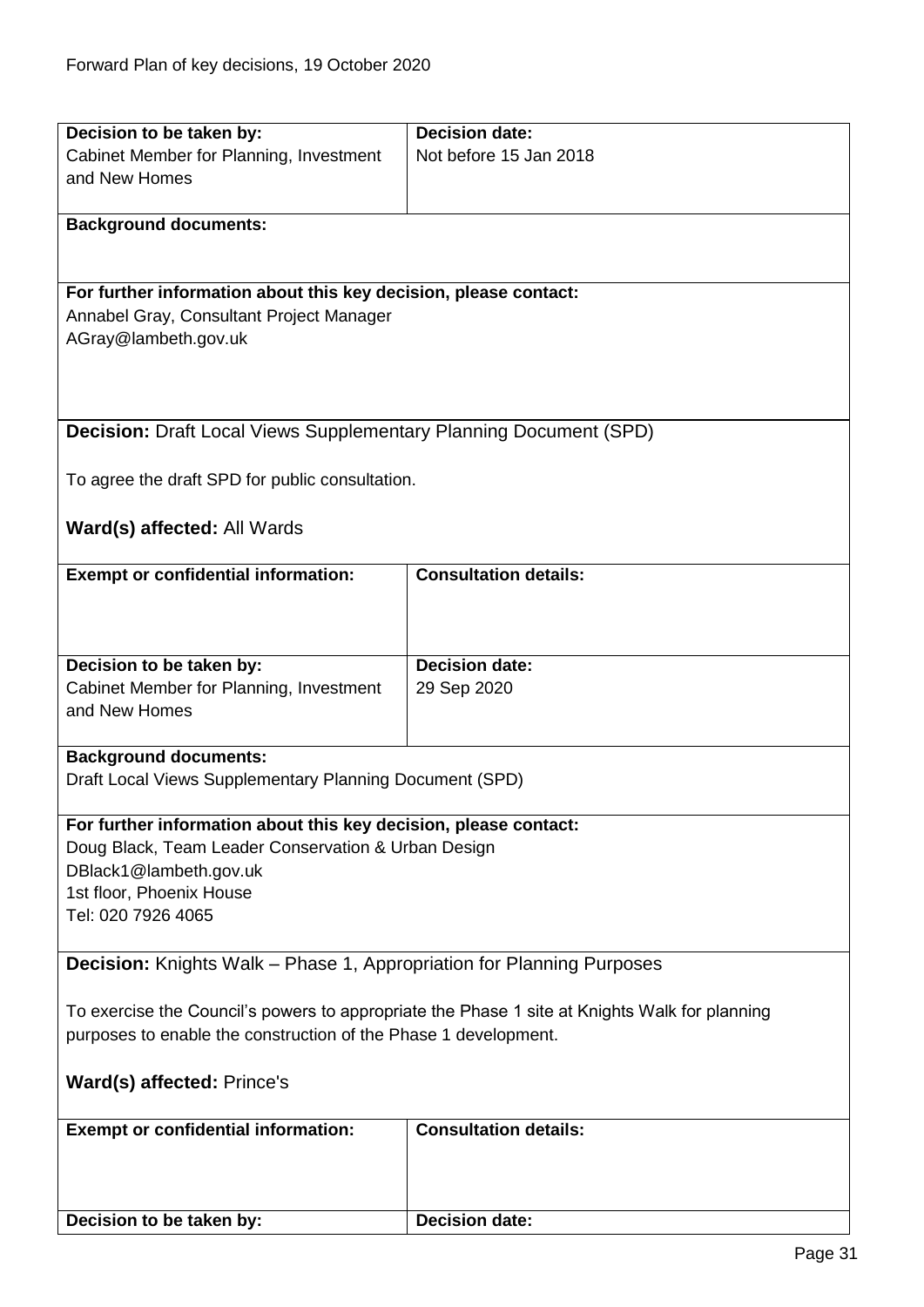<span id="page-31-1"></span><span id="page-31-0"></span>

| Cabinet Member for Planning, Investment                                                                                    | Not before 15 Apr 2019                                                                         |
|----------------------------------------------------------------------------------------------------------------------------|------------------------------------------------------------------------------------------------|
| and New Homes                                                                                                              |                                                                                                |
| <b>Background documents:</b>                                                                                               |                                                                                                |
|                                                                                                                            |                                                                                                |
|                                                                                                                            |                                                                                                |
| For further information about this key decision, please contact:                                                           |                                                                                                |
| Mandy Green, Assistant Director, Homes and Communities                                                                     |                                                                                                |
| mgreen3@lambeth.gov.uk                                                                                                     |                                                                                                |
| Tel: 02079267020                                                                                                           |                                                                                                |
|                                                                                                                            |                                                                                                |
| <b>Decision:</b> South Lambeth estate - Phase 1, Appropriation for Planning Purposes                                       |                                                                                                |
|                                                                                                                            |                                                                                                |
|                                                                                                                            | To exercise the Council's powers to appropriate the Phase 1 site at South Lambeth for planning |
| purposes to enable the construction of the Phase 1 development.                                                            |                                                                                                |
|                                                                                                                            |                                                                                                |
| Ward(s) affected: Stockwell                                                                                                |                                                                                                |
| <b>Exempt or confidential information:</b>                                                                                 | <b>Consultation details:</b>                                                                   |
|                                                                                                                            |                                                                                                |
|                                                                                                                            |                                                                                                |
|                                                                                                                            |                                                                                                |
| Decision to be taken by:<br>Cabinet Member for Planning, Investment                                                        | <b>Decision date:</b>                                                                          |
| and New Homes                                                                                                              | Not before 15 Apr 2019                                                                         |
|                                                                                                                            |                                                                                                |
| <b>Background documents:</b>                                                                                               |                                                                                                |
|                                                                                                                            |                                                                                                |
|                                                                                                                            |                                                                                                |
| For further information about this key decision, please contact:<br>Mandy Green, Assistant Director, Homes and Communities |                                                                                                |
| mgreen3@lambeth.gov.uk                                                                                                     |                                                                                                |
|                                                                                                                            |                                                                                                |
| Tel: 02079267020                                                                                                           |                                                                                                |
|                                                                                                                            |                                                                                                |
| <b>Decision:</b> Knights Walk – Building Contract                                                                          |                                                                                                |
| To authorise the Council to enter into a building contract and other associated agreements to construct                    |                                                                                                |
| Phase 1 of the Knights Walk development.                                                                                   |                                                                                                |
|                                                                                                                            |                                                                                                |
| Ward(s) affected: Prince's                                                                                                 |                                                                                                |
|                                                                                                                            |                                                                                                |
| <b>Exempt or confidential information:</b>                                                                                 | <b>Consultation details:</b>                                                                   |
|                                                                                                                            |                                                                                                |
|                                                                                                                            |                                                                                                |
| Decision to be taken by:                                                                                                   | <b>Decision date:</b>                                                                          |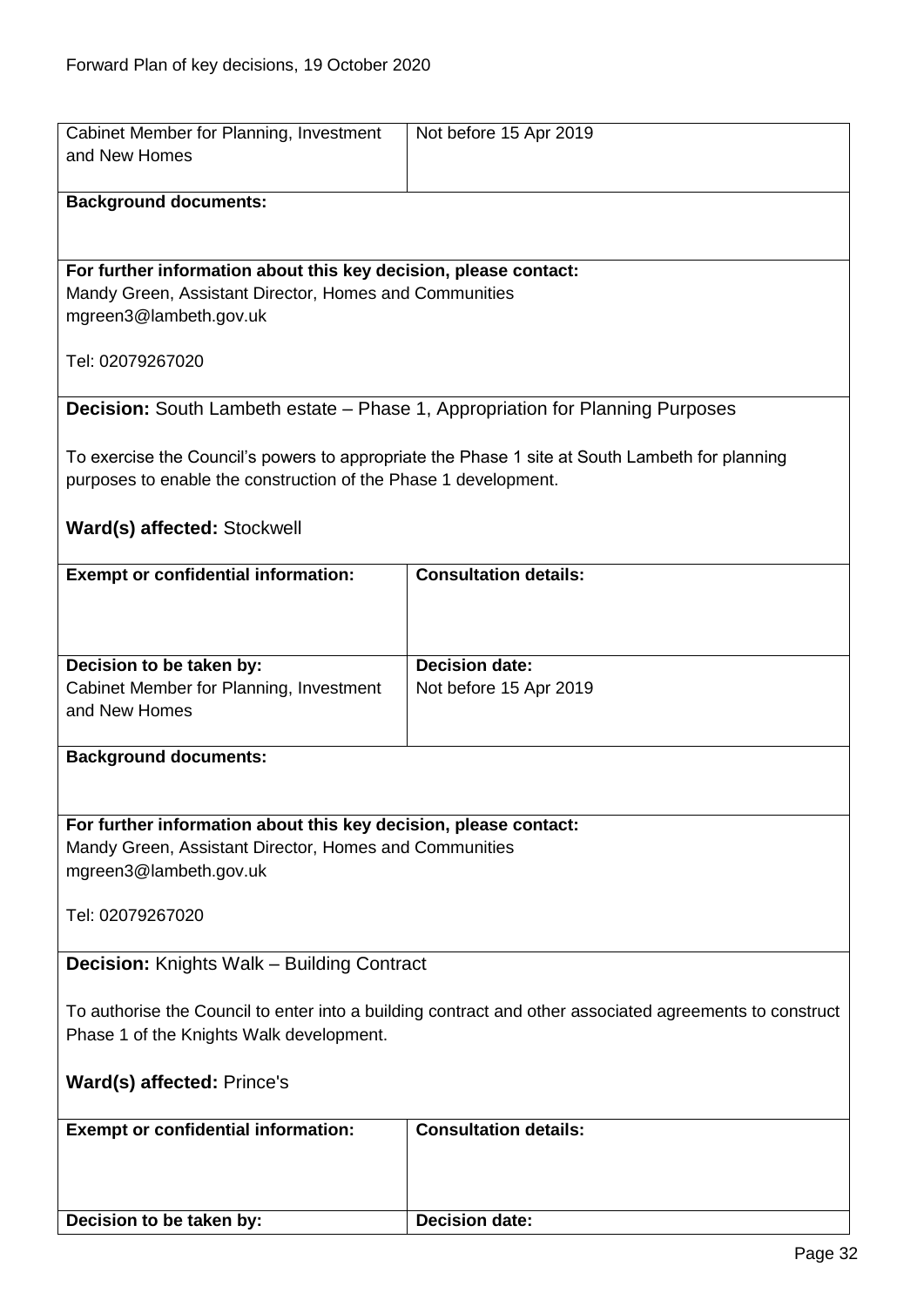<span id="page-32-1"></span><span id="page-32-0"></span>

| Cabinet Member for Planning, Investment                                                           | Not before 27 Aug 2019                                                                               |
|---------------------------------------------------------------------------------------------------|------------------------------------------------------------------------------------------------------|
| and New Homes                                                                                     |                                                                                                      |
|                                                                                                   |                                                                                                      |
| <b>Background documents:</b>                                                                      |                                                                                                      |
|                                                                                                   |                                                                                                      |
|                                                                                                   |                                                                                                      |
|                                                                                                   |                                                                                                      |
| For further information about this key decision, please contact:                                  |                                                                                                      |
| <b>Bruce McRobie</b>                                                                              |                                                                                                      |
| bmcrobie@lambeth.gov.uk                                                                           |                                                                                                      |
|                                                                                                   |                                                                                                      |
|                                                                                                   |                                                                                                      |
|                                                                                                   |                                                                                                      |
| <b>Decision:</b> South Lambeth Estate - Enabling Works for the Phase 1 Development                |                                                                                                      |
|                                                                                                   |                                                                                                      |
|                                                                                                   |                                                                                                      |
|                                                                                                   | To authorise the expenditure and to proceed with enabling works that need to be completed before the |
| main contract works can start.                                                                    |                                                                                                      |
|                                                                                                   |                                                                                                      |
| Ward(s) affected: Stockwell                                                                       |                                                                                                      |
|                                                                                                   |                                                                                                      |
| <b>Exempt or confidential information:</b>                                                        | <b>Consultation details:</b>                                                                         |
|                                                                                                   |                                                                                                      |
|                                                                                                   |                                                                                                      |
|                                                                                                   |                                                                                                      |
|                                                                                                   |                                                                                                      |
| Decision to be taken by:                                                                          | <b>Decision date:</b>                                                                                |
| Cabinet Member for Planning, Investment                                                           | Not before 10 Sep 2019                                                                               |
| and New Homes                                                                                     |                                                                                                      |
|                                                                                                   |                                                                                                      |
| <b>Background documents:</b>                                                                      |                                                                                                      |
|                                                                                                   |                                                                                                      |
|                                                                                                   |                                                                                                      |
| For further information about this key decision, please contact:                                  |                                                                                                      |
| <b>Bruce McRobie</b>                                                                              |                                                                                                      |
|                                                                                                   |                                                                                                      |
| bmcrobie@lambeth.gov.uk                                                                           |                                                                                                      |
|                                                                                                   |                                                                                                      |
|                                                                                                   |                                                                                                      |
|                                                                                                   |                                                                                                      |
| <b>Decision: Fenwick Estate, Site A, Appropriation for Planning Purposes</b>                      |                                                                                                      |
|                                                                                                   |                                                                                                      |
| To exercise the Council's powers to appropriate Site A at Fenwick Estate for planning purposes to |                                                                                                      |
| enable the construction of new homes.                                                             |                                                                                                      |
|                                                                                                   |                                                                                                      |
|                                                                                                   |                                                                                                      |
| Ward(s) affected: Clapham Town                                                                    |                                                                                                      |
|                                                                                                   |                                                                                                      |
| <b>Exempt or confidential information:</b>                                                        | <b>Consultation details:</b>                                                                         |
|                                                                                                   |                                                                                                      |
|                                                                                                   |                                                                                                      |
|                                                                                                   |                                                                                                      |
| Decision to be taken by:                                                                          | <b>Decision date:</b>                                                                                |
|                                                                                                   |                                                                                                      |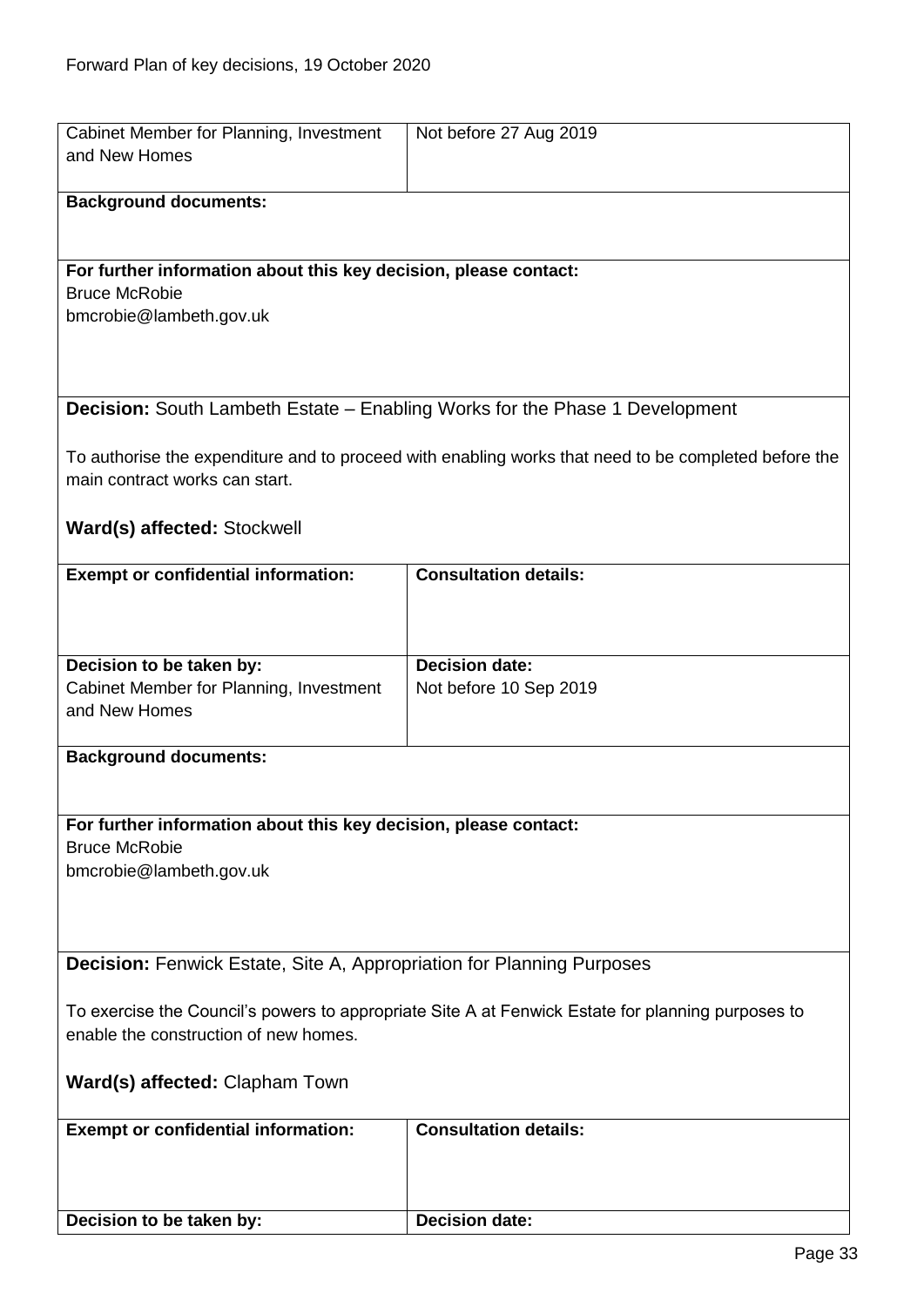<span id="page-33-1"></span><span id="page-33-0"></span>

| Cabinet Member for Planning, Investment<br>and New Homes                                                    | Not before 16 Oct 2019                                                                            |  |
|-------------------------------------------------------------------------------------------------------------|---------------------------------------------------------------------------------------------------|--|
|                                                                                                             |                                                                                                   |  |
| <b>Background documents:</b>                                                                                |                                                                                                   |  |
|                                                                                                             |                                                                                                   |  |
| For further information about this key decision, please contact:                                            |                                                                                                   |  |
| <b>Bruce McRobie</b><br>bmcrobie@lambeth.gov.uk                                                             |                                                                                                   |  |
|                                                                                                             |                                                                                                   |  |
|                                                                                                             |                                                                                                   |  |
| <b>Decision: Fenwick Estate, Site B, Appropriation for Planning Purposes</b>                                |                                                                                                   |  |
|                                                                                                             | To exercise the Council's powers to appropriate Site B at Fenwick Estate for planning purposes to |  |
| enable the construction of new homes.                                                                       |                                                                                                   |  |
| Ward(s) affected: Clapham Town                                                                              |                                                                                                   |  |
|                                                                                                             |                                                                                                   |  |
| <b>Exempt or confidential information:</b>                                                                  | <b>Consultation details:</b>                                                                      |  |
|                                                                                                             |                                                                                                   |  |
|                                                                                                             | Decision date:                                                                                    |  |
| Decision to be taken by:<br>Cabinet Member for Planning, Investment                                         | Not before 16 Oct 2019                                                                            |  |
| and New Homes                                                                                               |                                                                                                   |  |
| <b>Background documents:</b>                                                                                |                                                                                                   |  |
|                                                                                                             |                                                                                                   |  |
| For further information about this key decision, please contact:                                            |                                                                                                   |  |
| <b>Bruce McRobie</b>                                                                                        |                                                                                                   |  |
| bmcrobie@lambeth.gov.uk                                                                                     |                                                                                                   |  |
|                                                                                                             |                                                                                                   |  |
| <b>Decision:</b> Westbury estate - Making of Compulsory Purchase Order                                      |                                                                                                   |  |
|                                                                                                             |                                                                                                   |  |
| To authorise the making of the Compulsory Purchase Order to support the regeneration of Westbury<br>estate. |                                                                                                   |  |
| Ward(s) affected: Clapham Town                                                                              |                                                                                                   |  |
| <b>Exempt or confidential information:</b>                                                                  | <b>Consultation details:</b>                                                                      |  |
|                                                                                                             |                                                                                                   |  |
|                                                                                                             |                                                                                                   |  |
| Decision to be taken by:                                                                                    | <b>Decision date:</b>                                                                             |  |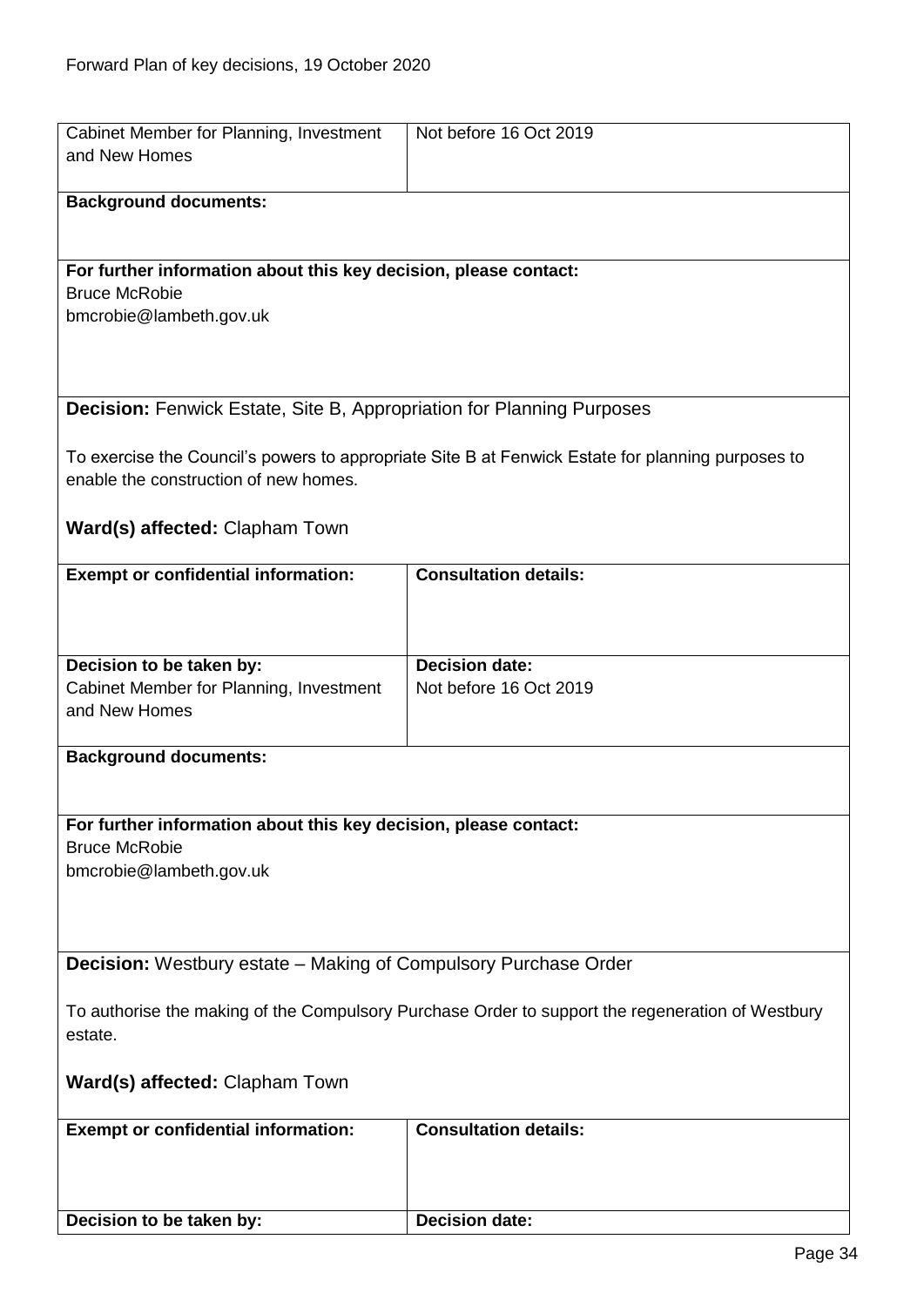<span id="page-34-1"></span><span id="page-34-0"></span>

| Cabinet Member for Planning, Investment                                                  | Not before 5 Nov 2019                                                                         |  |
|------------------------------------------------------------------------------------------|-----------------------------------------------------------------------------------------------|--|
| and New Homes                                                                            |                                                                                               |  |
|                                                                                          |                                                                                               |  |
| <b>Background documents:</b>                                                             |                                                                                               |  |
|                                                                                          |                                                                                               |  |
| For further information about this key decision, please contact:                         |                                                                                               |  |
| <b>Bruce McRobie</b>                                                                     |                                                                                               |  |
| bmcrobie@lambeth.gov.uk                                                                  |                                                                                               |  |
|                                                                                          |                                                                                               |  |
|                                                                                          |                                                                                               |  |
| Decision: South Lambeth estate - Making of Compulsory Purchase Order                     |                                                                                               |  |
|                                                                                          |                                                                                               |  |
|                                                                                          | To authorise the making of the Compulsory Purchase Order to support the regeneration of South |  |
| Lambeth estate.                                                                          |                                                                                               |  |
|                                                                                          |                                                                                               |  |
| Ward(s) affected: Stockwell                                                              |                                                                                               |  |
| <b>Exempt or confidential information:</b>                                               | <b>Consultation details:</b>                                                                  |  |
|                                                                                          |                                                                                               |  |
|                                                                                          |                                                                                               |  |
|                                                                                          | <b>Decision date:</b>                                                                         |  |
| Decision to be taken by:<br>Cabinet Member for Planning, Investment                      | Not before 5 Nov 2019                                                                         |  |
| and New Homes                                                                            |                                                                                               |  |
|                                                                                          |                                                                                               |  |
| <b>Background documents:</b>                                                             |                                                                                               |  |
|                                                                                          |                                                                                               |  |
| For further information about this key decision, please contact:                         |                                                                                               |  |
| <b>Bruce McRobie</b>                                                                     |                                                                                               |  |
| bmcrobie@lambeth.gov.uk                                                                  |                                                                                               |  |
|                                                                                          |                                                                                               |  |
|                                                                                          |                                                                                               |  |
|                                                                                          |                                                                                               |  |
| <b>Decision:</b> Somerleyton Road - Phase 1 - Appropriation for Planning Purposes        |                                                                                               |  |
| To exercise the Council's powers to appropriate the Phase 1 site in the Somerleyton Road |                                                                                               |  |
| development for planning purposes                                                        |                                                                                               |  |
|                                                                                          |                                                                                               |  |
| Ward(s) affected: Coldharbour                                                            |                                                                                               |  |
| <b>Exempt or confidential information:</b>                                               | <b>Consultation details:</b>                                                                  |  |
|                                                                                          |                                                                                               |  |
|                                                                                          |                                                                                               |  |
|                                                                                          |                                                                                               |  |
| Decision to be taken by:                                                                 | <b>Decision date:</b>                                                                         |  |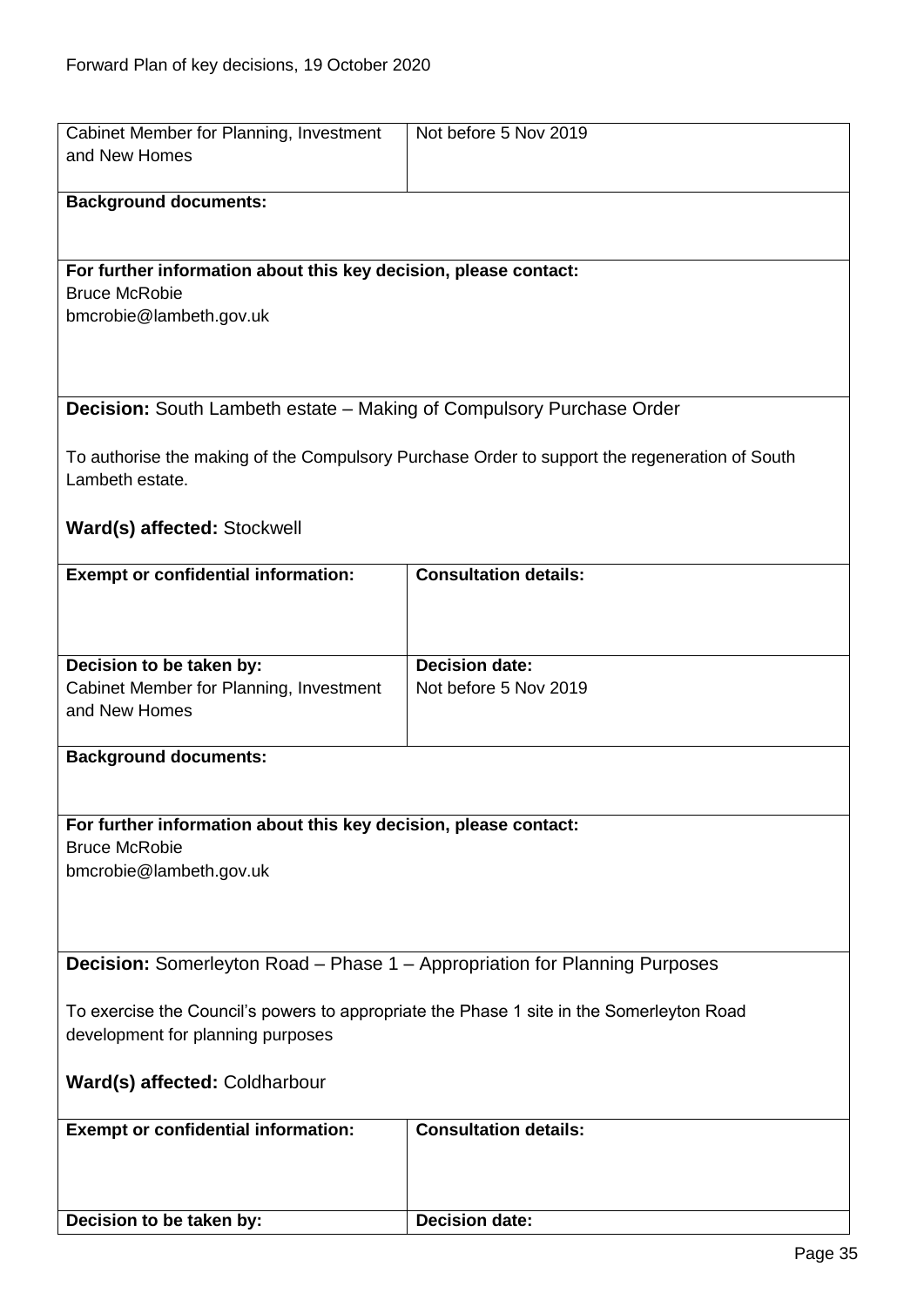<span id="page-35-1"></span><span id="page-35-0"></span>

| Cabinet Member for Planning, Investment<br>and New Homes                                                                                                                                                                                                            | Not before 24 Dec 2019                          |  |
|---------------------------------------------------------------------------------------------------------------------------------------------------------------------------------------------------------------------------------------------------------------------|-------------------------------------------------|--|
| <b>Background documents:</b>                                                                                                                                                                                                                                        |                                                 |  |
| For further information about this key decision, please contact:<br><b>Bruce McRobie</b><br>bmcrobie@lambeth.gov.uk                                                                                                                                                 |                                                 |  |
| Decision: Estate Regeneration - Early Buy Backs - Funding Request                                                                                                                                                                                                   |                                                 |  |
| This report seeks to secure further funding through borrowing to continue the early buy-back<br>programme, which is required as part of the estate regeneration programme.<br>Ward(s) affected: Clapham Town; Gipsy Hill; Larkhall; Prince's; Stockwell; Tulse Hill |                                                 |  |
|                                                                                                                                                                                                                                                                     |                                                 |  |
| <b>Exempt or confidential information:</b>                                                                                                                                                                                                                          | <b>Consultation details:</b>                    |  |
| Decision to be taken by:<br>Cabinet Member for Planning, Investment<br>and New Homes                                                                                                                                                                                | <b>Decision date:</b><br>Not before 24 Dec 2019 |  |
| <b>Background documents:</b>                                                                                                                                                                                                                                        |                                                 |  |
| For further information about this key decision, please contact:<br><b>Bruce McRobie</b><br>bmcrobie@lambeth.gov.uk                                                                                                                                                 |                                                 |  |
| <b>Decision:</b> Funding Allocation for Completion of LJ Works                                                                                                                                                                                                      |                                                 |  |
| Ward(s) affected: Coldharbour                                                                                                                                                                                                                                       |                                                 |  |
| <b>Exempt or confidential information:</b>                                                                                                                                                                                                                          | <b>Consultation details:</b>                    |  |
| Decision to be taken by:<br>Cabinet Member for Planning, Investment<br>and New Homes                                                                                                                                                                                | <b>Decision date:</b><br>Not before 24 Dec 2019 |  |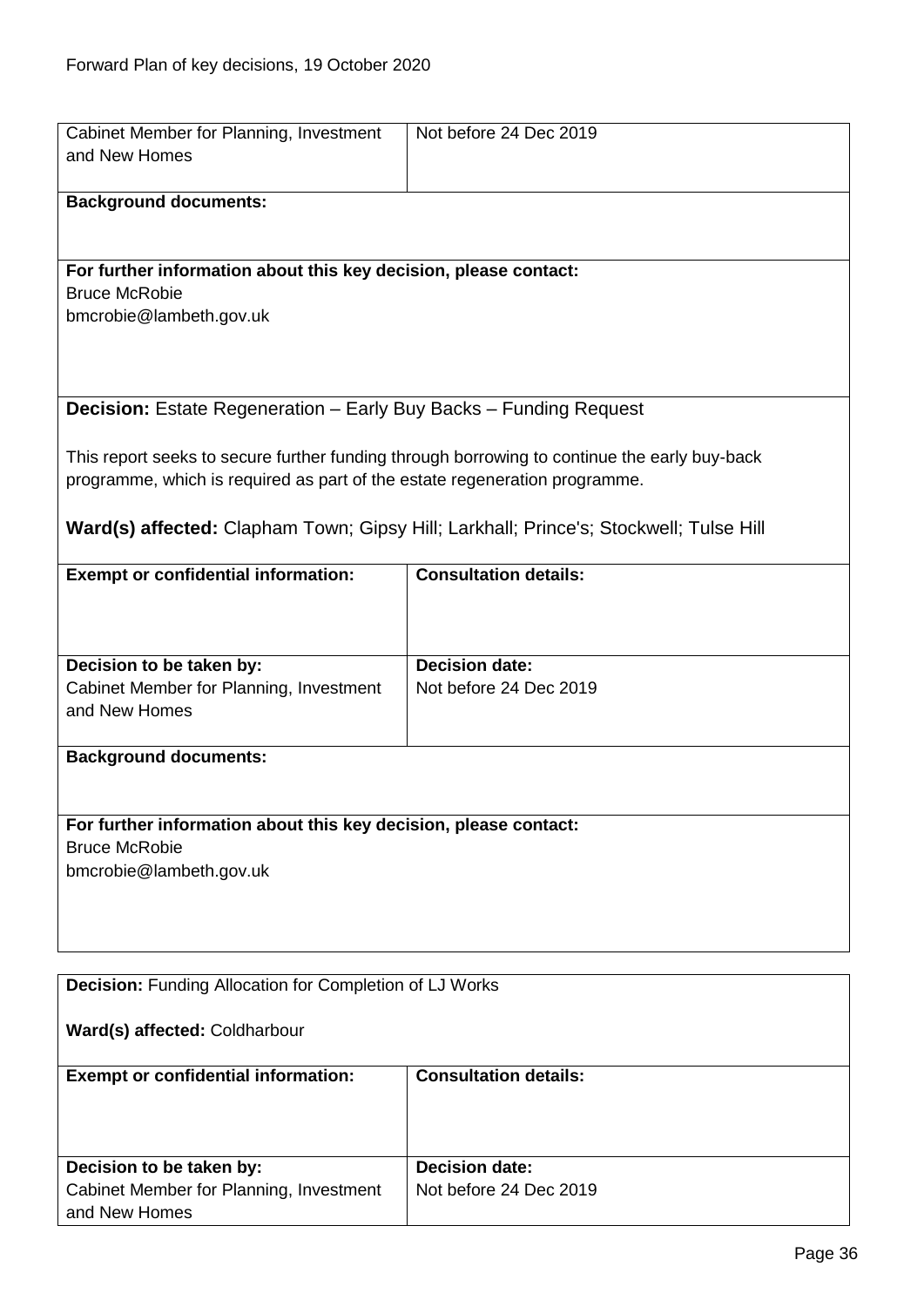# <span id="page-36-0"></span>**Background documents: For further information about this key decision, please contact:** Will Steadman, Head of Area Regeneration (Brixton and Clapham), wsteadman@lambeth.gov.uk **Decision:** Somerleyton Road – Block D 1) To procure a partnership with a registered provider for the development of at least 65 Extra Care homes at Block D on Somerleyton Road, and the delivery of extra care services in the homes. 2) To note the decision taken by Cabinet in January 2019 to direct the council's 100% owned housing company, Homes for Lambeth, to develop block C, D and F, and to agree an amended delivery strategy for Block D as set out in this report **Ward(s) affected:** Coldharbour **Exempt or confidential information: Consultation details: Decision to be taken by:** Cabinet Member for Planning, Investment and New Homes **Decision date:** Not before 7 Jan 2020 **Background documents: For further information about this key decision, please contact:** Bruce McRobie bmcrobie@lambeth.gov.uk

<span id="page-36-1"></span>**Decision:** Representations on Draft Charging Schedule 2020

To consider the representations received in response to publication of the Draft Charging Schedule 2020, prior to submission to the Planning Inspectorate for examination

| <b>Exempt or confidential information:</b> | <b>Consultation details:</b> |
|--------------------------------------------|------------------------------|
|                                            |                              |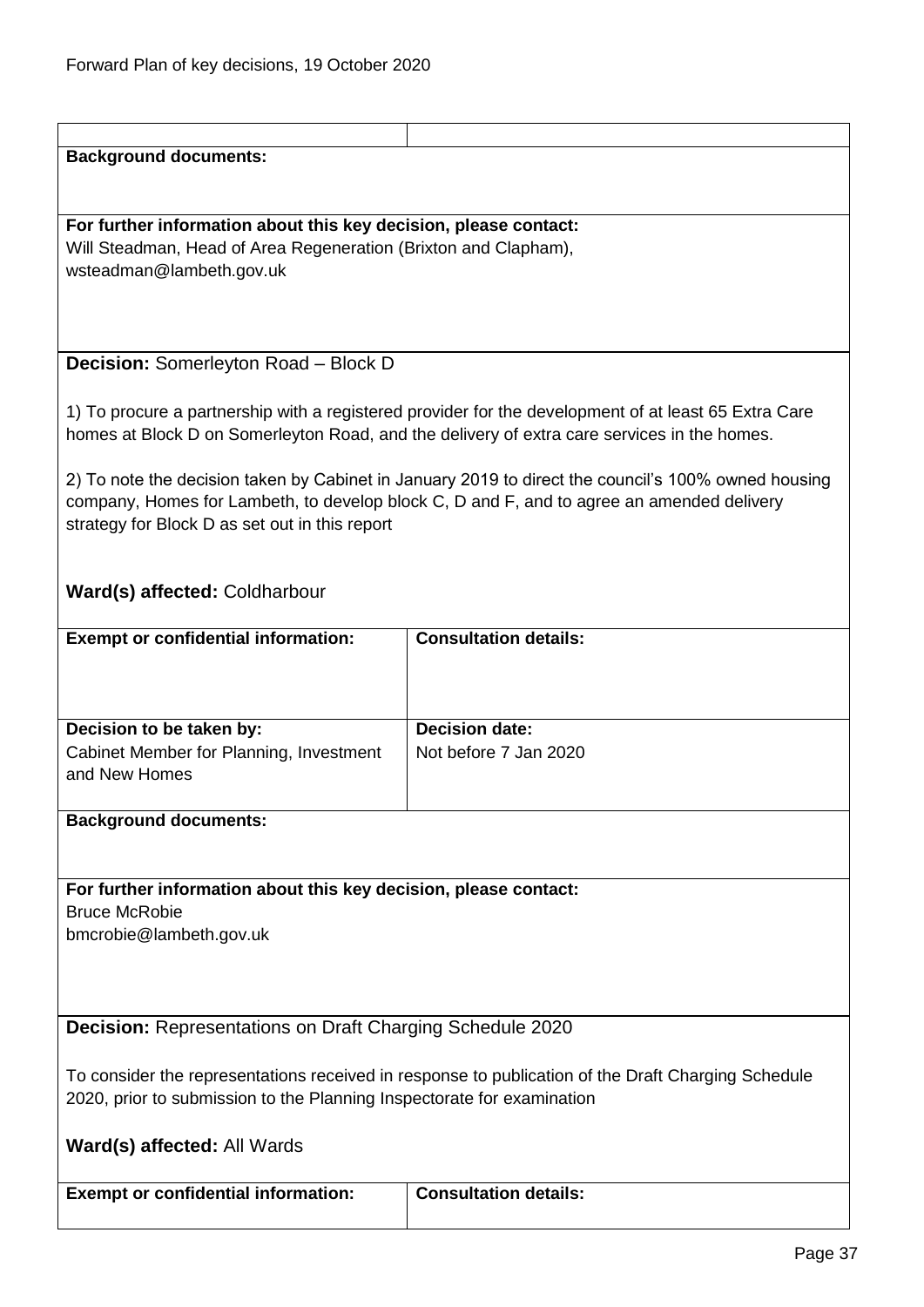<span id="page-37-1"></span><span id="page-37-0"></span>

| Decision to be taken by:                                                                               | <b>Decision date:</b>                                                                                 |
|--------------------------------------------------------------------------------------------------------|-------------------------------------------------------------------------------------------------------|
| Cabinet Member for Planning, Investment                                                                | Not before 10 Mar 2020                                                                                |
| and New Homes                                                                                          |                                                                                                       |
|                                                                                                        |                                                                                                       |
| <b>Background documents:</b>                                                                           |                                                                                                       |
|                                                                                                        |                                                                                                       |
|                                                                                                        |                                                                                                       |
| For further information about this key decision, please contact:                                       |                                                                                                       |
| Benny Clutario, S106 Programme Officer                                                                 |                                                                                                       |
| bclutario@lambeth.gov.uk                                                                               |                                                                                                       |
|                                                                                                        |                                                                                                       |
|                                                                                                        |                                                                                                       |
|                                                                                                        |                                                                                                       |
| <b>Decision:</b> Local Lettings Plan - Knight's Walk                                                   |                                                                                                       |
|                                                                                                        |                                                                                                       |
|                                                                                                        | To approve a Local Lettings plan for the new homes that will provided at the Knight's Walk as part of |
| the council's estate regeneration programme                                                            |                                                                                                       |
|                                                                                                        |                                                                                                       |
| <b>Ward(s) affected: Prince's</b>                                                                      |                                                                                                       |
|                                                                                                        |                                                                                                       |
| <b>Exempt or confidential information:</b>                                                             | <b>Consultation details:</b>                                                                          |
|                                                                                                        |                                                                                                       |
|                                                                                                        |                                                                                                       |
|                                                                                                        |                                                                                                       |
| Decision to be taken by:                                                                               | <b>Decision date:</b>                                                                                 |
| Cabinet Member for Planning, Investment                                                                | Not before 31 Mar 2020                                                                                |
| and New Homes                                                                                          |                                                                                                       |
|                                                                                                        |                                                                                                       |
| <b>Background documents:</b>                                                                           |                                                                                                       |
|                                                                                                        |                                                                                                       |
|                                                                                                        |                                                                                                       |
| For further information about this key decision, please contact:                                       |                                                                                                       |
| <b>Bruce McRobie</b>                                                                                   |                                                                                                       |
| bmcrobie@lambeth.gov.uk                                                                                |                                                                                                       |
|                                                                                                        |                                                                                                       |
|                                                                                                        |                                                                                                       |
|                                                                                                        |                                                                                                       |
| Decision: Local Lettings Plan - Fenwick Estate                                                         |                                                                                                       |
|                                                                                                        |                                                                                                       |
| To approve a Local Lettings plan for the new homes that will provided at the Fenwick Estate as part of |                                                                                                       |
| the council's estate regeneration programme                                                            |                                                                                                       |
|                                                                                                        |                                                                                                       |
| Ward(s) affected: Clapham Town                                                                         |                                                                                                       |
|                                                                                                        |                                                                                                       |
| <b>Exempt or confidential information:</b>                                                             | <b>Consultation details:</b>                                                                          |
|                                                                                                        |                                                                                                       |
|                                                                                                        |                                                                                                       |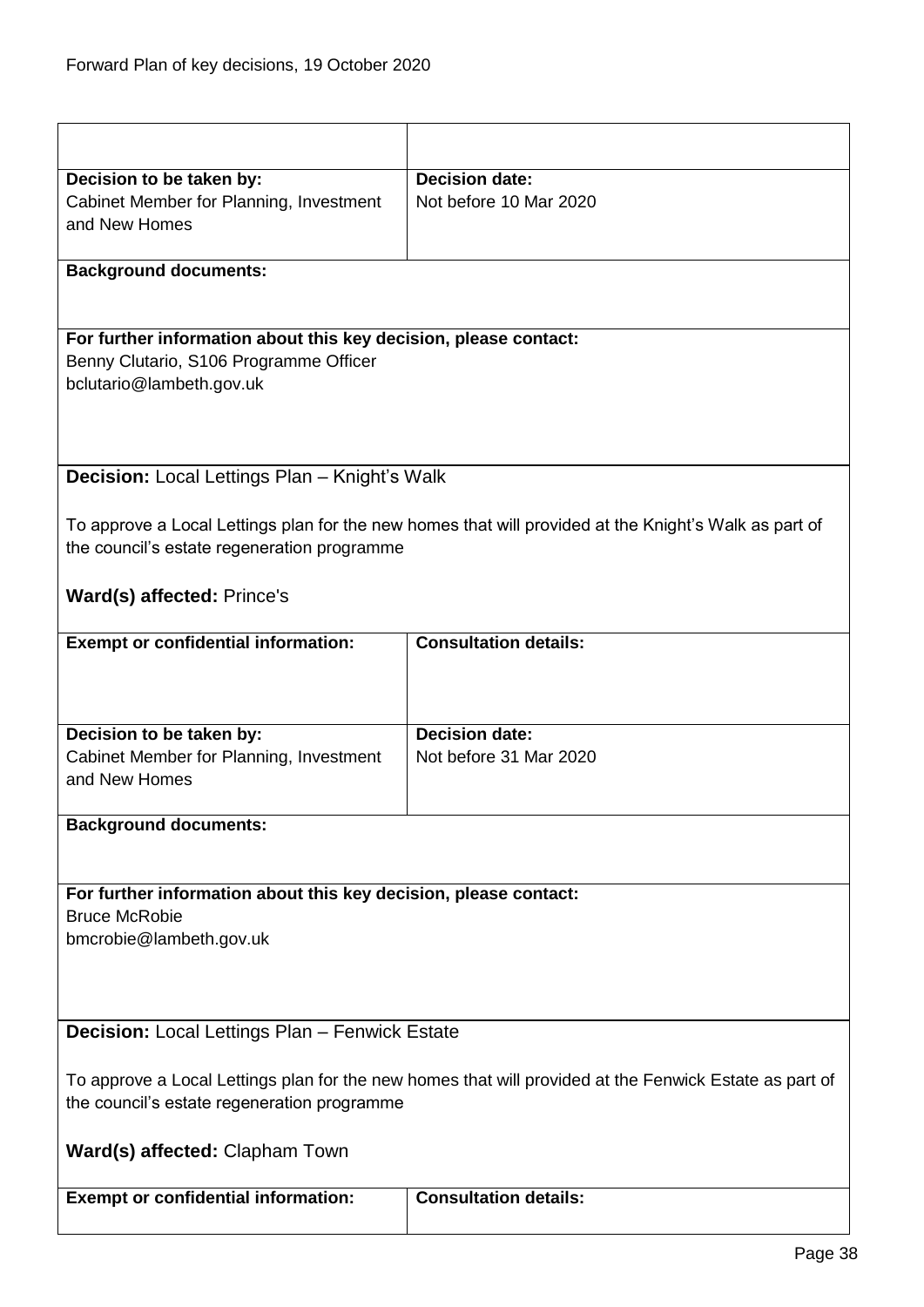<span id="page-38-1"></span><span id="page-38-0"></span>

| Decision to be taken by:                                                                             | <b>Decision date:</b>                                                                                |
|------------------------------------------------------------------------------------------------------|------------------------------------------------------------------------------------------------------|
| Cabinet Member for Planning, Investment                                                              | Not before 31 Mar 2020                                                                               |
| and New Homes                                                                                        |                                                                                                      |
|                                                                                                      |                                                                                                      |
| <b>Background documents:</b>                                                                         |                                                                                                      |
|                                                                                                      |                                                                                                      |
|                                                                                                      |                                                                                                      |
| For further information about this key decision, please contact:                                     |                                                                                                      |
| <b>Bruce McRobie</b>                                                                                 |                                                                                                      |
| bmcrobie@lambeth.gov.uk                                                                              |                                                                                                      |
|                                                                                                      |                                                                                                      |
|                                                                                                      |                                                                                                      |
|                                                                                                      |                                                                                                      |
| <b>Decision: Local Lettings Plan - Westbury Estate</b>                                               |                                                                                                      |
|                                                                                                      | To approve a Local Lettings plan for the new homes that will provided at the Westbury Estate as part |
| of the council's estate regeneration programme                                                       |                                                                                                      |
|                                                                                                      |                                                                                                      |
| <b>Ward(s) affected: Clapham Town</b>                                                                |                                                                                                      |
| <b>Exempt or confidential information:</b>                                                           | <b>Consultation details:</b>                                                                         |
|                                                                                                      |                                                                                                      |
|                                                                                                      |                                                                                                      |
|                                                                                                      |                                                                                                      |
| Decision to be taken by:                                                                             | <b>Decision date:</b>                                                                                |
| Cabinet Member for Planning, Investment                                                              | Not before 31 Mar 2020                                                                               |
| and New Homes                                                                                        |                                                                                                      |
|                                                                                                      |                                                                                                      |
| <b>Background documents:</b>                                                                         |                                                                                                      |
|                                                                                                      |                                                                                                      |
|                                                                                                      |                                                                                                      |
| For further information about this key decision, please contact:                                     |                                                                                                      |
| <b>Bruce McRobie</b>                                                                                 |                                                                                                      |
| bmcrobie@lambeth.gov.uk                                                                              |                                                                                                      |
|                                                                                                      |                                                                                                      |
|                                                                                                      |                                                                                                      |
|                                                                                                      |                                                                                                      |
| Decision: Local Lettings Plan - South Lambeth Estate                                                 |                                                                                                      |
|                                                                                                      |                                                                                                      |
| To approve a Local Lettings plan for the new homes that will provided at the South Lambeth Estate as |                                                                                                      |
| part of the council's estate regeneration programme                                                  |                                                                                                      |
|                                                                                                      |                                                                                                      |
| Ward(s) affected: Stockwell                                                                          |                                                                                                      |
|                                                                                                      |                                                                                                      |
| <b>Exempt or confidential information:</b>                                                           | <b>Consultation details:</b>                                                                         |
|                                                                                                      |                                                                                                      |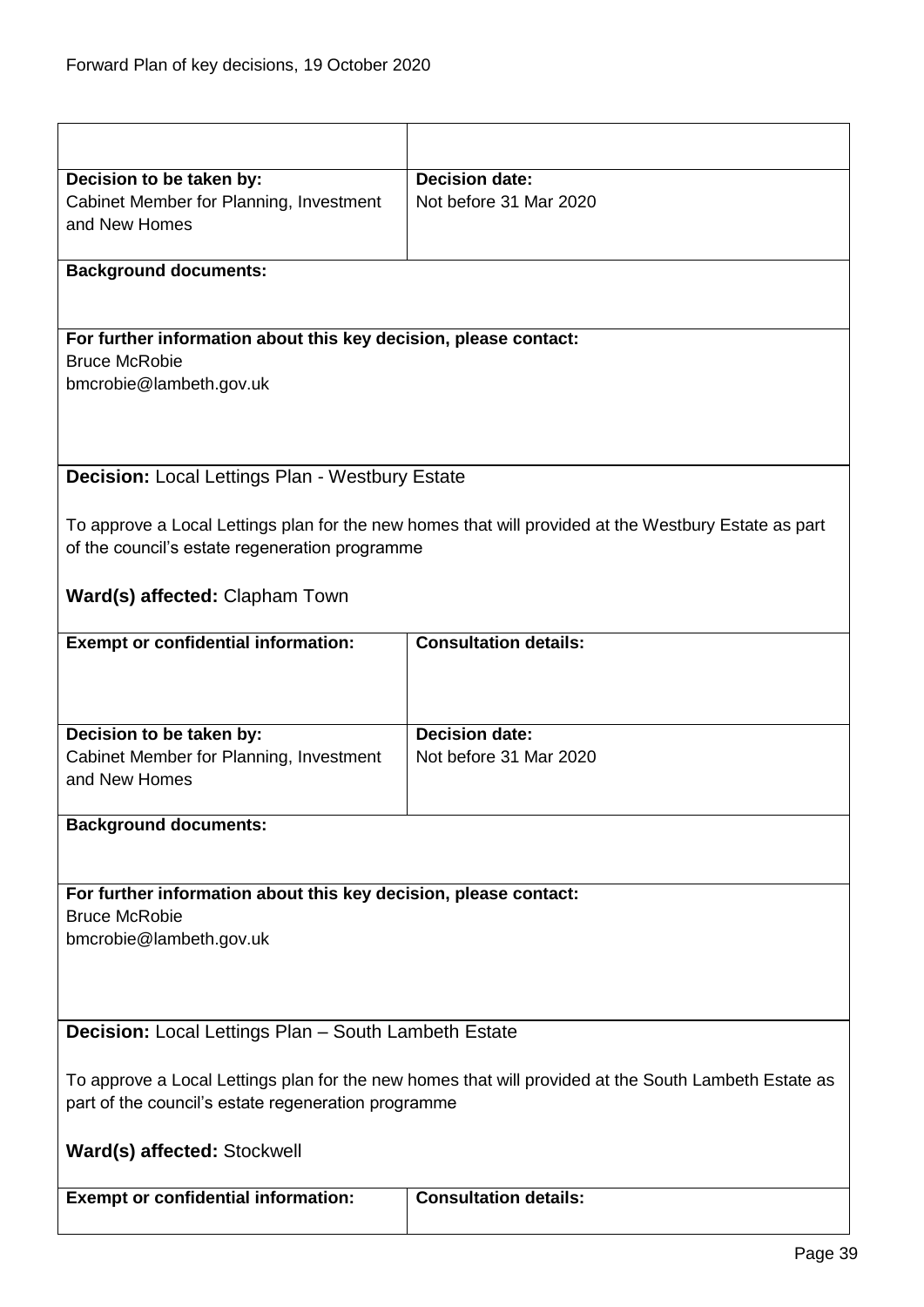<span id="page-39-1"></span><span id="page-39-0"></span>

| Decision to be taken by:                                                      | <b>Decision date:</b>                                                                                 |
|-------------------------------------------------------------------------------|-------------------------------------------------------------------------------------------------------|
| Cabinet Member for Planning, Investment                                       | Not before 31 Mar 2020                                                                                |
| and New Homes                                                                 |                                                                                                       |
|                                                                               |                                                                                                       |
| <b>Background documents:</b>                                                  |                                                                                                       |
|                                                                               |                                                                                                       |
|                                                                               |                                                                                                       |
| For further information about this key decision, please contact:              |                                                                                                       |
| <b>Bruce McRobie</b>                                                          |                                                                                                       |
| bmcrobie@lambeth.gov.uk                                                       |                                                                                                       |
|                                                                               |                                                                                                       |
|                                                                               |                                                                                                       |
|                                                                               |                                                                                                       |
| <b>Decision:</b> Fenwick South – Variation to the Development Agreement       |                                                                                                       |
|                                                                               |                                                                                                       |
|                                                                               | To allow for the variation of the Development Agreement with Transport for London for the building of |
|                                                                               | new homes on Fenwick Estate. For clarity this will not include any alteration to the numbers of       |
| affordable homes to be provided.                                              |                                                                                                       |
|                                                                               |                                                                                                       |
|                                                                               |                                                                                                       |
| Ward(s) affected: Larkhall                                                    |                                                                                                       |
| <b>Exempt or confidential information:</b>                                    | <b>Consultation details:</b>                                                                          |
|                                                                               |                                                                                                       |
|                                                                               |                                                                                                       |
|                                                                               |                                                                                                       |
| Decision to be taken by:                                                      | <b>Decision date:</b>                                                                                 |
| Cabinet Member for Planning, Investment                                       | Not before 2 Jun 2020                                                                                 |
|                                                                               |                                                                                                       |
| and New Homes                                                                 |                                                                                                       |
|                                                                               |                                                                                                       |
| <b>Background documents:</b>                                                  |                                                                                                       |
|                                                                               |                                                                                                       |
|                                                                               |                                                                                                       |
|                                                                               |                                                                                                       |
| For further information about this key decision, please contact:              |                                                                                                       |
| <b>Bruce McRobie</b>                                                          |                                                                                                       |
| bmcrobie@lambeth.gov.uk                                                       |                                                                                                       |
|                                                                               |                                                                                                       |
|                                                                               |                                                                                                       |
|                                                                               |                                                                                                       |
| <b>Decision:</b> Estate Regeneration - Buyback Programme - Dispute Resolution |                                                                                                       |
|                                                                               |                                                                                                       |
|                                                                               | To introduce an independent dispute resolution procedure for the valuation of properties being        |
|                                                                               | purchased under the buyback programme and to introduce some changes to the timing of deadlines        |
| for payments to alleviate the impact of Covid 19 issues.                      |                                                                                                       |
|                                                                               |                                                                                                       |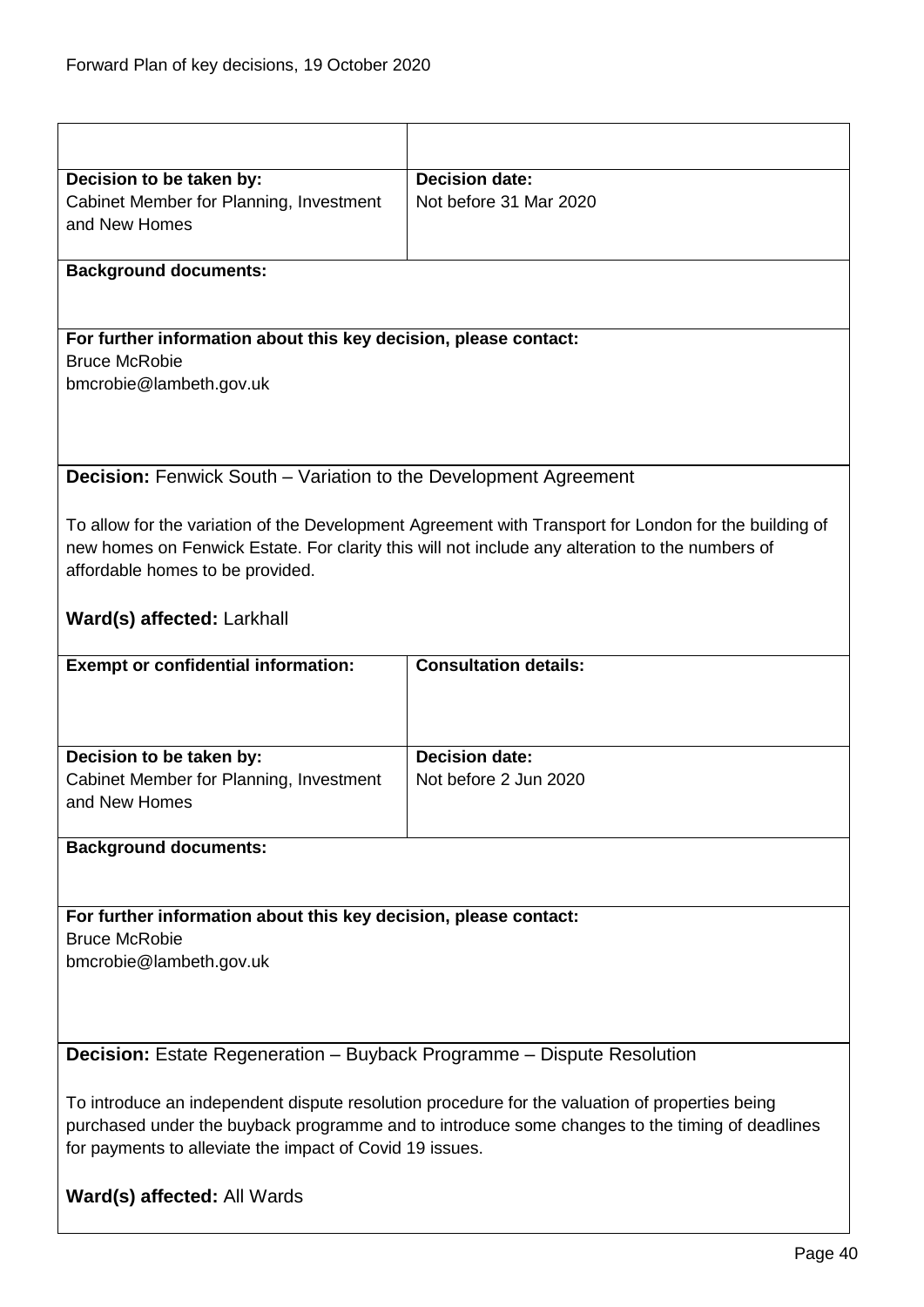<span id="page-40-1"></span><span id="page-40-0"></span>

| <b>Exempt or confidential information:</b>                                                             | <b>Consultation details:</b>                                                                        |
|--------------------------------------------------------------------------------------------------------|-----------------------------------------------------------------------------------------------------|
|                                                                                                        |                                                                                                     |
|                                                                                                        |                                                                                                     |
|                                                                                                        |                                                                                                     |
| Decision to be taken by:                                                                               | <b>Decision date:</b>                                                                               |
| Cabinet Member for Planning, Investment                                                                | Not before 2 Jun 2020                                                                               |
| and New Homes                                                                                          |                                                                                                     |
|                                                                                                        |                                                                                                     |
| <b>Background documents:</b>                                                                           |                                                                                                     |
|                                                                                                        |                                                                                                     |
| For further information about this key decision, please contact:                                       |                                                                                                     |
| <b>Bruce McRobie</b>                                                                                   |                                                                                                     |
| bmcrobie@lambeth.gov.uk                                                                                |                                                                                                     |
|                                                                                                        |                                                                                                     |
|                                                                                                        |                                                                                                     |
|                                                                                                        |                                                                                                     |
| <b>Decision:</b> Westbury – Phase 1 – Variation to the Development Agreement                           |                                                                                                     |
|                                                                                                        |                                                                                                     |
|                                                                                                        | To allow for the variation of the Development Agreement with St James for the building of new homes |
|                                                                                                        | on Westbury. For clarity this will not include any change to the number of affordable homes to be   |
| provided.                                                                                              |                                                                                                     |
|                                                                                                        |                                                                                                     |
| <b>Ward(s) affected: Clapham Town</b>                                                                  |                                                                                                     |
|                                                                                                        |                                                                                                     |
| <b>Exempt or confidential information:</b>                                                             | <b>Consultation details:</b>                                                                        |
|                                                                                                        |                                                                                                     |
|                                                                                                        |                                                                                                     |
|                                                                                                        | <b>Decision date:</b>                                                                               |
| Decision to be taken by:<br>Cabinet Member for Planning, Investment                                    | Not before 2 Jun 2020                                                                               |
| and New Homes                                                                                          |                                                                                                     |
|                                                                                                        |                                                                                                     |
| <b>Background documents:</b>                                                                           |                                                                                                     |
|                                                                                                        |                                                                                                     |
|                                                                                                        |                                                                                                     |
| For further information about this key decision, please contact:                                       |                                                                                                     |
| <b>Bruce McRobie</b>                                                                                   |                                                                                                     |
| bmcrobie@lambeth.gov.uk                                                                                |                                                                                                     |
|                                                                                                        |                                                                                                     |
|                                                                                                        |                                                                                                     |
|                                                                                                        |                                                                                                     |
| <b>Decision:</b> Land at 53 Elliott Road - Appropriation for Planning Purposes                         |                                                                                                     |
|                                                                                                        |                                                                                                     |
| To exercise the Council's powers to appropriate land, formerly occupied by Patmos Lodge, at 53 Elliott |                                                                                                     |
| Road site for planning purposes to enable the construction of new homes.                               |                                                                                                     |
|                                                                                                        |                                                                                                     |
| Ward(s) affected: Vassall                                                                              |                                                                                                     |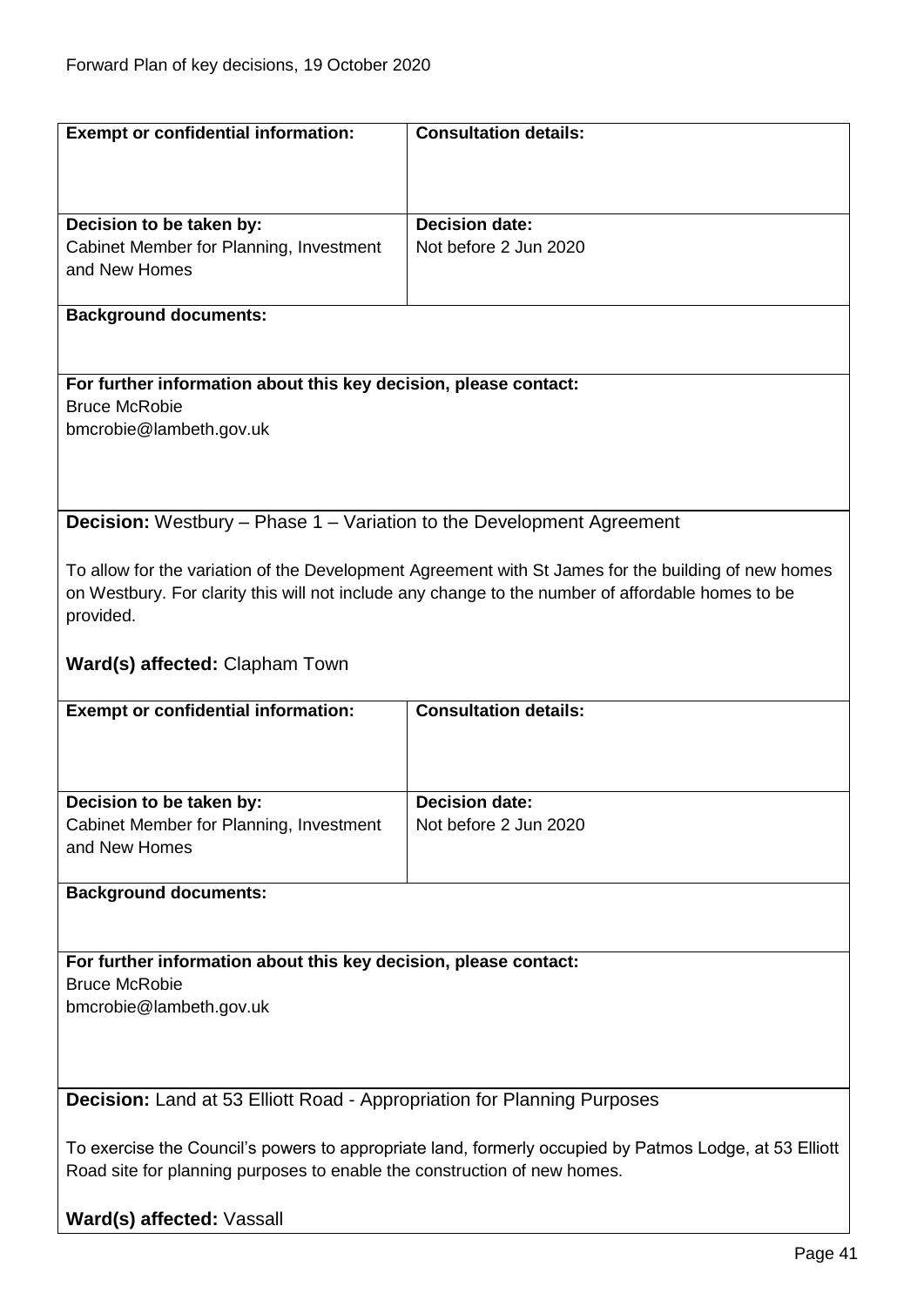<span id="page-41-1"></span><span id="page-41-0"></span>

| <b>Exempt or confidential information:</b>                                                   | <b>Consultation details:</b>                                                                        |
|----------------------------------------------------------------------------------------------|-----------------------------------------------------------------------------------------------------|
|                                                                                              |                                                                                                     |
|                                                                                              |                                                                                                     |
| Decision to be taken by:                                                                     | <b>Decision date:</b>                                                                               |
| Cabinet Member for Planning, Investment                                                      | Not before 24 Jun 2020                                                                              |
| and New Homes                                                                                |                                                                                                     |
| <b>Background documents:</b>                                                                 |                                                                                                     |
|                                                                                              |                                                                                                     |
| For further information about this key decision, please contact:                             |                                                                                                     |
| <b>Bruce McRobie</b>                                                                         |                                                                                                     |
| bmcrobie@lambeth.gov.uk                                                                      |                                                                                                     |
|                                                                                              |                                                                                                     |
|                                                                                              |                                                                                                     |
| Decision: Review of the Lambeth Statement of Community Involvement                           |                                                                                                     |
|                                                                                              |                                                                                                     |
|                                                                                              | The current Statement of Community Involvement (SCI) was adopted in September 2015. Local           |
|                                                                                              | authorities are required to review their SCI every 5 years therefore a review must be undertaken to |
| ensure the SCI complies with statutory requirements and is up to date.                       |                                                                                                     |
|                                                                                              |                                                                                                     |
| Ward(s) affected: All Wards                                                                  |                                                                                                     |
| <b>Exempt or confidential information:</b>                                                   | <b>Consultation details:</b>                                                                        |
|                                                                                              |                                                                                                     |
|                                                                                              |                                                                                                     |
|                                                                                              |                                                                                                     |
| Decision to be taken by:                                                                     | <b>Decision date:</b><br>22 Oct 2020                                                                |
| Cabinet Member for Planning, Investment<br>and New Homes                                     |                                                                                                     |
|                                                                                              |                                                                                                     |
| <b>Background documents:</b>                                                                 |                                                                                                     |
|                                                                                              |                                                                                                     |
| For further information about this key decision, please contact:                             |                                                                                                     |
| Philip Osei-Mensah, Senior Planning Policy Officer                                           |                                                                                                     |
| POseiMensah@lambeth.gov.uk                                                                   |                                                                                                     |
|                                                                                              |                                                                                                     |
| Tel: 020 7926 8324                                                                           |                                                                                                     |
| Decision: Re-designation of Kennington, Oval and Vauxhall Neighbourhood Forum                |                                                                                                     |
|                                                                                              |                                                                                                     |
| A decision on whether to re-designate Kennington Oval and Vauxhall neighbourhood forum (KOV) |                                                                                                     |
| after their original designation expired in July 2020.                                       |                                                                                                     |
|                                                                                              |                                                                                                     |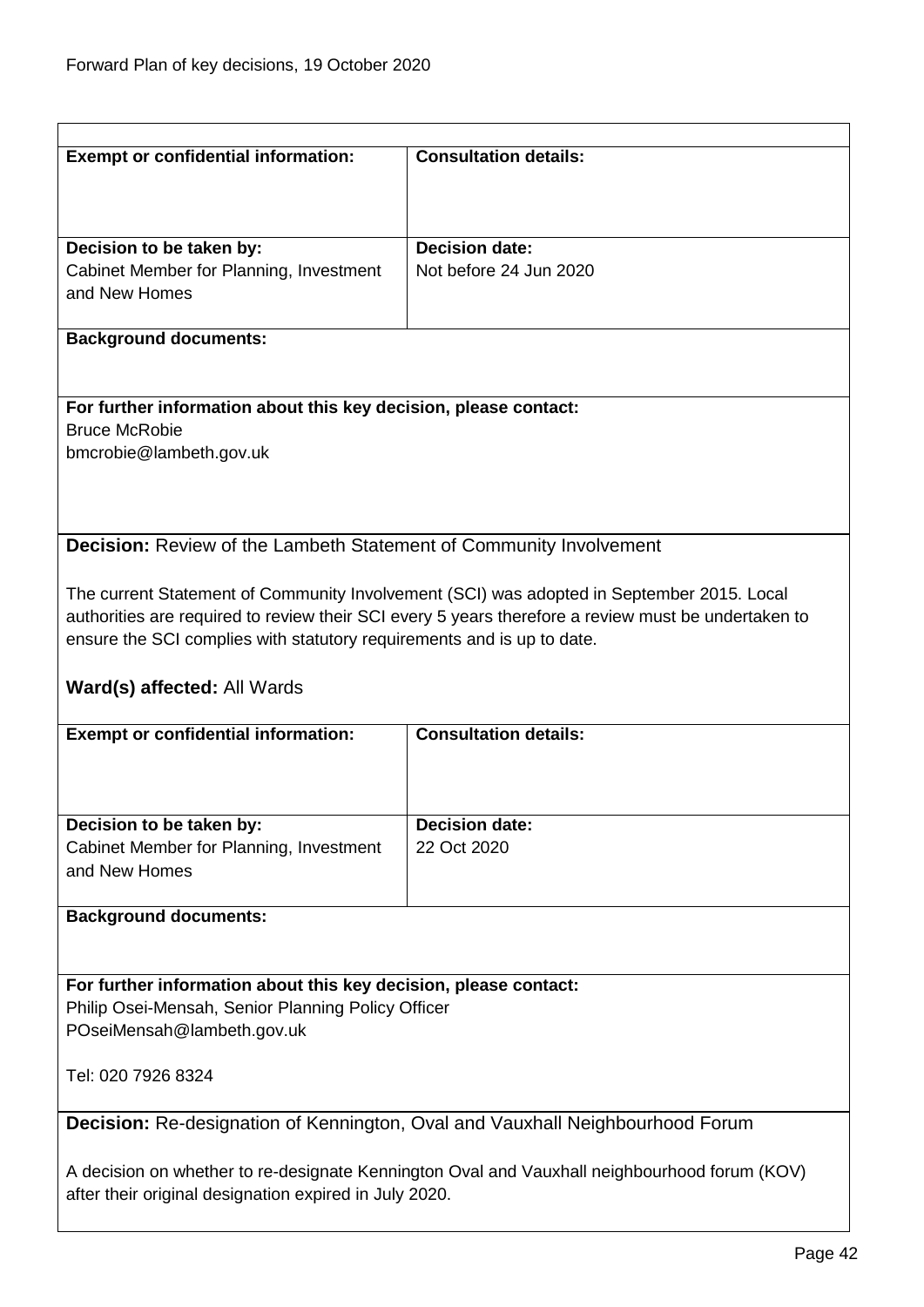<span id="page-42-1"></span><span id="page-42-0"></span>

| Ward(s) affected: Bishop's; Oval; Prince's                                                                               |                                                                                                           |  |
|--------------------------------------------------------------------------------------------------------------------------|-----------------------------------------------------------------------------------------------------------|--|
| <b>Exempt or confidential information:</b>                                                                               | <b>Consultation details:</b>                                                                              |  |
| Decision to be taken by:                                                                                                 | <b>Decision date:</b>                                                                                     |  |
| Cabinet Member for Planning, Investment                                                                                  | Not before 22 Sep 2020                                                                                    |  |
| and New Homes                                                                                                            |                                                                                                           |  |
| <b>Background documents:</b>                                                                                             |                                                                                                           |  |
|                                                                                                                          |                                                                                                           |  |
| For further information about this key decision, please contact:                                                         |                                                                                                           |  |
|                                                                                                                          |                                                                                                           |  |
|                                                                                                                          |                                                                                                           |  |
|                                                                                                                          |                                                                                                           |  |
| Decision: Introduction of eligibility criteria and fees to Self Build Register                                           |                                                                                                           |  |
| <b>Build Register.</b>                                                                                                   | A decision on whether to introduce eligibility criteria and fees for those wishing to join Lambeth's Self |  |
| Ward(s) affected: All Wards                                                                                              |                                                                                                           |  |
| <b>Exempt or confidential information:</b>                                                                               | <b>Consultation details:</b>                                                                              |  |
|                                                                                                                          |                                                                                                           |  |
| Decision to be taken by:                                                                                                 | <b>Decision date:</b>                                                                                     |  |
| Cabinet Member for Planning, Investment<br>and New Homes                                                                 | Not before 22 Sep 2020                                                                                    |  |
| <b>Background documents:</b>                                                                                             |                                                                                                           |  |
|                                                                                                                          |                                                                                                           |  |
| For further information about this key decision, please contact:                                                         |                                                                                                           |  |
|                                                                                                                          |                                                                                                           |  |
|                                                                                                                          |                                                                                                           |  |
|                                                                                                                          |                                                                                                           |  |
| <b>Decision: Future Workspace Fund</b>                                                                                   |                                                                                                           |  |
| A cabinet member decision is required to 'establish and allocate funding through the council's Future<br>Workspace Fund' |                                                                                                           |  |
|                                                                                                                          |                                                                                                           |  |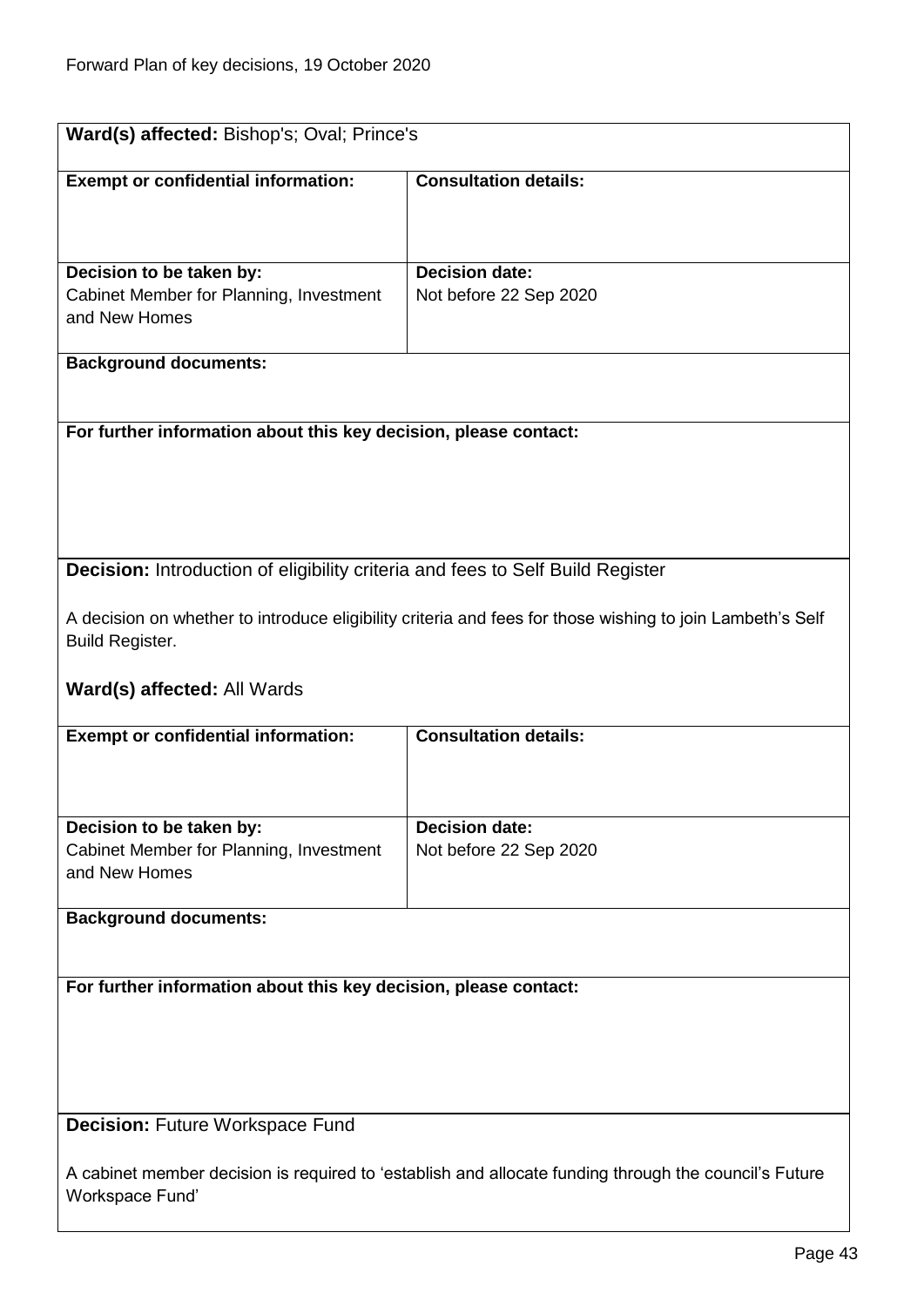This decision follows Cabinet approval of capital funding for Affordable Workspace.

<span id="page-43-0"></span>

| Ward(s) affected: All Wards                                                                                                                                                                                                                                                                 |                                                                                      |  |
|---------------------------------------------------------------------------------------------------------------------------------------------------------------------------------------------------------------------------------------------------------------------------------------------|--------------------------------------------------------------------------------------|--|
| <b>Exempt or confidential information:</b>                                                                                                                                                                                                                                                  | <b>Consultation details:</b>                                                         |  |
| Decision to be taken by:                                                                                                                                                                                                                                                                    | <b>Decision date:</b>                                                                |  |
| Cabinet Member for Planning, Investment<br>and New Homes                                                                                                                                                                                                                                    | Not before 3 Nov 2020                                                                |  |
| <b>Background documents:</b>                                                                                                                                                                                                                                                                |                                                                                      |  |
|                                                                                                                                                                                                                                                                                             |                                                                                      |  |
| For further information about this key decision, please contact:<br>Nathan Vasey, Senior Business and Inward Investment Officer, Investment and Growth<br>NVasey@lambeth.gov.uk                                                                                                             |                                                                                      |  |
|                                                                                                                                                                                                                                                                                             | <b>Decision:</b> Revised Memorandum of Understanding between LBL and Oasis Community |  |
| Learning                                                                                                                                                                                                                                                                                    |                                                                                      |  |
| To agree the signing of a revised MoU setting the parameters for joint working by the two parties with<br>regard to the redevelopment potential of the land and property on the site of Oasis Academy Johanna,<br>Johanna Street, Lower Marsh, London SE1 7RH<br>Ward(s) affected: Bishop's |                                                                                      |  |
| <b>Exempt or confidential information:</b>                                                                                                                                                                                                                                                  | <b>Consultation details:</b>                                                         |  |
|                                                                                                                                                                                                                                                                                             |                                                                                      |  |
| Decision to be taken by:                                                                                                                                                                                                                                                                    | <b>Decision date:</b>                                                                |  |
| Cabinet Member for Planning, Investment<br>and New Homes                                                                                                                                                                                                                                    | Not before 3 Nov 2020                                                                |  |
| <b>Background documents:</b>                                                                                                                                                                                                                                                                |                                                                                      |  |
|                                                                                                                                                                                                                                                                                             |                                                                                      |  |
| For further information about this key decision, please contact:                                                                                                                                                                                                                            |                                                                                      |  |
| <b>Tristan Dewhurst, Area Regeneration Manager</b>                                                                                                                                                                                                                                          |                                                                                      |  |
| tdewhurst@lambeth.gov.uk                                                                                                                                                                                                                                                                    |                                                                                      |  |
|                                                                                                                                                                                                                                                                                             |                                                                                      |  |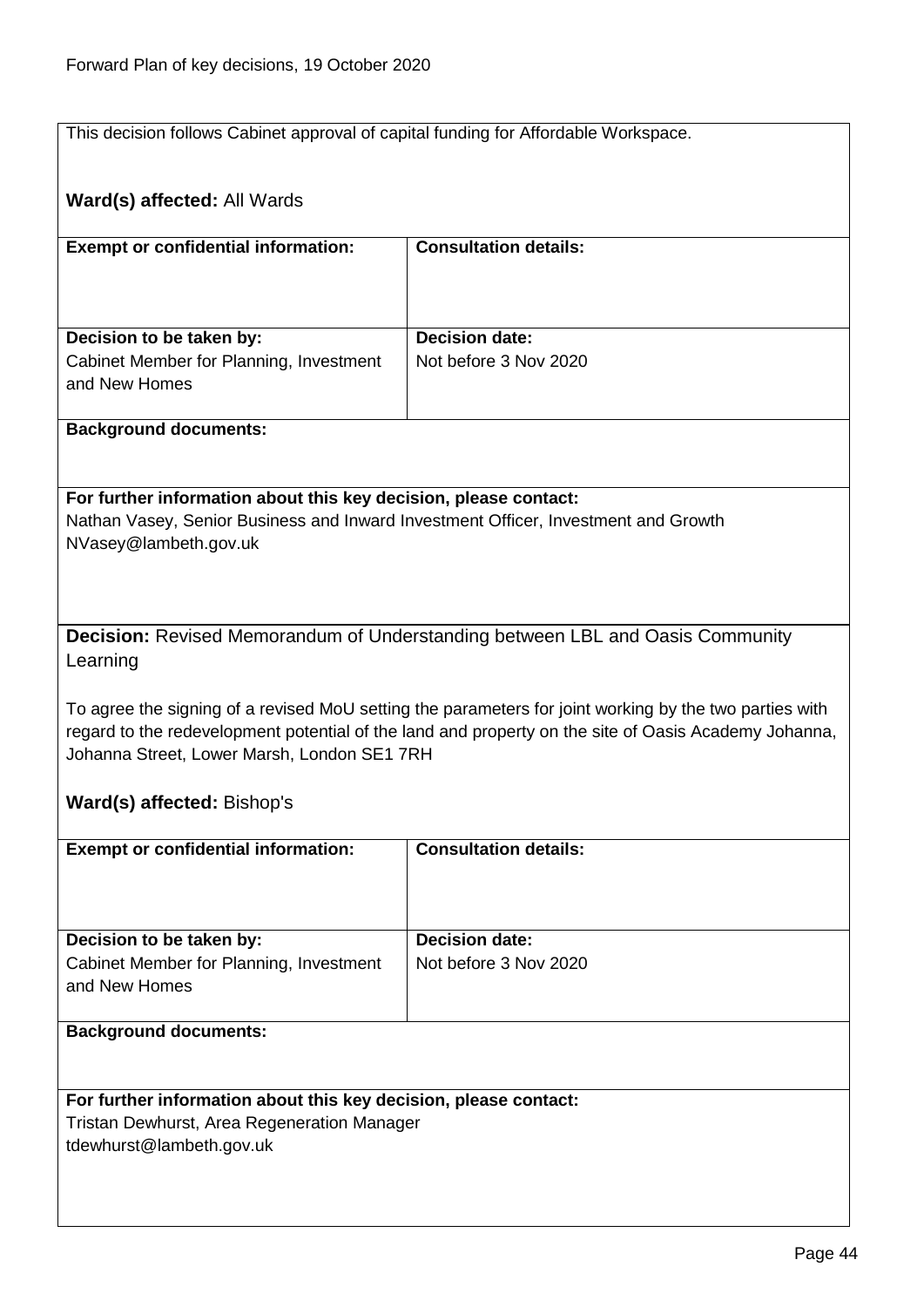<span id="page-44-1"></span><span id="page-44-0"></span>

| <b>Decision:</b> Lambeth Local Plan Review - Main Modifications                                                                                                                                                                                                                                                                                                                                                                                                                                                                                                    |                                                 |  |
|--------------------------------------------------------------------------------------------------------------------------------------------------------------------------------------------------------------------------------------------------------------------------------------------------------------------------------------------------------------------------------------------------------------------------------------------------------------------------------------------------------------------------------------------------------------------|-------------------------------------------------|--|
| Ward(s) affected: All Wards                                                                                                                                                                                                                                                                                                                                                                                                                                                                                                                                        |                                                 |  |
| <b>Exempt or confidential information:</b>                                                                                                                                                                                                                                                                                                                                                                                                                                                                                                                         | <b>Consultation details:</b>                    |  |
|                                                                                                                                                                                                                                                                                                                                                                                                                                                                                                                                                                    |                                                 |  |
|                                                                                                                                                                                                                                                                                                                                                                                                                                                                                                                                                                    |                                                 |  |
| Decision to be taken by:<br>Cabinet Member for Planning, Investment                                                                                                                                                                                                                                                                                                                                                                                                                                                                                                | <b>Decision date:</b><br>Not before 17 Nov 2020 |  |
| and New Homes                                                                                                                                                                                                                                                                                                                                                                                                                                                                                                                                                      |                                                 |  |
| <b>Background documents:</b>                                                                                                                                                                                                                                                                                                                                                                                                                                                                                                                                       |                                                 |  |
|                                                                                                                                                                                                                                                                                                                                                                                                                                                                                                                                                                    |                                                 |  |
| For further information about this key decision, please contact:                                                                                                                                                                                                                                                                                                                                                                                                                                                                                                   |                                                 |  |
| Catherine Carpenter, Planning Strategy and Policy Manager<br>ccarpenter@lambeth.gov.uk                                                                                                                                                                                                                                                                                                                                                                                                                                                                             |                                                 |  |
| 1st Floor, Phoenix House, 10 Wandsworth Road                                                                                                                                                                                                                                                                                                                                                                                                                                                                                                                       |                                                 |  |
| Tel: 020 7926 1251                                                                                                                                                                                                                                                                                                                                                                                                                                                                                                                                                 |                                                 |  |
| <b>Decision:</b> Proposal regarding the site at the former Clapham Old Library                                                                                                                                                                                                                                                                                                                                                                                                                                                                                     |                                                 |  |
| Following the acquisition of the property at 60 Orlando Road, the Council is proposing to work with<br>Ipsus Developments and Omnibus Theatre to bring forward plans for a small scale redevelopment of<br>the rear of the site, with the aim of creating a new asset, subject to further discussions with the<br>planning department and formal consent, which will provide a sustainable revenue stream to the<br>parties. The form of this joint venture is being discussed and it is anticipated that any works contracts<br>will be under the OJEU threshold. |                                                 |  |
| The Council wishes to engage with the above parties who will bring the local and commercial expertise<br>to the venture. Ipsus Developments brought the opportunity to the Council and in recognition of their<br>input to the process, it is proposed that the Council continues to utilise their significant local<br>development expertise.                                                                                                                                                                                                                     |                                                 |  |
| The Council also wishes to continue to work collaboratively with Omnibus to ensure the future of the<br>building as a leading performance arts venue.                                                                                                                                                                                                                                                                                                                                                                                                              |                                                 |  |
| Ward(s) affected: Clapham Town                                                                                                                                                                                                                                                                                                                                                                                                                                                                                                                                     |                                                 |  |
| <b>Exempt or confidential information:</b>                                                                                                                                                                                                                                                                                                                                                                                                                                                                                                                         | <b>Consultation details:</b>                    |  |
|                                                                                                                                                                                                                                                                                                                                                                                                                                                                                                                                                                    |                                                 |  |
| Decision to be taken by:                                                                                                                                                                                                                                                                                                                                                                                                                                                                                                                                           | <b>Decision date:</b>                           |  |
| Cabinet Member for Equalities and Culture                                                                                                                                                                                                                                                                                                                                                                                                                                                                                                                          | Not before 12 Jun 2017                          |  |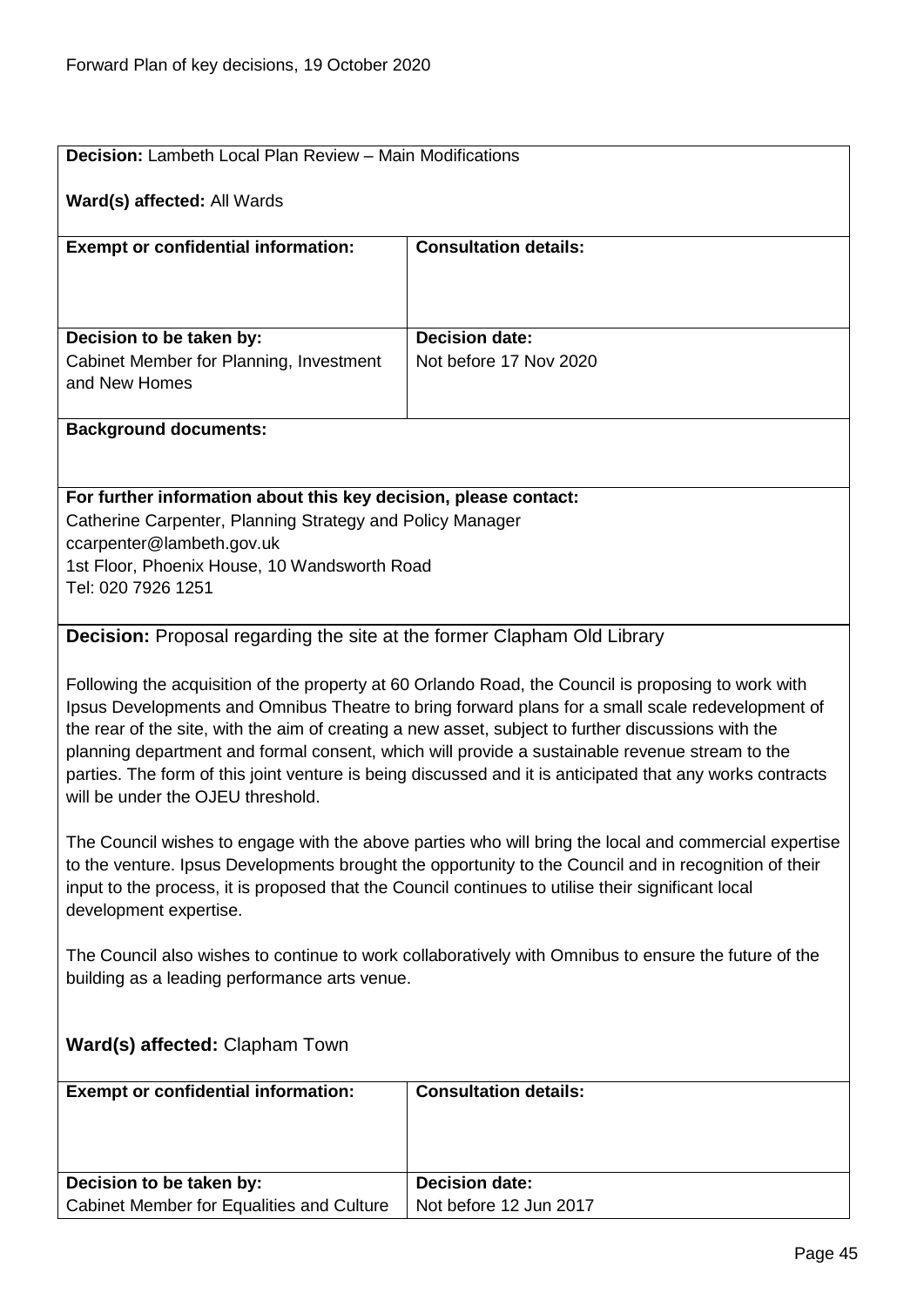<span id="page-45-1"></span><span id="page-45-0"></span>

| <b>Background documents:</b>                                                            |                                                                                                 |  |
|-----------------------------------------------------------------------------------------|-------------------------------------------------------------------------------------------------|--|
|                                                                                         |                                                                                                 |  |
| For further information about this key decision, please contact:                        |                                                                                                 |  |
| Yvonne Hardy, Assistant Head - Directorates, Valuation and Strategic Assets             |                                                                                                 |  |
| yhardy@lambeth.gov.uk                                                                   |                                                                                                 |  |
| Tel: 0207 926 2984                                                                      |                                                                                                 |  |
|                                                                                         |                                                                                                 |  |
|                                                                                         | <b>Decision:</b> Transfer of the Greek Enclosure from the Greek Cathedral trust of St Stephen's |  |
| <b>Chapel to the Council</b>                                                            |                                                                                                 |  |
|                                                                                         | To agree the formal legal vesting contract process for the Greek Cathedral Trust to transfer St |  |
|                                                                                         | Stephen's Chapel, the boundary wall to the Greek Enclosure and Burial Rights to the Council     |  |
|                                                                                         |                                                                                                 |  |
| <b>Ward(s) affected:</b> Knight's Hill; Thurlow Park                                    |                                                                                                 |  |
| <b>Exempt or confidential information:</b>                                              | <b>Consultation details:</b>                                                                    |  |
|                                                                                         |                                                                                                 |  |
|                                                                                         |                                                                                                 |  |
| Decision to be taken by:                                                                | <b>Decision date:</b>                                                                           |  |
| Cabinet Member for Equalities and Culture                                               | Not before 23 Jul 2018                                                                          |  |
|                                                                                         |                                                                                                 |  |
| <b>Background documents:</b>                                                            |                                                                                                 |  |
|                                                                                         |                                                                                                 |  |
|                                                                                         |                                                                                                 |  |
| For further information about this key decision, please contact:                        |                                                                                                 |  |
| Dan Thomas, Programme Manager (Parks & Special Projects)<br>dthomas4@lambeth.gov.uk     |                                                                                                 |  |
|                                                                                         |                                                                                                 |  |
|                                                                                         |                                                                                                 |  |
|                                                                                         |                                                                                                 |  |
| <b>Decision: Events Strategy Review</b>                                                 |                                                                                                 |  |
| To approve a package of measures forming a review of Lambeth's outdoor events strategy. |                                                                                                 |  |
|                                                                                         |                                                                                                 |  |
| Ward(s) affected: All Wards                                                             |                                                                                                 |  |
| <b>Exempt or confidential information:</b>                                              | <b>Consultation details:</b>                                                                    |  |
|                                                                                         |                                                                                                 |  |
|                                                                                         |                                                                                                 |  |
| Decision to be taken by:                                                                | <b>Decision date:</b>                                                                           |  |
| Cabinet Member for Equalities and Culture                                               | Not before 26 Nov 2018                                                                          |  |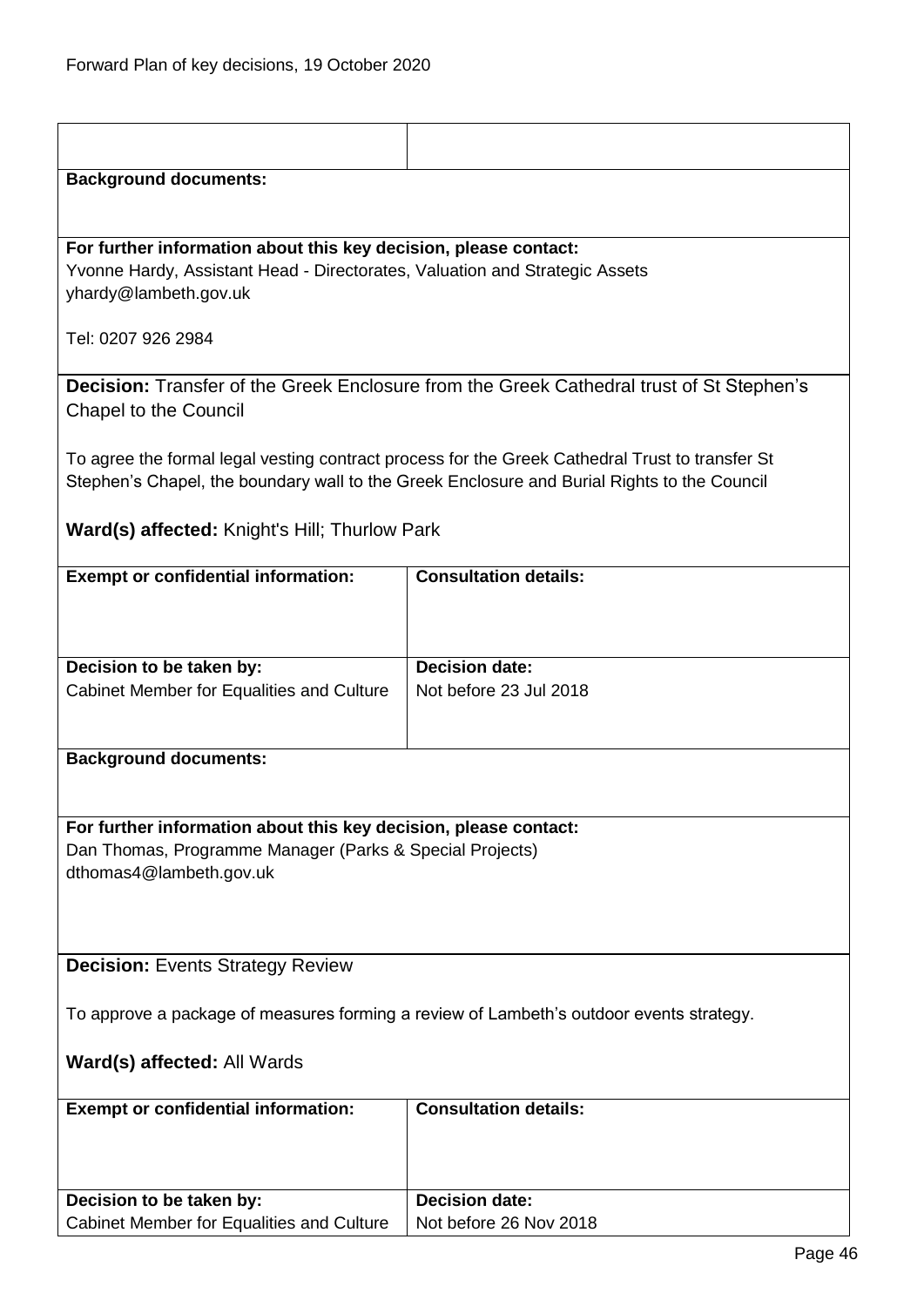<span id="page-46-1"></span><span id="page-46-0"></span>

| <b>Background documents:</b>                                                                                                                                                                                                   |                              |  |
|--------------------------------------------------------------------------------------------------------------------------------------------------------------------------------------------------------------------------------|------------------------------|--|
|                                                                                                                                                                                                                                |                              |  |
| For further information about this key decision, please contact:<br>Kevin Crook, Assistant Director: Neighbourhoods, Environment and Streetscene<br>kcrook@lambeth.gov.uk<br>Blue Star House - 4th Floor<br>Tel: 020 7926 8973 |                              |  |
| <b>Decision:</b> Appointment of Consultants for Brockwell Hall Restoration                                                                                                                                                     |                              |  |
| Following the successful award of funding by the National Lottery Heritage Fund (NLHF) Round 1,<br>some development funds have been released to allow the Council to develop the proposals for<br>refurbishment.               |                              |  |
| The Council will require the engagement of Specialist consultants with to oversee and help develop<br>the proposals, notable expertise areas include conservation architecture, landscape architecture                         |                              |  |
| Ward(s) affected: Coldharbour; Herne Hill                                                                                                                                                                                      |                              |  |
| <b>Exempt or confidential information:</b>                                                                                                                                                                                     | <b>Consultation details:</b> |  |
| Decision to be taken by:                                                                                                                                                                                                       | <b>Decision date:</b>        |  |
| Cabinet Member for Equalities and Culture                                                                                                                                                                                      | Not before 16 Oct 2019       |  |
| <b>Background documents:</b>                                                                                                                                                                                                   |                              |  |
|                                                                                                                                                                                                                                |                              |  |
| For further information about this key decision, please contact:<br>Dan Thomas, Programme Manager (Parks & Special Projects)<br>dthomas4@lambeth.gov.uk                                                                        |                              |  |
| <b>Decision:</b> Approval of purchase of two new cremators                                                                                                                                                                     |                              |  |
| The decision is to approve the purchase of two new cremators for Lambeth and West Norwood<br>crematoria, to be installed during summer 2020 after the expiry of the current supply and maintain<br>contract on 30 June 2020.   |                              |  |
| <b>Ward(s) affected: Gipsy Hill</b>                                                                                                                                                                                            |                              |  |
|                                                                                                                                                                                                                                | Page 47                      |  |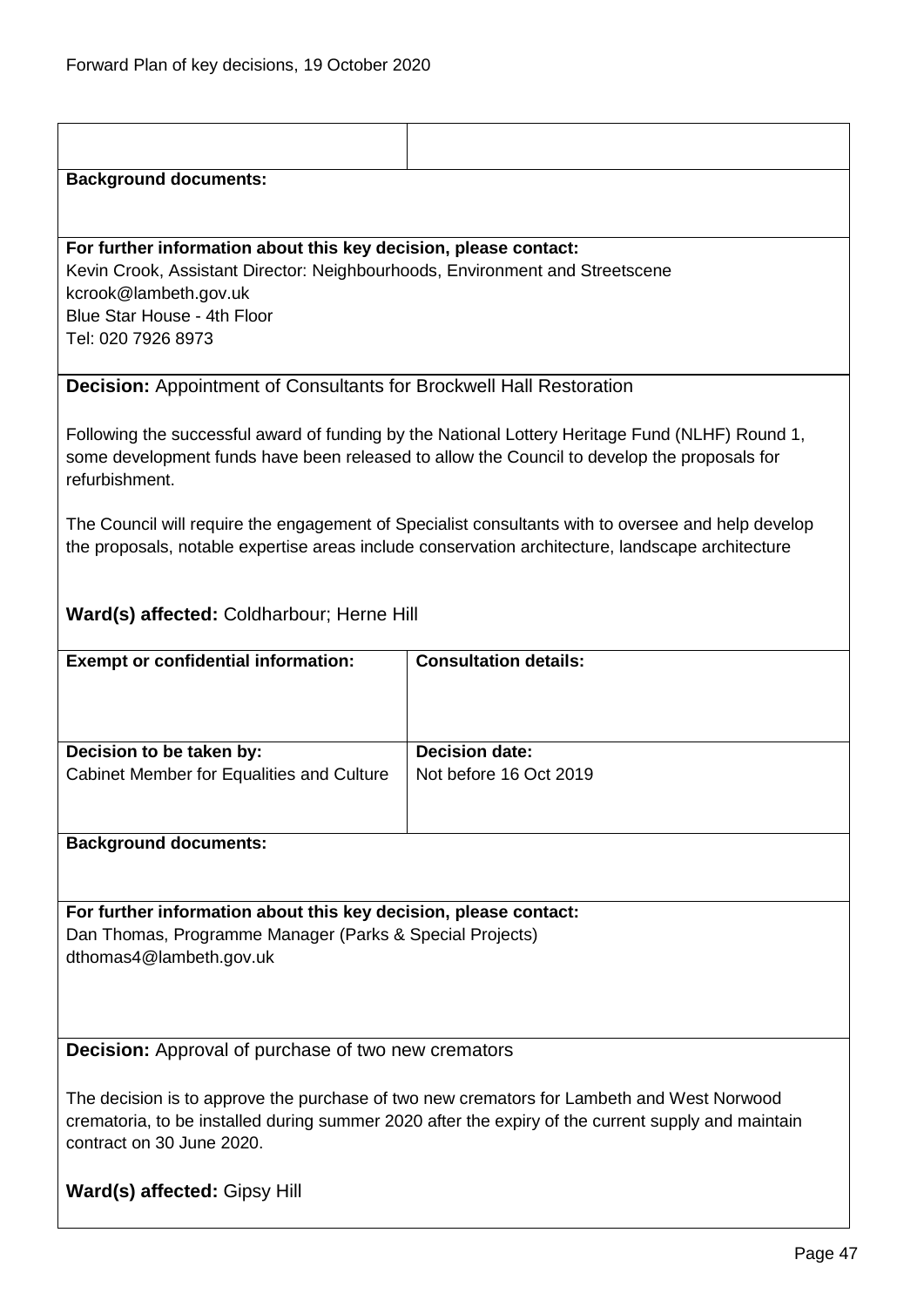<span id="page-47-1"></span><span id="page-47-0"></span>

| <b>Exempt or confidential information:</b>                                   | <b>Consultation details:</b>                                                                         |
|------------------------------------------------------------------------------|------------------------------------------------------------------------------------------------------|
|                                                                              |                                                                                                      |
|                                                                              |                                                                                                      |
|                                                                              |                                                                                                      |
| Decision to be taken by:                                                     | <b>Decision date:</b>                                                                                |
| Cabinet Member for Equalities and Culture                                    | Not before 10 Mar 2020                                                                               |
|                                                                              |                                                                                                      |
|                                                                              |                                                                                                      |
| <b>Background documents:</b>                                                 |                                                                                                      |
|                                                                              |                                                                                                      |
|                                                                              |                                                                                                      |
| For further information about this key decision, please contact:             |                                                                                                      |
| Kevin Crook, Assistant Director: Neighbourhoods, Environment and Streetscene |                                                                                                      |
| kcrook@lambeth.gov.uk                                                        |                                                                                                      |
| Blue Star House - 4th Floor                                                  |                                                                                                      |
| Tel: 020 7926 8973                                                           |                                                                                                      |
|                                                                              |                                                                                                      |
| Decision: ELEVATE Strategic Plan 2020-23                                     |                                                                                                      |
|                                                                              |                                                                                                      |
|                                                                              | To consider the future direction and 3-year strategic delivery plan for the ELEVATE programme and    |
| associated funding arrangement/financial investment.                         |                                                                                                      |
|                                                                              |                                                                                                      |
| Ward(s) affected: All Wards                                                  |                                                                                                      |
|                                                                              |                                                                                                      |
| <b>Exempt or confidential information:</b>                                   | <b>Consultation details:</b>                                                                         |
|                                                                              |                                                                                                      |
|                                                                              |                                                                                                      |
|                                                                              |                                                                                                      |
|                                                                              |                                                                                                      |
| Decision to be taken by:                                                     | <b>Decision date:</b>                                                                                |
| Cabinet Member for Equalities and Culture                                    | Not before 19 May 2020                                                                               |
|                                                                              |                                                                                                      |
|                                                                              |                                                                                                      |
| <b>Background documents:</b>                                                 |                                                                                                      |
|                                                                              |                                                                                                      |
|                                                                              |                                                                                                      |
| For further information about this key decision, please contact:             |                                                                                                      |
| Dawn Bunce, Arts Partnership Officer                                         |                                                                                                      |
| dbunce@lambeth.gov.uk                                                        |                                                                                                      |
| <b>Phoenix House</b>                                                         |                                                                                                      |
| Tel: 020 7926 0760                                                           |                                                                                                      |
|                                                                              |                                                                                                      |
| <b>Decision:</b> Expenditure Arising from London Eye Section 106 Receipts    |                                                                                                      |
|                                                                              |                                                                                                      |
|                                                                              | Under the terms of a section 106 planning agreement, since 2003 the South Bank Employers' Group      |
|                                                                              | (SBEG) has provided specified operational and community initiatives in the South Bank area on behalf |
|                                                                              | of the Council. These are financed by payments that the Council receives annually from the operator  |
|                                                                              | of the Lastminute, com London Eye. The Council makes payment to SBEG in arrears on the basis of      |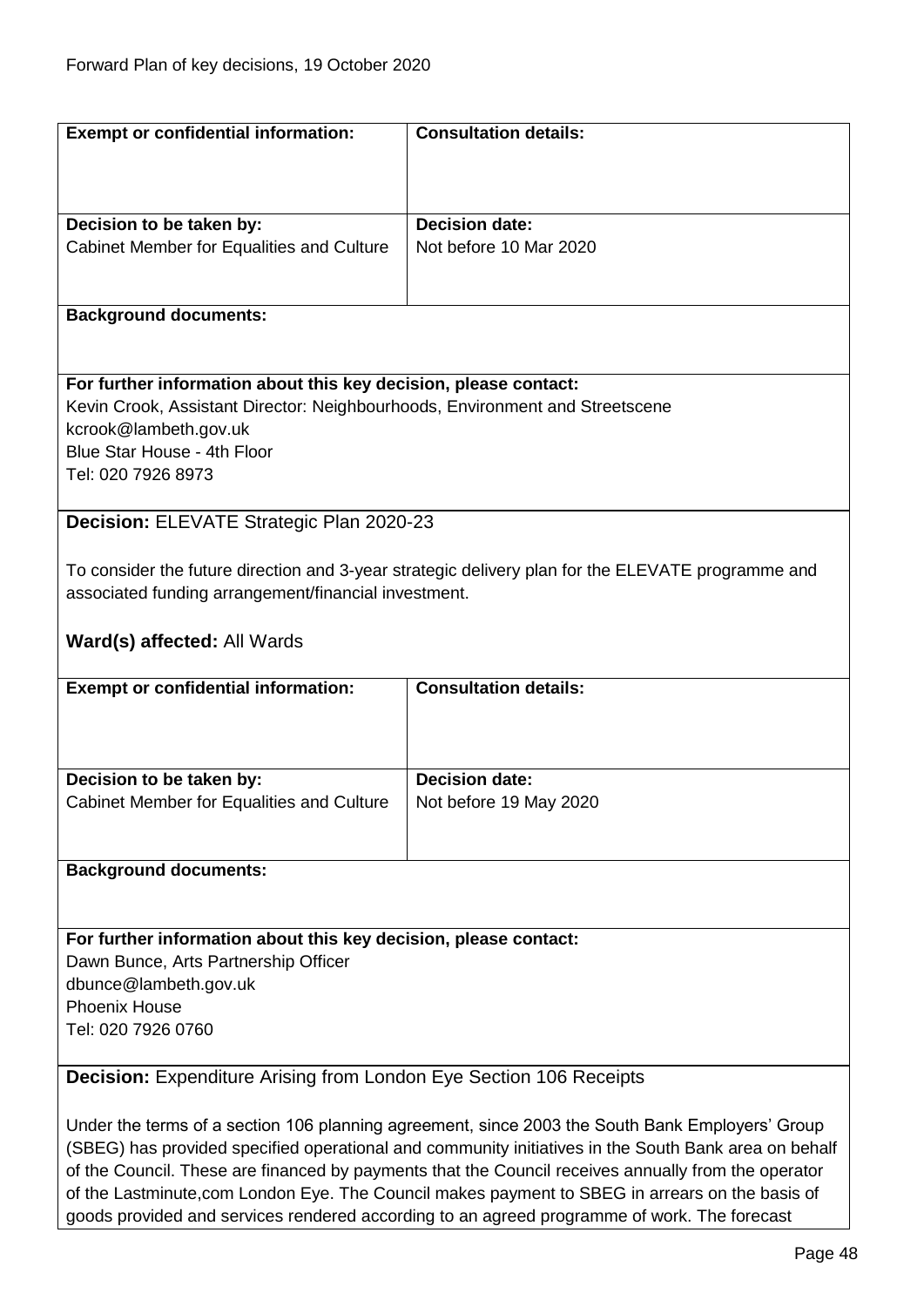expenditure in 2020/21 is £950,000 with the first quarterly payment being due for payment on 1 July 2020.

# **Ward(s) affected:** Bishop's

| <b>Exempt or confidential information:</b> | <b>Consultation details:</b> |
|--------------------------------------------|------------------------------|
| Decision to be taken by:                   | <b>Decision date:</b>        |
| Cabinet Member for Equalities and Culture  | Not before 28 Jul 2020       |
|                                            |                              |

#### **Background documents:**

#### **For further information about this key decision, please contact:** Caroline Pitrakou, Programme Office Manager

cpitrakou@lambeth.gov.uk

Tel: 020 7926 1260

# <span id="page-48-0"></span>**Decision:** Extension of FMS contract – for Lambeth's cremators

The decision is to approve a 12-month extension of the existing contract with FMS for the supply and maintenance of our two cremators at Lambeth and West Norwood crematoria, from 1 July 2020 to 30 June 2021. This is needed because of changes to the procurement process for securing new cremators, which has delayed the overall process.

# **Ward(s) affected:** All Wards

| <b>Exempt or confidential information:</b> | <b>Consultation details:</b> |
|--------------------------------------------|------------------------------|
| Decision to be taken by:                   | <b>Decision date:</b>        |
| Cabinet Member for Equalities and Culture  | Not before 25 Aug 2020       |

#### **Background documents:**

#### **For further information about this key decision, please contact:**

Kevin Crook, Assistant Director: Neighbourhoods, Environment and Streetscene kcrook@lambeth.gov.uk Blue Star House - 4th Floor Tel: 020 7926 8973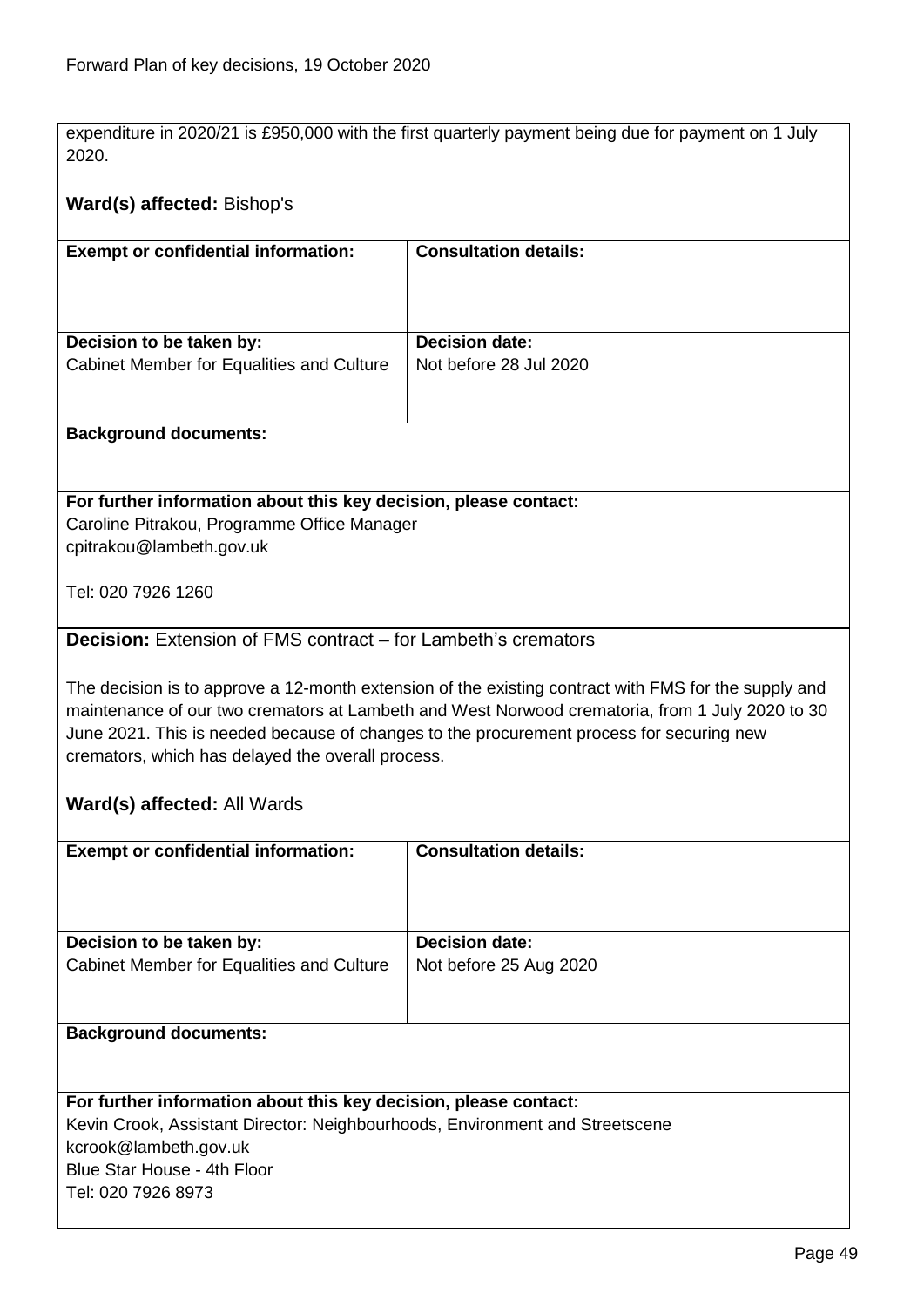# <span id="page-49-0"></span>**Decision:** Lambeth Country Show 2021 - 2024 – Procurement – Various Lots

We are seeking to implement multiple three year fixed price contract agreements as part of the tender with an agreement for an extension for a further year for each contract. The annual value of the combined contracts is £338,938. As this report seeks to implement a three year fixed contract, the total value of the contract is £1,016,814. The agreement for an extension for a further one year brings the total maximum combined contracts value to an estimated £1,355,753.

<span id="page-49-1"></span>

| <b>Exempt or confidential information:</b>                                      | <b>Consultation details:</b>                                                             |
|---------------------------------------------------------------------------------|------------------------------------------------------------------------------------------|
|                                                                                 |                                                                                          |
|                                                                                 |                                                                                          |
|                                                                                 |                                                                                          |
| Decision to be taken by:                                                        | <b>Decision date:</b>                                                                    |
| Cabinet Member for Equalities and Culture                                       | Not before 22 Sep 2020                                                                   |
|                                                                                 |                                                                                          |
|                                                                                 |                                                                                          |
| <b>Background documents:</b>                                                    |                                                                                          |
|                                                                                 |                                                                                          |
|                                                                                 |                                                                                          |
| For further information about this key decision, please contact:                |                                                                                          |
|                                                                                 |                                                                                          |
| Fathia Abdi, Risk Management Officer                                            |                                                                                          |
| fabdi@lambeth.gov.uk                                                            |                                                                                          |
| <b>Olive Morris House</b>                                                       |                                                                                          |
| Tel: 020 7926 3013                                                              |                                                                                          |
|                                                                                 |                                                                                          |
| <b>Decision:</b> West Norwood Cemetery National Heritage Lottery (NLHF) Project |                                                                                          |
|                                                                                 |                                                                                          |
|                                                                                 | To procure main contractors for West Norwood Cemetery National Heritage Lottery Project. |
|                                                                                 |                                                                                          |
| Ward(s) affected: All Wards                                                     |                                                                                          |
|                                                                                 |                                                                                          |
|                                                                                 | <b>Consultation details:</b>                                                             |
| <b>Exempt or confidential information:</b>                                      |                                                                                          |
|                                                                                 |                                                                                          |
|                                                                                 |                                                                                          |
|                                                                                 |                                                                                          |
| Decision to be taken by:                                                        | <b>Decision date:</b>                                                                    |
| Cabinet Member for Equalities and Culture                                       | Not before 22 Sep 2020                                                                   |
|                                                                                 |                                                                                          |
|                                                                                 |                                                                                          |
| <b>Background documents:</b>                                                    |                                                                                          |
|                                                                                 |                                                                                          |
|                                                                                 |                                                                                          |
| For further information about this key decision, please contact:                |                                                                                          |
| Joyce Prendergast                                                               |                                                                                          |
| JPrendergast@lambeth.gov.uk                                                     |                                                                                          |
| 1st Floor, Phoenix House, 10 Wandsworth Road, London, SW8 2LL                   |                                                                                          |
|                                                                                 |                                                                                          |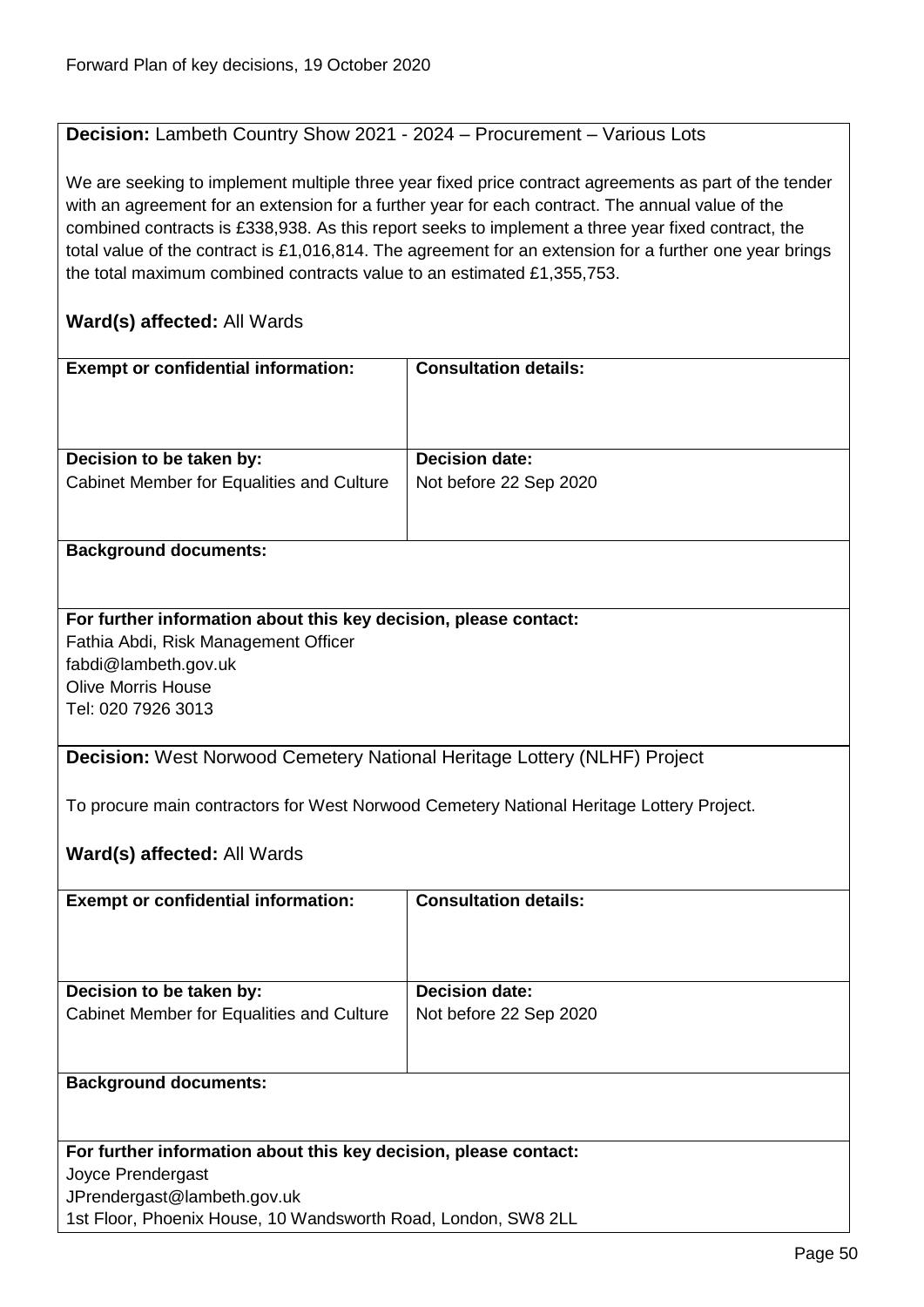# Tel: 020 7926 1215

#### <span id="page-50-0"></span>**Decision:** We are Waterloo Business Improvement District (BID) Renewal Ballot Proposal

A cabinet member decision is required to 'formally consider the We are Waterloo BID proposal and instruct the Returning Officer to hold the necessary renewal ballot'.

The council is statutorily bound to consider the BID proposal and hold a ballot on the BIDs behalf unless the proposal conflicts any formally adopted and published policy by the council or it is likely to have a significantly disproportionate financial burden on any person or class of persons.

#### **Ward(s) affected:** Bishop's

<span id="page-50-1"></span>

| <b>Exempt or confidential information:</b>                                                                                            | <b>Consultation details:</b> |
|---------------------------------------------------------------------------------------------------------------------------------------|------------------------------|
|                                                                                                                                       |                              |
|                                                                                                                                       |                              |
| Decision to be taken by:                                                                                                              | <b>Decision date:</b>        |
| Cabinet Member for the Voluntary Sector                                                                                               | Not before 17 Mar 2020       |
| and Leisure                                                                                                                           |                              |
| <b>Background documents:</b>                                                                                                          |                              |
|                                                                                                                                       |                              |
| For further information about this key decision, please contact:                                                                      |                              |
| Brodie Turner, Senior Business and Inward Investment Officer                                                                          |                              |
| bturner1@lambeth.gov.uk                                                                                                               |                              |
|                                                                                                                                       |                              |
|                                                                                                                                       |                              |
|                                                                                                                                       |                              |
| <b>Decision: Leisure Services Provision</b>                                                                                           |                              |
|                                                                                                                                       |                              |
| The decision is to determine how leisure services will be provided after the current contract ends;<br>following an options appraisal |                              |
|                                                                                                                                       |                              |
| Ward(s) affected: All Wards                                                                                                           |                              |
|                                                                                                                                       |                              |
| <b>Exempt or confidential information:</b>                                                                                            | <b>Consultation details:</b> |
|                                                                                                                                       |                              |
|                                                                                                                                       |                              |
| Decision to be taken by:                                                                                                              | <b>Decision date:</b>        |
| Cabinet Member for the Voluntary Sector                                                                                               | Not before 27 Oct 2020       |
| and Leisure                                                                                                                           |                              |
| <b>Background documents:</b>                                                                                                          |                              |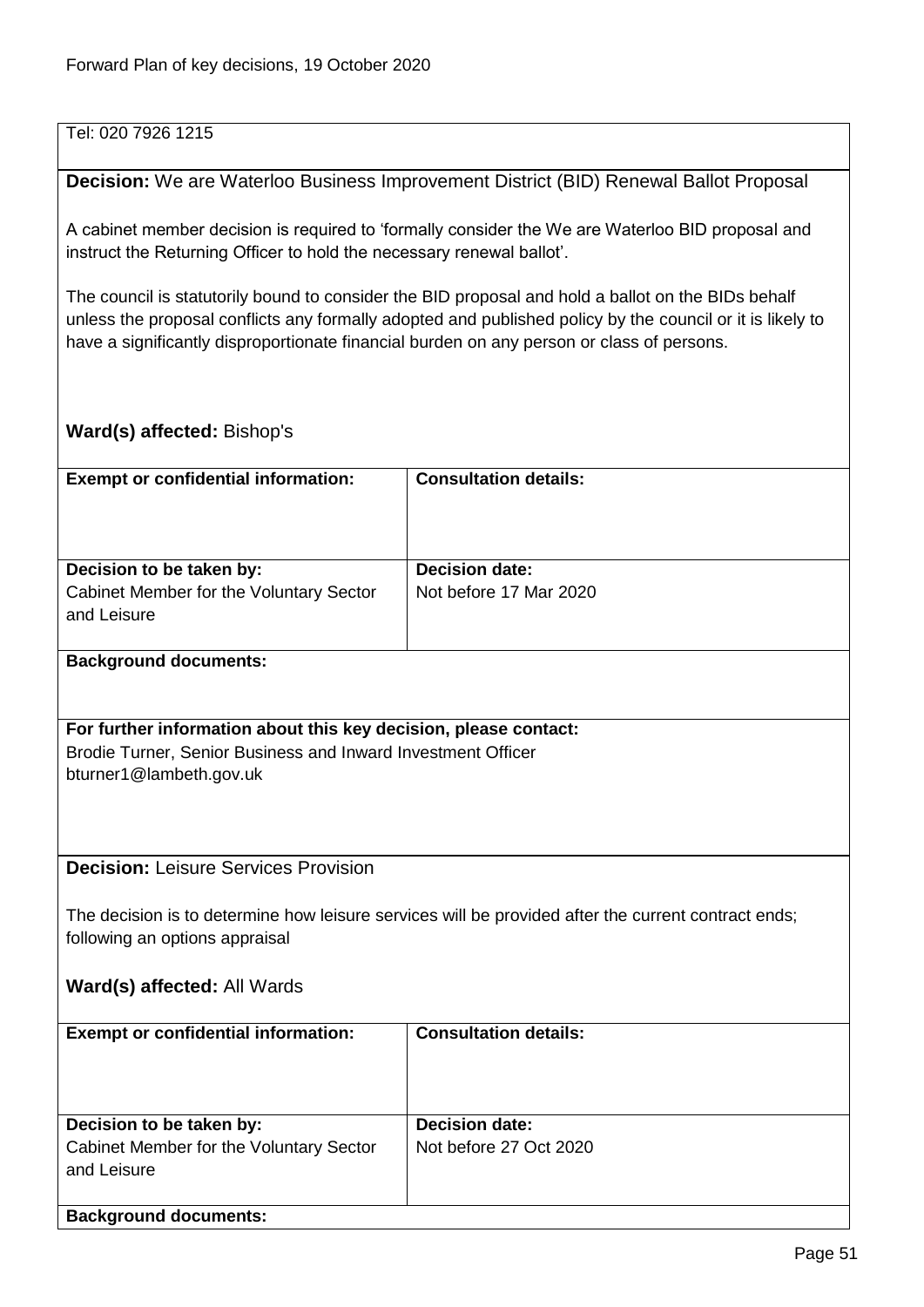| For further information about this key decision, please contact:             |  |
|------------------------------------------------------------------------------|--|
| Kevin Crook, Assistant Director: Neighbourhoods, Environment and Streetscene |  |
| kcrook@lambeth.gov.uk                                                        |  |
| Blue Star House - 4th Floor                                                  |  |
| Tel: 020 7926 8973                                                           |  |

<span id="page-51-1"></span><span id="page-51-0"></span>

|                                                                                                                                                                | Decision: We are Waterloo Business Improvement District (BID) Renewal Ballot Proposal |
|----------------------------------------------------------------------------------------------------------------------------------------------------------------|---------------------------------------------------------------------------------------|
| Ward(s) affected: Bishop's                                                                                                                                     |                                                                                       |
|                                                                                                                                                                |                                                                                       |
| <b>Exempt or confidential information:</b>                                                                                                                     | <b>Consultation details:</b>                                                          |
|                                                                                                                                                                |                                                                                       |
|                                                                                                                                                                |                                                                                       |
| Decision to be taken by:                                                                                                                                       | <b>Decision date:</b>                                                                 |
| Cabinet Member for the Voluntary Sector                                                                                                                        | Not before 17 Nov 2020                                                                |
| and Leisure                                                                                                                                                    |                                                                                       |
| <b>Background documents:</b>                                                                                                                                   |                                                                                       |
|                                                                                                                                                                |                                                                                       |
|                                                                                                                                                                |                                                                                       |
| For further information about this key decision, please contact:<br>Sally Dickens, Economic Development Officer                                                |                                                                                       |
| sdickens@lambeth.gov.uk                                                                                                                                        |                                                                                       |
|                                                                                                                                                                |                                                                                       |
|                                                                                                                                                                |                                                                                       |
|                                                                                                                                                                |                                                                                       |
| Decision: Allocation of NCIL to employment and skills                                                                                                          |                                                                                       |
|                                                                                                                                                                |                                                                                       |
| To approve an allocation from Neighbourhood Community Infrastructure Levy (NCIL) to support the<br>delivery of employment and skills programmes in the borough |                                                                                       |
|                                                                                                                                                                |                                                                                       |
| Ward(s) affected:                                                                                                                                              |                                                                                       |
|                                                                                                                                                                |                                                                                       |
| <b>Exempt or confidential information:</b>                                                                                                                     | <b>Consultation details:</b>                                                          |
|                                                                                                                                                                |                                                                                       |
|                                                                                                                                                                |                                                                                       |
| Decision to be taken by:                                                                                                                                       | <b>Decision date:</b>                                                                 |
| Cabinet Member for Jobs, Skills and                                                                                                                            | Not before 30 Sep 2020                                                                |
| <b>Community Safety</b>                                                                                                                                        |                                                                                       |
| <b>Background documents:</b>                                                                                                                                   |                                                                                       |
|                                                                                                                                                                |                                                                                       |
|                                                                                                                                                                |                                                                                       |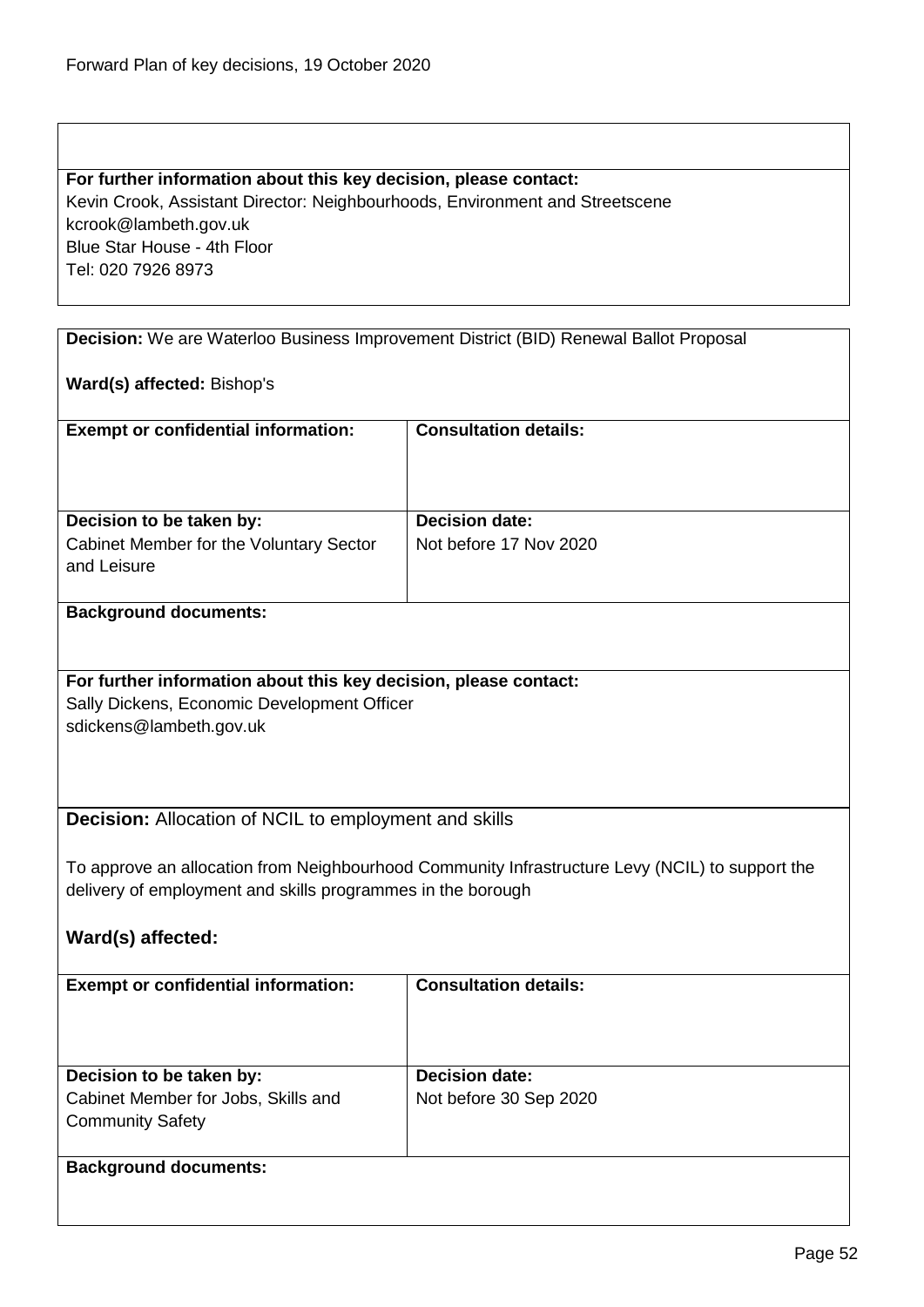# **For further information about this key decision, please contact:** John Bennett, Lead Commissioner - Welfare Employment and Skills JBennett7@lambeth.gov.uk Room 113, Lambeth Town Hall Tel: 020 7926 6452

# <span id="page-52-0"></span>**Decision:** Lambeth Made Safer Strategy

Sign-off of the Lambeth Made Safer strategy to prevent violence against young people over the next 10 years, following on from the January full council report and previous cabinet decisions committing us to the strategy.

| <b>Exempt or confidential information:</b>                       | <b>Consultation details:</b> |
|------------------------------------------------------------------|------------------------------|
|                                                                  |                              |
| Decision to be taken by:                                         | <b>Decision date:</b>        |
| Cabinet Member for Jobs, Skills and                              | Not before 3 Nov 2020        |
| <b>Community Safety</b>                                          |                              |
| <b>Background documents:</b>                                     |                              |
|                                                                  |                              |
| For further information about this key decision, please contact: |                              |
| Kristian Aspinall, Strategic Lead, Crime and Disorder            |                              |
| kaspinall@lambeth.gov.uk                                         |                              |
|                                                                  |                              |
|                                                                  |                              |

<span id="page-52-1"></span>

| Decision: Lambeth (L1) Public Realm project (2020)               |                              |
|------------------------------------------------------------------|------------------------------|
| Ward(s) affected:                                                |                              |
| <b>Exempt or confidential information:</b>                       | <b>Consultation details:</b> |
| Decision to be taken by:                                         | <b>Decision date:</b>        |
| Cabinet Member for Jobs, Skills and<br><b>Community Safety</b>   | 3 Nov 2020                   |
| <b>Background documents:</b>                                     |                              |
| For further information about this key decision, please contact: |                              |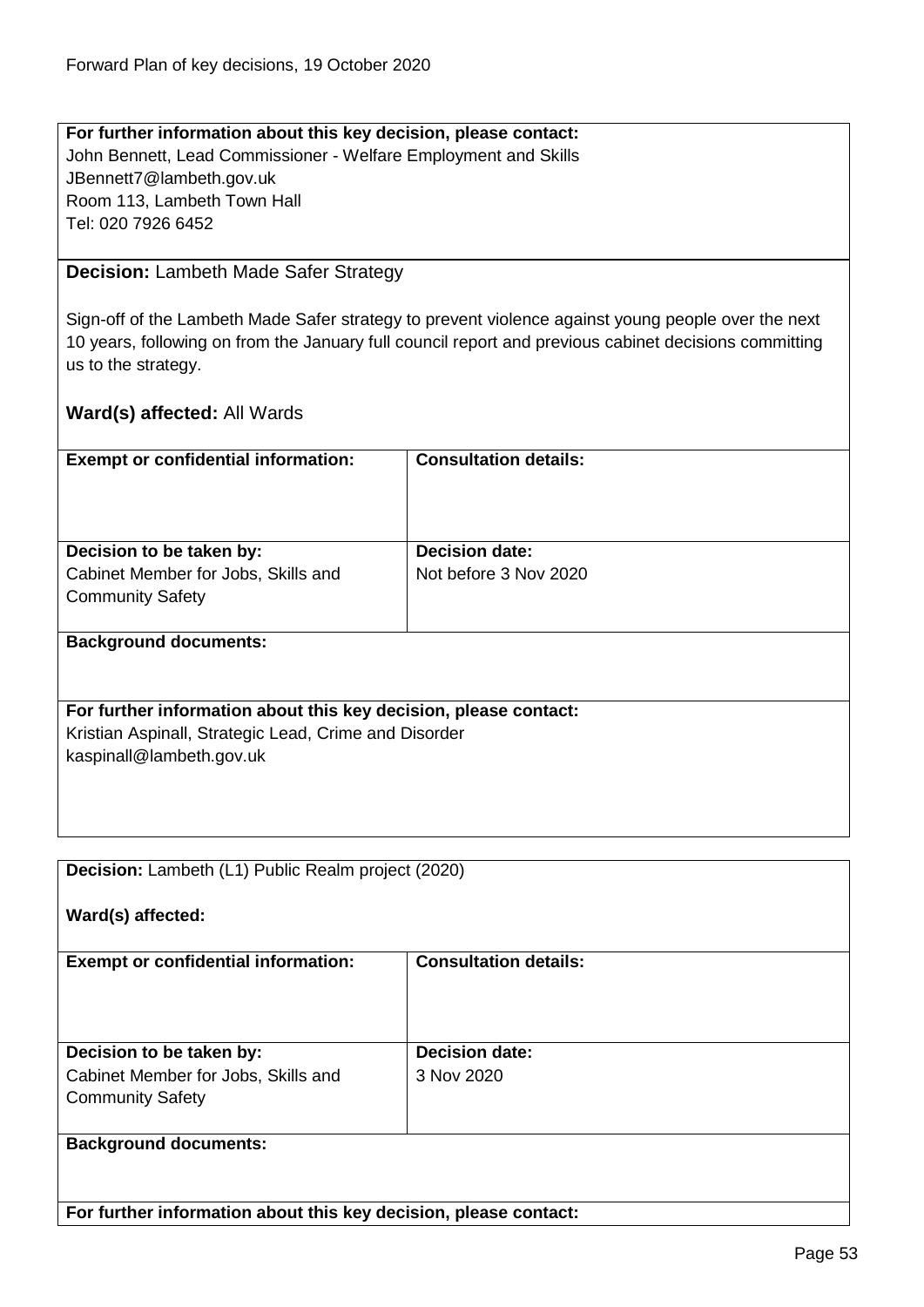Jay Ward jward1@lambeth.gov.uk

<span id="page-53-0"></span>**Decision:** Adult Learning Approved Provider List

**Ward(s) affected:** All Wards

| <b>Exempt or confidential information:</b>                       | <b>Consultation details:</b> |
|------------------------------------------------------------------|------------------------------|
|                                                                  |                              |
|                                                                  |                              |
| Decision to be taken by:                                         | <b>Decision date:</b>        |
| Cabinet Member for Jobs, Skills and                              | Not before 17 Nov 2020       |
| <b>Community Safety</b>                                          |                              |
|                                                                  |                              |
| <b>Background documents:</b>                                     |                              |
|                                                                  |                              |
|                                                                  |                              |
| For further information about this key decision, please contact: |                              |
| Lesley Robinson                                                  |                              |
| LRobinson2@lambeth.gov.uk                                        |                              |
|                                                                  |                              |
|                                                                  |                              |

<TRAILER\_SECTION> </TRAILER\_SECTION> <LAYOUT\_SECTION>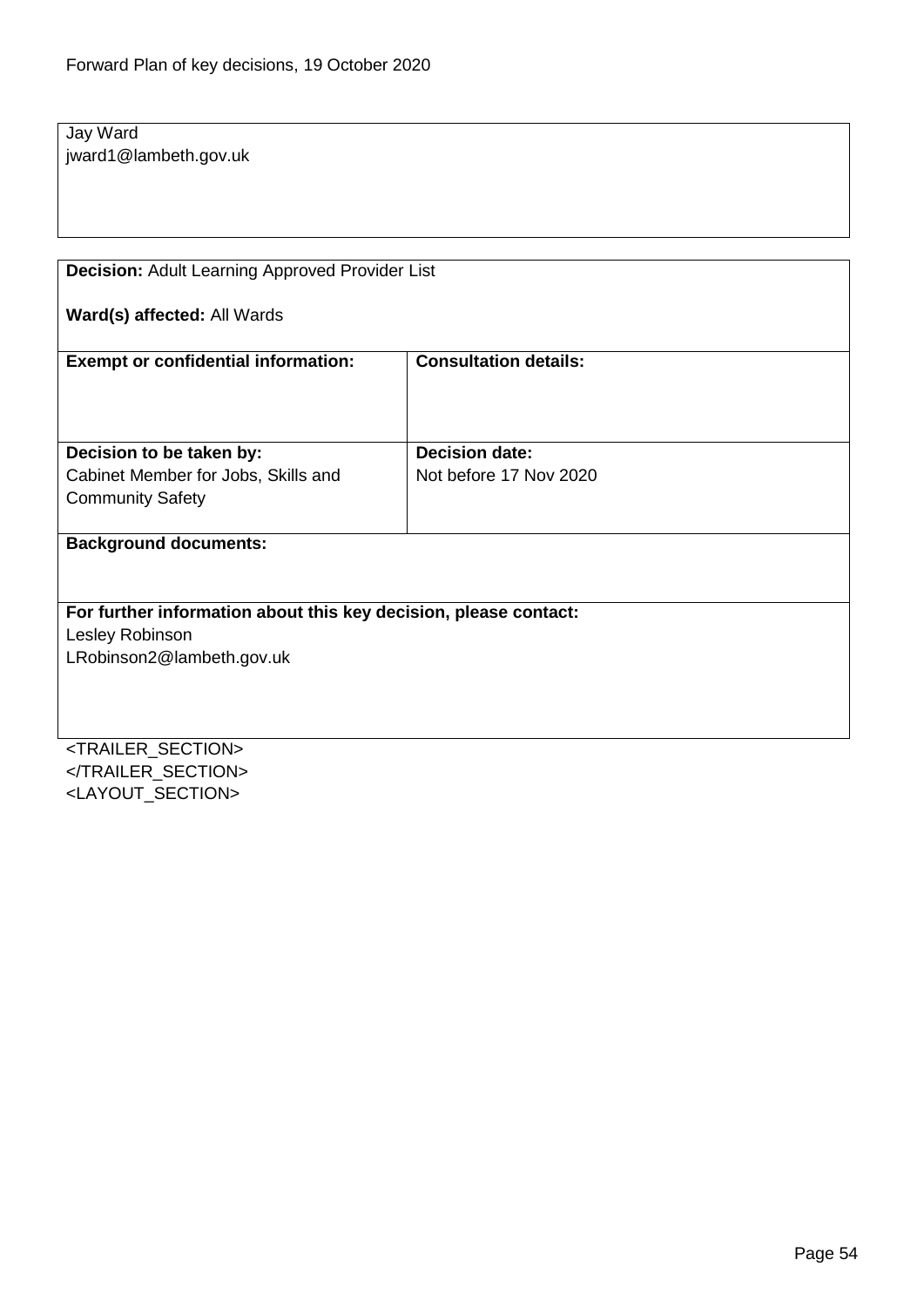| Decision: FIELD_TITLE                                            |                              |  |
|------------------------------------------------------------------|------------------------------|--|
|                                                                  |                              |  |
| FIELD_SUMMARY                                                    |                              |  |
| Ward(s) affected: FIELD_WARDS                                    |                              |  |
| <b>Exempt or confidential information:</b>                       | <b>Consultation details:</b> |  |
| FIELD LIKELY EXEMPTION CLASS                                     | <b>FIELD CONSULTATION</b>    |  |
|                                                                  |                              |  |
| FIELD_LIKELY_REASON_TEXT                                         | FIELD_CONSULTEES             |  |
| Decision to be taken by:                                         | <b>Decision date:</b>        |  |
| FIELD_DMTITLE                                                    | FIELD_DUE_DATE               |  |
|                                                                  | FIELD_USE_URGENCY_EXPLAIN    |  |
|                                                                  |                              |  |
| <b>Background documents:</b>                                     |                              |  |
| FIELD_ATTACHMENTS                                                |                              |  |
|                                                                  |                              |  |
| For further information about this key decision, please contact: |                              |  |
| FIELD OFFICER TITLE<br>FIELD_OFFICER_EMAIL                       |                              |  |
| FIELD_OFFICER_ADDR                                               |                              |  |
| FIELD_OFFICER_TEL                                                |                              |  |
|                                                                  |                              |  |
|                                                                  |                              |  |
| <heading_layout_section></heading_layout_section>                |                              |  |
| Decision: FIELD_TITLE                                            |                              |  |
|                                                                  |                              |  |
| FIELD_SUMMARY                                                    |                              |  |
| Ward(s) affected: FIELD_WARDS                                    |                              |  |
|                                                                  |                              |  |
|                                                                  |                              |  |

<TITLE\_ONLY\_LAYOUT\_SECTION>